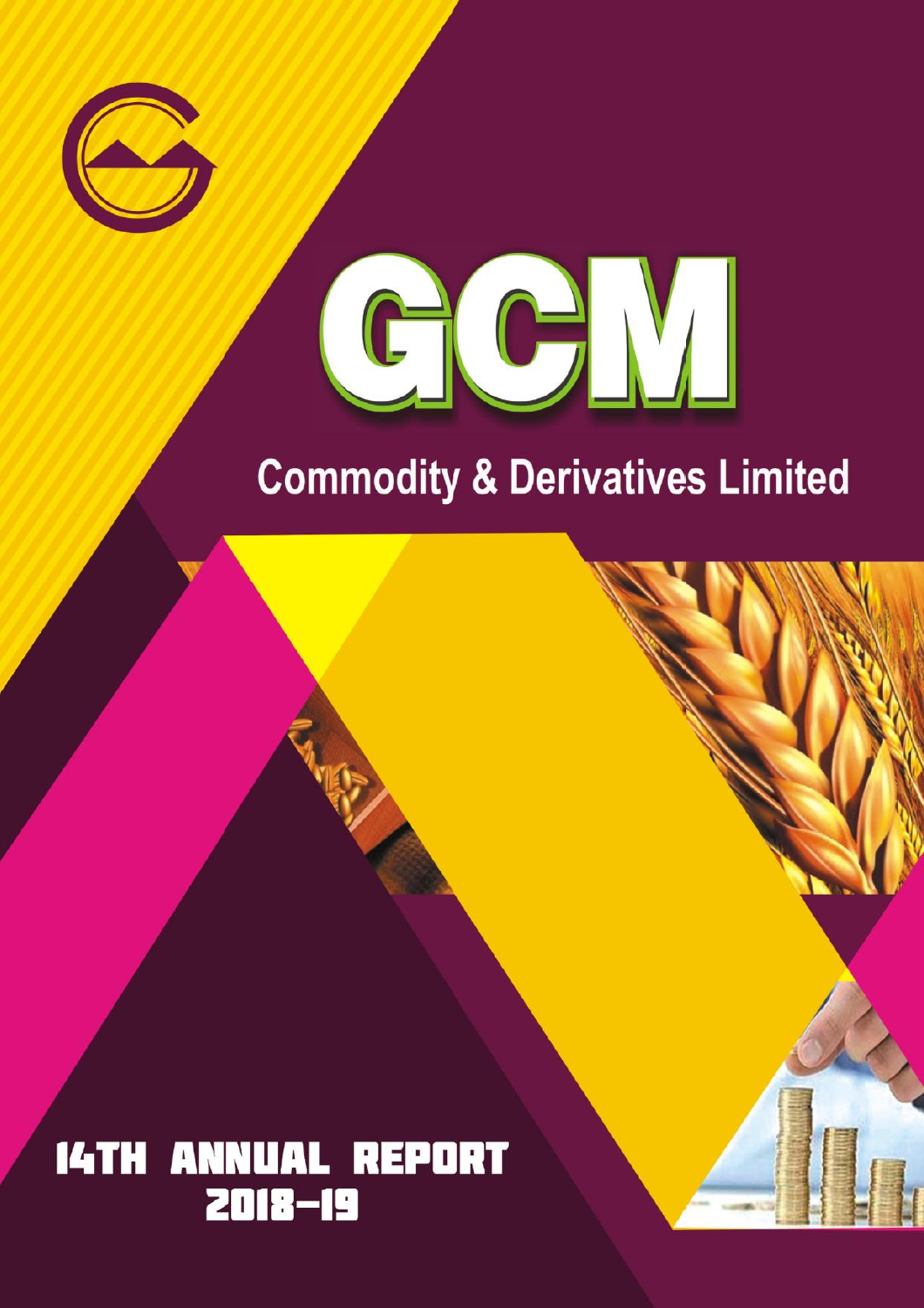#### **CORPORATE INFORMATION**

#### **BOARD OF DIRECTORS:**

**AMALESH SADHU MANAGING DIRECTOR INDER CHAND BAID CHAIRMAN SAMIR BAID EXECUTIVE DIRECTOR AMRITA BAID NON-EXECUTIVE DIRECTOR**

**LAXMI NARAYAN SHARMA NON-EXECUTIVE INDEPENDENT DIRECTOR MAHAVIR PRASAD SARASWAT NON-EXECUTIVE INDEPENDENT DIRECTOR SWAGATA DASGUPTA NON-EXECUTIVE INDEPENDENT DIRECTOR**

#### **MANAGEMENT TEAM:**

**INDER CHAND BAID CHAIRMAN**

**AMALESH SADHU MANAGING DIRECTOR SAMIR BAID NON-EXECUTIVE DIRECTOR**

#### **BANKERS:**

**ICICI Bank Limited HDFC Limited Yes Bank**

#### **REGISTERED OFFICE**

**3B, Lal Bazar Street, Sir RNM House 5th floor, Kolkata, West Bengal-700001 Tel. No. 033-22481053/22489908 Email: [gcmcommo.kolkata@gmail.com](mailto:gcmcommo.kolkata@gmail.com) CIN: L74999WB2005PLC102819**

#### **STATUTORY AUDITORS**

**M/S MAHESHWARI & CO CHARTERED ACCOUNTANTS, Mumbai**

#### **REGISTRAR AND SHARE TRANSFER AGENTS**

### **Purva Share Registry (India) Private Limited**

**No.9, Shiv Shakti Indust. Estate, Ground Floor, J.R. Boricha Marg, Lower Parel, Mumbai-400011**

**14th Annual Report 2018-19**

#### **CONTENTS**

- ➢ **Notice**
- ➢ **Directors Report**
- ➢ **Management Discussion & Analysis**
- ➢ **Extract of Annual Report (MGT-9)**
- ➢ **Secretarial Audit Report (MR-3)**
- ➢ **Auditor's Report**
- ➢ **Balance Sheet**
- ➢ **Statement of Profit & Loss**
- ➢ **Statement of Cash Flow**
- ➢ **Notes on Financial Statements**
- ➢ **Proxy/Ballot Form (MGT-11) with Route map**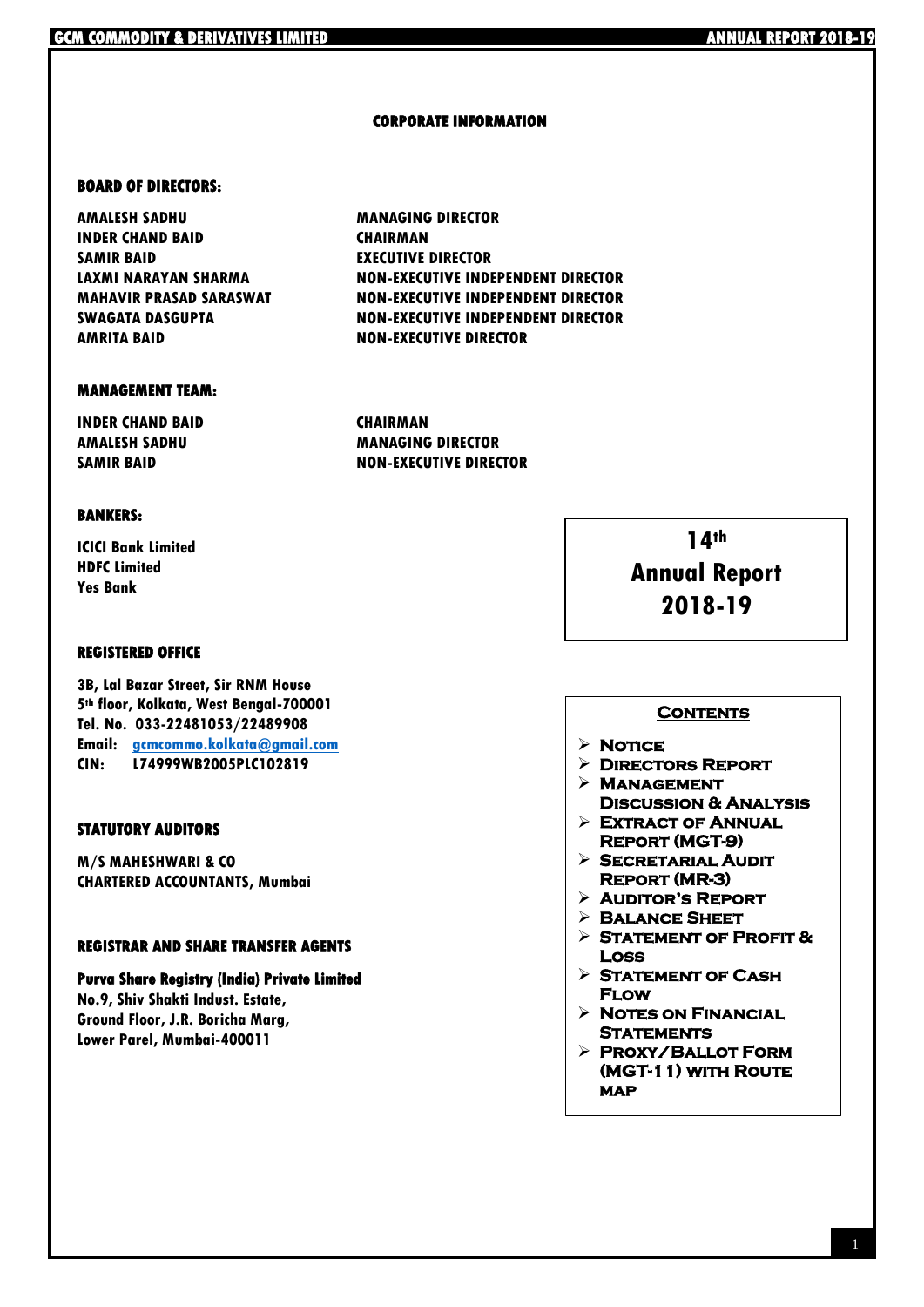# **NOTICE TO THE SHAREHOLDERS**

**NOTICE is hereby given that the Fourteenth Annual General Meeting of the Members of GCM Commodity & Derivatives Limited will be held on Monday, 30th September, 2019 at 11:00 AM at Registered Office of the Company at 3B, Lal Bazar Street, Sir RNM House, 5 th Floor, Kolkata-700001 to transact the following business:**

#### **ORDINARY BUSINESS**

- **1. To receive, consider and adopt the audited Standalone Financial Statement for the year ended on 31st March, 2019 including the Statement of Profit & Loss for the year ended on that date, along with the Reports of the Board of Directors and Auditors thereon.**
- **2. To appoint Director in place of Samir Baid (DIN 00243521), who retires by rotation and being eligible offers himself for reappointment**

**Shareholders are requested to consider and if thought fit., to pass the following resolution as an ordinary resolution:**

**"RESOLVED THAT pursuant to the provision of Section 152 and other applicable provisions of the Companies Act, 2013, the approval of the shareholders of the Company be and is hereby accorded to the re-appointment of Mr. Samir Baid (DIN 00243521) as a Director, who is liable to retire by rotation."**

**3. To consider the re-appointment of the current auditor, M/S. Maheshwari & Co. Chartered Accountants (Firm Reg. No.105834W) as the Statutory Auditors of the Company and to fix their remuneration and to pass the following resolution as an ordinary resolution:** 

**"RESOLVED THAT pursuant to the provision of section 139, 142 and other applicable provisions, if any, of the companies Act, 2013 and The Companies (Audit and Auditors) Rules, 2014 (including any statutory modification(s) or re-enactment thereof for the time being in force) and pursuant to the recommendation of the Audit Committee and the Board of Directors, M/s Maheshwari & Co., Chartered Accountants, Mumbai (Firm Registration No. 105834W), be and are hereby appointment as the Statutory Auditors of the Company, at such remuneration as may be mutually agreed between the Board of Directors of the company and the said Auditor** 

**Date: September 01, 2019**

**By Order of the Board of Directors Place: Kolkata For GCM Commodity & Derivatives Limited**

**Registered Office: Amalesh Sadhu 3B Lal Bazar Street, Sir RNM House Managing Director 5 th Floor, Kolkata-700001 West Bengal**

**Sd/-**

**CIN: L74999WB2005PLC102819**

#### **Notes:**

**1. A MEMBER ENTITLED TO ATTEND AND VOTE AT THE MEETING IS ENTITLED TO APPOINT A PROXY TO ATTEND AND VOTE INSTEAD OF HIMSELF/HERSELF AND THE PROXY NEED NOT BE A MEMBER OF THE COMPANY. Pursuant to Section 105 of Companies Act, 2013, a person can act as proxy on behalf of members not exceeding fifty (50) and holding in aggregate not more than ten present of the total share capital of the company. A member holding more than ten percent of the share capital of the company carrying voting rights may appoint a single person as proxy and such person shall not act as a proxy for any other person or shareholder.**

**Proxies to be effective must be deposited at the Registered Office of the Company duly completed and signed not less than 48 Hours before the time of the Meeting. Proxies submitted on behalf of the companies, societies etc. must be accompanied but an appropriate resolution, as applicable.**

- **2. Corporate members intending to send their authorized representative to attend the Meeting Pursuant to Section 113 of the Companies Act, 2013 are requested to send to the Company a certified copy of the Board Resolution authorizing such representative to attend and vote on their behalf at the Meeting.**
- **3. In case of joint holders attending the AGM, only such joint holder who is higher in the order of names will be entitled to vote.**
- **4. Members are requested to bring their attendance slips duly completed and signed mentioning there in details of their DP ID and Client ID/ Folio No.**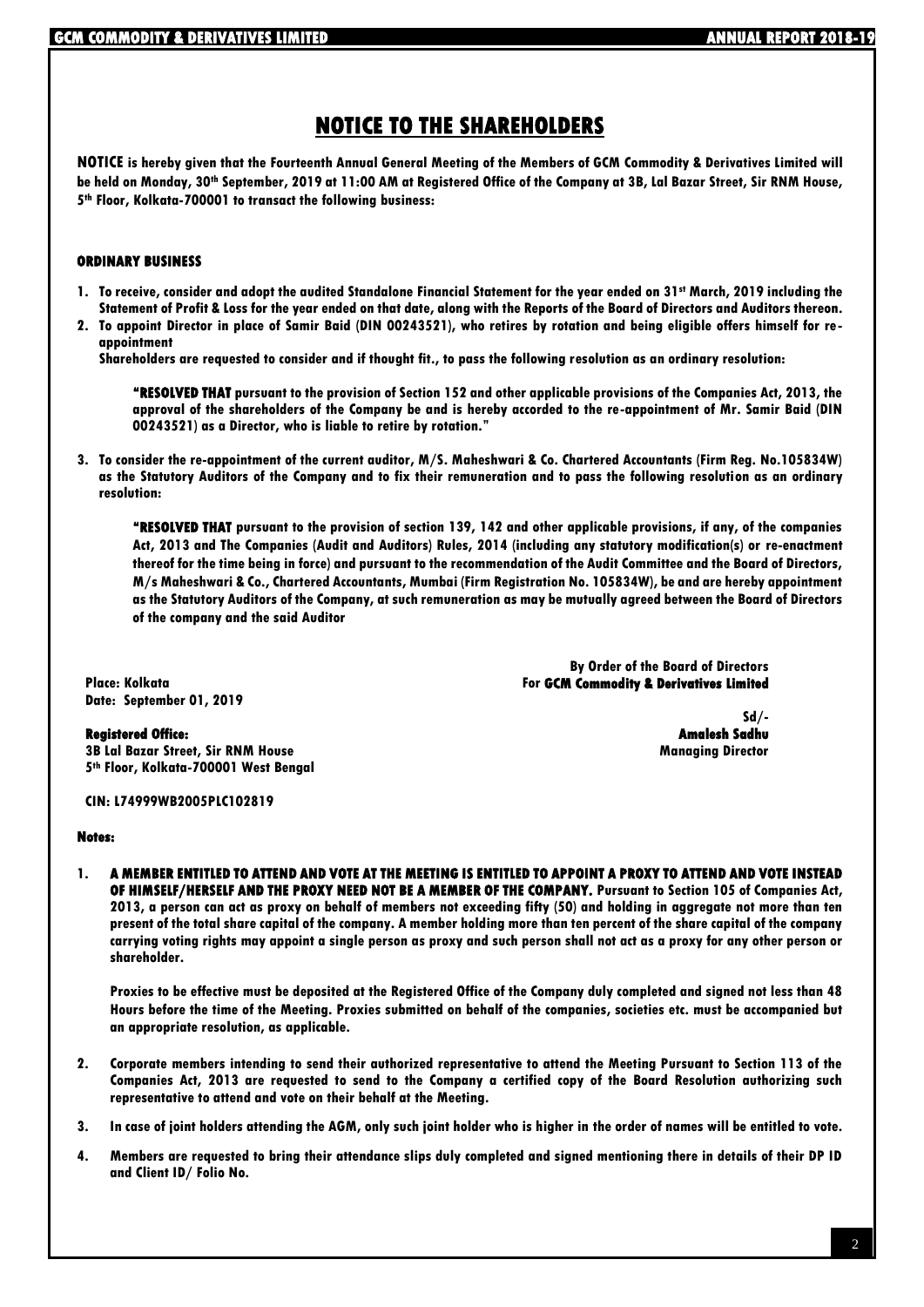**5. Members holding shares in Dematerialised mode are requested to intimate all the changes pertaining to their Bank details, National Electronic Clearing Service (NECS), Electronic Clearing Service (ECS), mandates, Nominates, Power of Attorney, change of address, contact number, etc,. to their Depository Participants (DP) only, and not to the Companies Registrar & Share Transfer Agent.**

**Changes intimated to the Depository Participant will then be automatically reflected in the Companies records which will help the Company and its Registrar & Share Transfer Agent to provide efficient and better services to the members.**

**6. Members are requested to notify immediately any change in their address and/or bank details to the company's Registrar and Shares Transfer Agent, Purva Sharegistry (India) Private Limited (PSIPL) for the shares held in physical form and to their respective Depository Participants (DP) for shares held in electronic form.** 

**Members holding shares in physical form and who have not registered their e-mail IDs are requested to register the same with PSIPL**

- **7. Members holding share certificates under different folios numbers but in the same order of name are requested to apply for consolidation of such folios and send relevant share certificates to Purva Sharegistry (India) Private Limited (PSIPL) for consolidating their holdings under one folio. A consolidated share certificate will be issued to such Members after making requisite changes.**
- **8. The notice of AGM alongwith the Annual Report 2018-19 is being sent by electronic mode to those members whose e-mail address are registered with the Company/Depositories, unless any member has requested for the physical copy of the same. For members who have not registered their e-mail address, physical copies are being sent by the permitted mode. Members who have received Notice of AGM, Annual Report and Attendance Slip shall submit a duly filled in attendance slip at the registration Counter of the AGM. The route map showing directions to reach the venue of the meeting is provided in the Annual report.**
- **9. To support the "Green Initiative", members who have not registered their e-mail address are requested to register the same with PSIPL/Depositories.**
- **10. The Register of Directors and Key Managerial Personnel and their shareholding, maintained under Section 170 of the Companies Act, 2013 will be available for inspection by the Members at the Annual General Meeting.**
- **11. The Shares of the Company are mandated by the Securities & Exchange Board of India (SEBI) for trading in dematerialized form by all investors.**
- **12. The identity/signature of Members holding shares in electronic/demat form is liable for verification with the specimen signatures furnished by NSDL/CDSL. Such Members are advised to bring the relevant identity card issued by the appropriate Authorities to the Annual General Meeting.**
- **13. Members desirous of getting any information about the accounts of the Company, are requested to send their queries so as to reach at-least ten days before the meeting at the Registered Office of the Company, so that the information required can be made readily available at the meeting.**

#### **14. The Register of Members and Share Transfer Books of the Company will remain closed from Tuesday 24th September 2019 to Monday 30th September 2019 (both days inclusive).**

- **15. Members may note that the Notice of the 14 th Annual General Meeting and the Annual Report for the year 2018- 19 will also be available on the company's website [www.gcmcommo.com](http://www.gcmcommo.com/). The route map and prominent landmark for the venue of the meeting forms part of the annual report.**
- **16. In compliance with the provisions of Section 108 of the Companies Act, 2013 and Rule 20 of the Companies (Management and Administration) Rules, 2014, the Company is pleased to provide to the members facility to exercise their votes at the 14 th AGM by electronic means and the business may be transacted through e-voting as per details below:**
	- **a) Date and time of commencement of voting through electronic means: Friday, September 27, 2019 at 09.00 A.M.**
	- **b) Date and time of end of voting through electronic means beyond which voting will not be allowed: Sunday, September 29, 2019 at 5.00 P.M.**
	- **c) During this period shareholders of the Company, holding shares either in physical form or in dematerialized form, as on the cut-off date September 23, 2019, may cast their vote electronically irrespective of mode of receipt of notice by the shareholder. The e-voting module shall be disabled by NSDL for voting thereafter.**
	- **d) Details of Website: [www.evoting.nsdl.com](http://www.evoting.nsdl.com/)**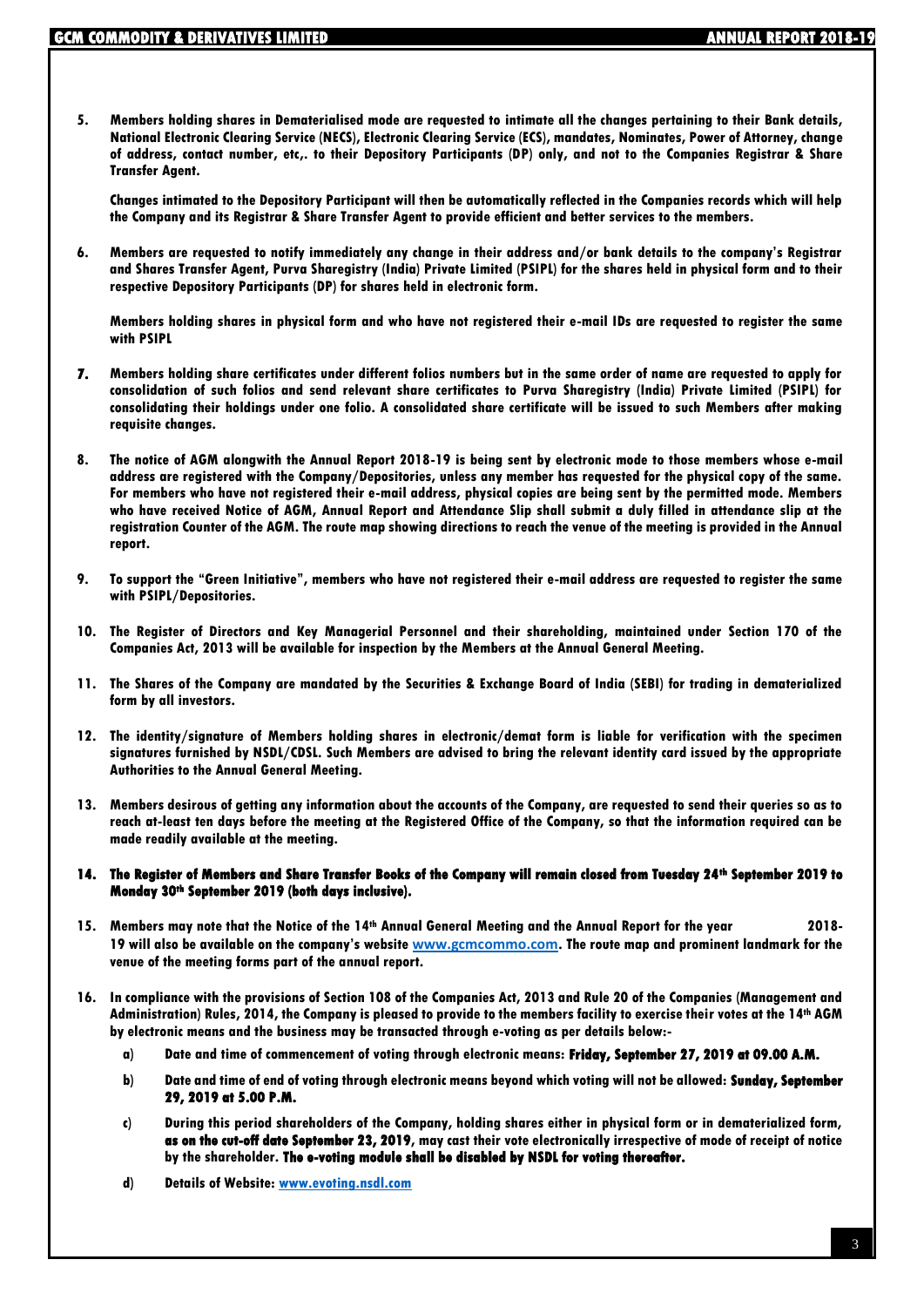- **e) Details of Scrutinizer: ALOK Kumar Das, Practicing Chartered Accountant (Membership No. 105834W), 3B, Lal Bazar Street, 5th Floor, Block-2, Kolkata-700001. E-mail: alokdas631@gmail.com.**
- **f) Once the vote on a resolution is cast by the shareholder, the shareholder shall not be allowed to change/ modify the vote subsequently.**
- **1. The instructions for Members for e-voting are as under:**

**Applicable in all cases whether NOTICE is received by e-mail or in physical form. The way to vote electronically on NSDL e-Voting system consists of "Two Steps" which are mentioned below:**

**Step-1: Log-in to NSDL e-Voting system at<https://www.evoting.nsdl.com/>**

#### **Details on Step 1 is mentioned below:**

#### **How to Log-in to NSDL e-Voting website?**

- **1. Visit the e-Voting website of NSDL. Open web browser by typing the following URL: <https://www.evoting.nsdl.com/> either on a Personal Computer or on a mobile.**
- **2. Once the home page of e-Voting system is launched, click on the icon "Login" which is available under 'Shareholders' section.**
- **3. A new screen will open. You will have to enter your User ID, your Password and a Verification Code as shown on the screen.**

**Alternatively, if you are registered for NSDL eservices i.e. IDEAS, you can log-in at <https://eservices.nsdl.com/> with your existing IDEAS login. Once you log-in to NSDL eservices after using your log-in credentials, click on e-Voting and you can proceed to Step 2 i.e. Cast your vote electronically**

**4. Your User ID details are given below:**

| <b>Manner of holding shares i.e. Demat</b><br>(NSDL or CDSL) or Physical | Your User ID is:                                                                                                                                                  |
|--------------------------------------------------------------------------|-------------------------------------------------------------------------------------------------------------------------------------------------------------------|
| a) For Members who hold shares in<br>demat account with NSDL.            | 8 Character DP ID followed by 8 Digit Client ID<br>For example, if your DP ID is IN300*** and Client ID is 12******<br>then your user ID is IN300***12******.     |
| b) For Members who hold shares in<br>demat account with CDSL.            | <b>16 Digit Beneficiary ID</b><br>For example, if your Beneficiary ID is 12************** then your<br>user ID is 12***************                               |
| c) For Members holding shares in<br><b>Physical Form.</b>                | EVEN Number followed by Folio Number registered with the<br>company<br>For example, if folio number is 001*** and EVEN is 101456 then<br>user ID is 101456001***. |

- **5. Your password details are given below:**
	- **i. If you are already registered for e-Voting, then you can user your existing password to login and cast your vote.**
	- **ii. If you are using NSDL e-Voting system for the first time, you will need to retrieve the 'initial password' which was communicated to you. Once you retrieve your 'initial password', you need to enter the 'initial password' and the system will force you to change your password.**
	- **iii. How to retrieve your 'initial password'?**
		- **1. If your email ID is registered in your demat account or with the company, your 'initial password' is communicated to you on your email ID. Trace the email sent to you from NSDL from your mailbox. Open the email and open the attachment i.e. a .pdf file. Open the .pdf file. The password to open the .pdf file is your 8 digit client ID for NSDL account, last 8 digits of client ID for CDSL account or folio number for shares held in physical form. The .pdf file contains your 'User ID' and your 'initial password'.**
		- **2. If your email ID is not registered, your 'initial password' is communicated to you on your postal address**
- **6. If you are unable to retrieve or have not received the "Initial password" or have forgotten your password:**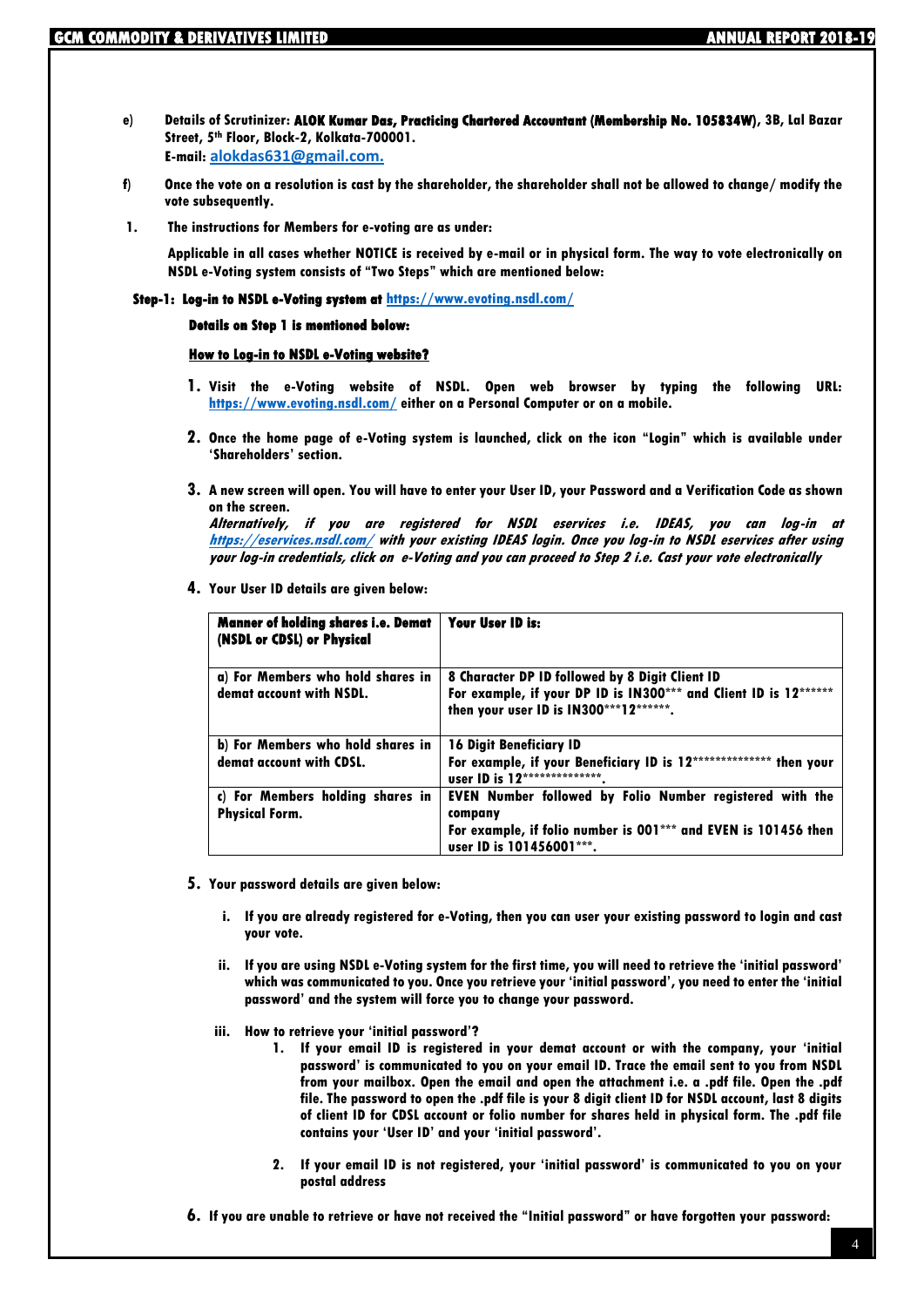- **i. Click on "[Forgot User Details/Password?](https://www.evoting.nsdl.com/eVotingWeb/commonhtmls/NewUser.jsp)"(If you are holding shares in your demat account with NSDL or CDSL) option available on [www.evoting.nsdl.com.](http://www.evoting.nsdl.com/)**
- **ii. [Physical User Reset Password?](https://www.evoting.nsdl.com/eVotingWeb/commonhtmls/PhysicalUser.jsp)" (If you are holding shares in physical mode) option available on [www.evoting.nsdl.com.](http://www.evoting.nsdl.com/)**
- **iii. If you are still unable to get the password by aforesaid two options, you can send a request at [evoting@nsdl.co.in](mailto:evoting@nsdl.co.in) mentioning your demat account number/folio number, your PAN, your name and your registered address.**
- **iv. After entering your password, tick on Agree to "Terms and Conditions" by selecting on the check box.**
- **v. Now, you will have to click on "Login" button.**
- **vi. After you click on the "Login" button, Home page of e-Voting will open.**

#### **Step 2: Cast your vote electronically on NSDL e-Voting system.**

#### **Details on Step 2 is given below:**

#### **How to cast your vote electronically on NSDL e-Voting system**

- **1. After successful login at Step 1, you will be able to see the Home page of e-Voting. Click on e-Voting. Then, click on Active Voting Cycle.**
- **2. After click on Active Voting Cycles, you will be able to see all the companies "EVEN" in which you are holding shares and whose voting cycle is in active status.**
- **3. Select "EVEN" of company for which you wish to cast your vote.**
- **4. Now you are ready for e-Voting as the Voting page opens.**
- **5. Cast your vote by selecting appropriate options i.e. assent or dissent, verify/modify the number of shares for which you wish to cast your vote and click on "Submit" and also "Confirm" when prompted**
- **6. Upon confirmation, the message "Vote cast successfully" will be displayed.**
- **7. You can also take the printout of the votes cast by you by clicking on the print option on the confirmation page.**
- **8. Once you confirm your vote on the resolution, you will not be allowed to modify your vote.**

#### **General Guidelines for shareholders**

- **1. Institutional shareholders (i.e. other than individuals, HUF, NRI etc.) are required to send scanned copy (PDF/JPG Format) of the relevant Board Resolution/ Authority letter etc. with attested specimen signature of the duly authorized signatory(ies) who are authorized to vote, to the Scrutinizer by e-mail to alokdas631@gmail.com with a copy marked to [evoting@nsdl.co.in.](mailto:evoting@nsdl.co.in)**
- **2. It is strongly recommended not to share your password with any other person and take utmost care to keep your password confidential. Login to the e-voting website will be disabled upon five unsuccessful attempts to key in the correct password. In such an event, you will need to go through the "[Forgot User](https://www.evoting.nsdl.com/eVotingWeb/commonhtmls/NewUser.jsp)  [Details/Password?](https://www.evoting.nsdl.com/eVotingWeb/commonhtmls/NewUser.jsp)" or "[Physical User Reset Password?](https://www.evoting.nsdl.com/eVotingWeb/commonhtmls/PhysicalUser.jsp)" option available on www.evoting.nsdl.com to reset the password.**
- **3. In case of any queries, you may refer the Frequently Asked Questions (FAQs) for Shareholders and e-voting user manual for Shareholders available at the download section of [www.evoting.nsdl.com](http://www.evoting.nsdl.com/) or call on toll free no.: 1800-222-990 or send a request at [evoting@nsdl.co.in](mailto:evoting@nsdl.co.in)**

**Date: September 01, 2019**

**By Order of the Board of Directors Place: Kolkata For GCM Commodity & Derivatives Limited**

**Registered Office: Amalesh Sadhu 3B Lal Bazar Street, Sir RNM House Managing Director 5 th Floor, Kolkata-700001 West Bengal**

**Sd/-**

**CIN: L74999WB2005PLC102819**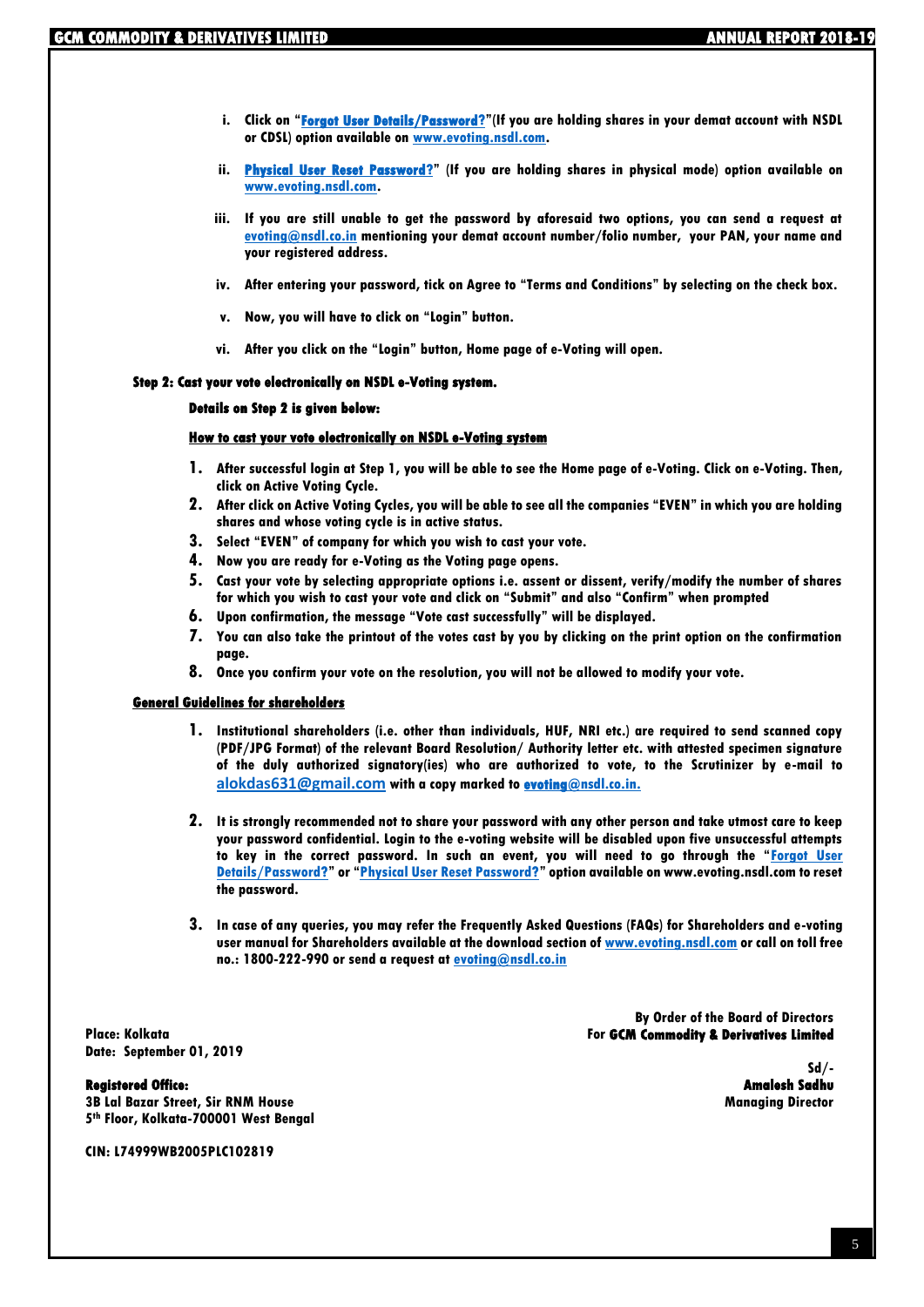# **DIRECTORS' REPORT**

**Dear Shareholders** 

**Your Directors have pleasure in presenting the 14th ANNUAL REPORT on the business and operations of your company along with the Audited Financial Statements for the year ended 31st March 2019. The Consolidated Financials of the Company and its Associate Company have been referred.**

#### **1. FINANCIAL HIGHLIGHTS**

**The Financial Results for the year ended 31st March 2019**

| <b>Particulars</b>                               | <b>Standalone</b> |            |
|--------------------------------------------------|-------------------|------------|
|                                                  | 31/03/2019        | 31/03/2018 |
| <b>Operating Revenue</b>                         | $\blacksquare$    | 44.08      |
| <b>Other income</b>                              | 0.36              | 79.86      |
| Profit/(Loss) before depreciation & tax          | (101.67)          | (6.14)     |
| <b>Depreciation</b>                              | 0.35              | 0.70       |
| Profit/(Loss) before tax                         | (102.01)          | (6.85)     |
| <b>Provision for tax</b>                         | (0.89)            | 0.08       |
| Profit/(Loss) after tax                          | (101.12)          | (6.92)     |
| <b>Other Comprehensive Income</b>                | (5.74)            | (38.37)    |
| <b>Total Comprehensive Income for the period</b> | (106.86)          | (45.29)    |

#### **2. BUSINESS & PERFORMANCE**

**During the year under review, the Company has made Loss of Rs. 101.12 lacs, against Loss of Rs. 6.92 lacs in the last financial year. The total comprehensive income/Loss of the company for the year under review is Rs. (106.86) lacs against comprehensive income/profit of Rs. (45.29) lacs in the last financial year.**

#### **3. SHARE CAPITAL**

**The paid-up Equity Share Capital as on March 31, 2018 was Rs. 7.42 crore. No additions and alterations to the capital were made during the financial year 2018-19.**

#### **4. DIVIDEND**

#### **The Directors have not recommended any dividend for the financial year 2018-19.**

#### **Transfer of Unclaimed / Unpaid amounts to the Investor Education and Protection Fund ("IEPF")**

**Pursuant to Section 205A and 205C and other applicable provisions, if any, of the Companies Act, 1956 all unclaimed / unpaid dividend as applicable remaining unclaimed / unpaid for a period of seven years from the date they became due for payment, were required to be transferred to IEPF. Sections 124 and 125 of the Companies Act, 2013 read with the Investor Education and Protection Fund Authority (Accounting, Audit, Transfer and Refund) Rules, 2016 ('IEPF Rules'), both of which were applicable with effect from 7th September 2016, also contain similar provision for transfer of such amounts to the IEPF. Accordingly, all unclaimed /unpaid dividend for a period of seven years from the date they became due for payment, in relation to the company have been transferred to the IEPF established by the Central Government. No claim shall be entertained against the company for the amounts so transferred.**

#### **5. PARTICULARS OF LOANS, GUARANTEES AND INVESTMENTS**

**The Company has duly complied with the provision of Section 186 of the Companies Act, 2013 and Rules made thereunder. Details on loans or investment are mentioned in financial statements of this Annual Report. The Company has neither granted any loans to any of the corporate nor given any guarantees to any body corporate on behalf of a third party.**

#### **6. MATERIAL EVENT RECORDED SUBSEQUENT TO THE DATE OF FINANCIAL STATEMENTS**

**There are no material changes and commitments affecting the financial position of the Company, which has occurred between the end of the financial year of the Company i.e. March 31, 2019 and the date of the Directors' Report.**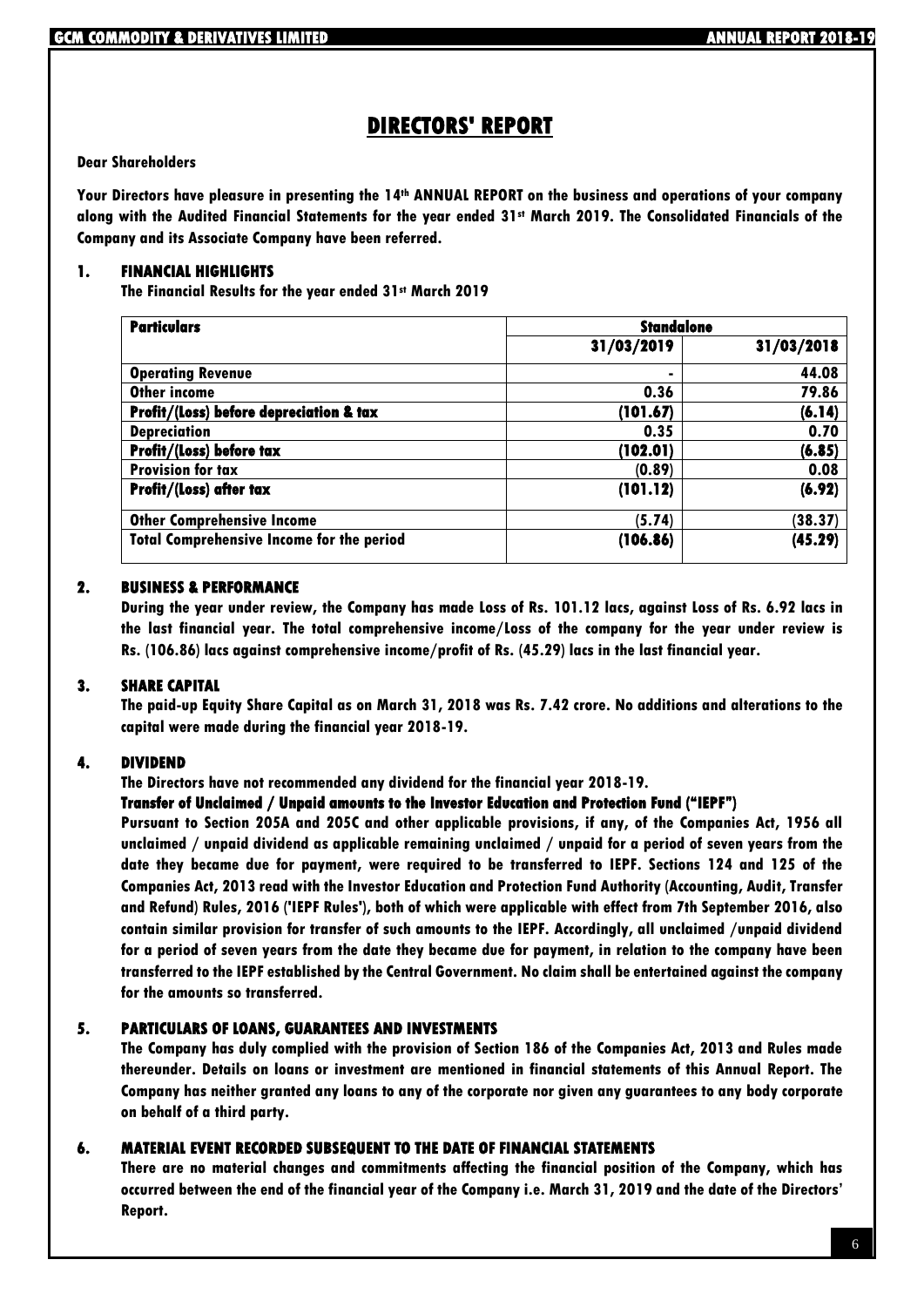#### **7. DEPOSITS**

**Your Company has not accepted any deposits from the public during the year under review. There are no outstanding deposits as on 31st March 2019.**

#### **8. PARTICULARS OF CONTRACTS OR ARRANGEMENTS MADE WITH RELATED PARTIES**

**During the financial year 2018-19, there is no materially significant related party transaction with the Company's promoters, directors, the management or their relatives, which may have potential conflict with the interest of the Company at large. The Company has also formulated a policy on dealing with the Related Party Transactions (including for material related party transactions) and necessary approval of the Audit Committee and Board of Directors were taken, wherever required in accordance with the Policy. The details of such policies for dealing with all related party transactions are disseminated on the website of the Company [https://www.gcmcommo.com.](https://www.gcmcommo.com/)**

**In compliance with section 188(1) of the Companies Act, 2013, particulars of contracts or arrangements with related parties is separately enclosed in Form AOC-2. Further, details of Related Party Transactions as required to be disclosed as per Indian Accounting Standard 24 "Related Party Disclosures" specified under section 133 of the Companies Act, 2013 are given in the Notes to the Financial Statements.**

#### **9. SUBSIDIARY/ASSOCIATE COMPANIES**

**The Company neither have any subsidiary Company within the meaning of section 2(87) of the Companies Act 2013 nor any Associate Company within the meaning of section 2(6) of the Companies Act 2013.**

#### **10. CORPORATE GOVERNANCE REPORT, MANAGEMENT DISCUSSION & ANALYSIS AND OTHER INFORMATION REQUIRED UNDER THE COMPANIES ACT, 2013 AND SEBI (LODR) REGULATIONS 2015**

**As per SEBI circular no. SECURITIES AND EXCHANGE BOARD OF INDIA (LISTING OBLIGATIONS AND DISCLOUSURE REQUIRNMENTS) REGULATION, 2015 No. SEBI/LAD-NRO/GN/2015-16/013 dated September 02, 2015 Company's paid up capital is less than Rs. 10 Crores and Net Worth is also less than Rs. 25 Crore or Company listed on SME Platform Company was not required to comply with the norms of the corporate Governance.** 

**Since the Company was listed on SME Exchange only as on Financial Year ending 31st March 2019, therefore the provisions relation to Corporate Governance are not applicable to the Company. However, Company adheres to the best of the corporate governance policies as may be possible.**

**As per provisions of the SEBI (LODR) Regulations 2015, Management Discussion and Analysis report and Corporate Governance Report with Auditors' certificate thereon are attached Separately and form part of this report.**

#### **11. EXTRACT OF ANNUAL RETURN**

**Pursuant to provisions of Section 134(3) (a) of the Companies act, 2013, extract of the Annual Return for the financial year ended 31st March, 2017 made under the provisions of Section 92(3) of the Act is attached as Annexure**

#### **12. AUDITORS**

#### **STATUTORY AUDITORS**

**M/s Maheshwari & Co., Chartered Accountants, bearing Registration No. 105834W have been appointed on the recommendation of Audit Committee and Board of Director's (in conformity with the provisions of sections 139 and 141 of the Companies Act, 2013 read with the Companies (Audit and Auditors) Rules, 2014 (includes amendments thereto), as the Statutory Auditors of the Company for a period of 5 years from the conclusion of the 13th AGM (for FY 2017-18) till the conclusion of the 18th AGM.**

**During the year under review, the Auditors had not reported any matter under section 143 (12) of the Act, therefore no details are required to be disclosed under section 134 (3)(ca) of the Act. The Auditors' Report is unmodified and does not contain any qualification, reservation, adverse remark or disclaimer.**

**The Board has placed on record its sincere appreciation for the services rendered by M/s Maheshwari & Co., as Statutory Auditors of the Company.**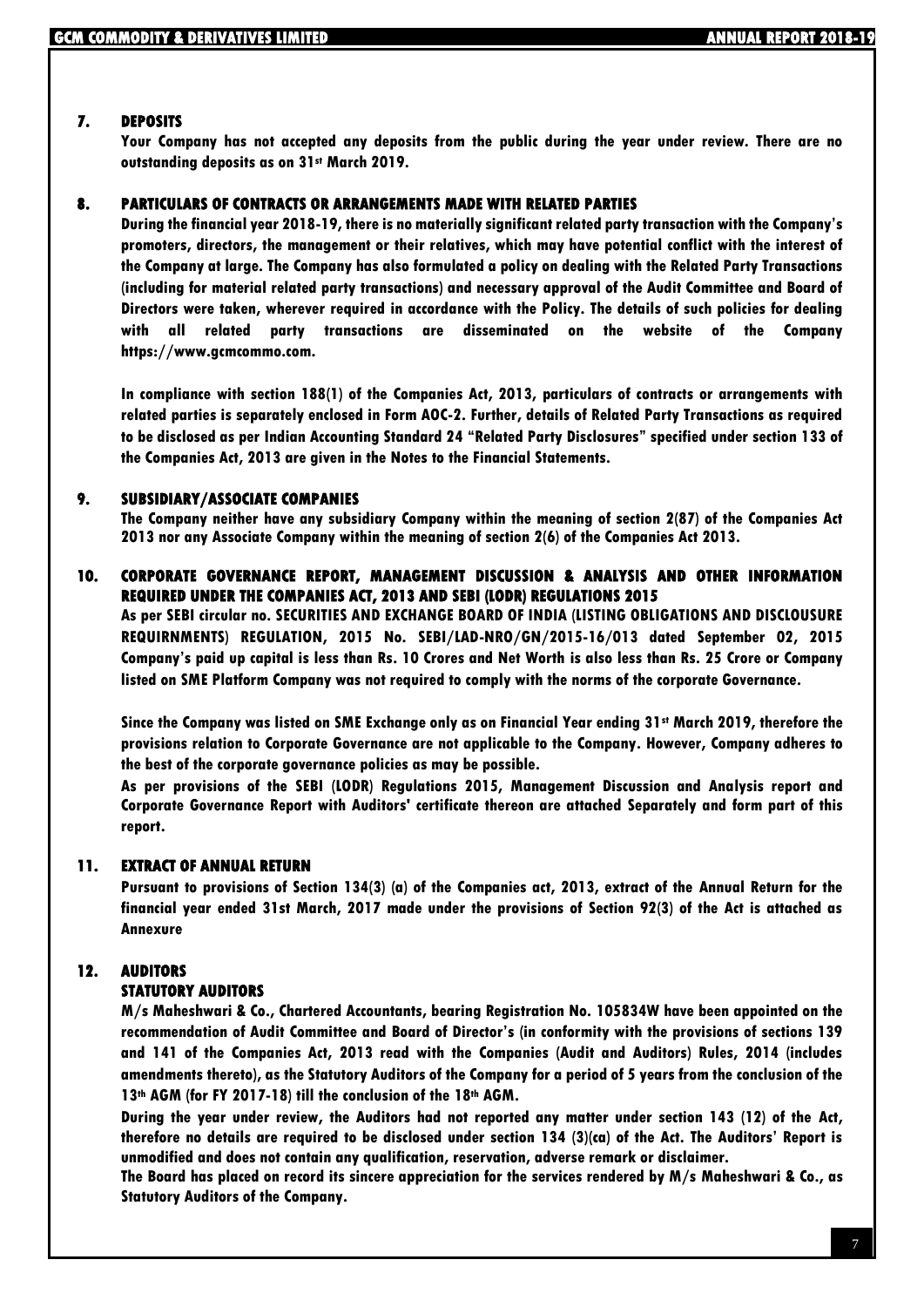#### **SECRETARIAL AUDITORS**

**Pursuant to the provisions of Section 204 of the Companies Act, 2013 and The Companies (Appointment and Remuneration of Managerial Personnel) Rules, 2014, the Company has appointed Ms. Kriti Daga, Practising Company Secretaries, (CP No.14023, ACS:26425), Company Secretaries to undertake the secretarial audit of the company for the financial year ended 31st March 2019 (FY 2018-19). The Secretarial Audit Report is annexed herewith as 'Annexure V'.**

**The Board of Directors affirm that the Company has complied with the applicable Secretarial Standards issued by the Institute of Companies Secretaries of India (SS1 and SS2) respectively relating to Meetings of the Board, its Committees and the General Meetings.**

#### **INTERNAL AUDITORS**

**All the investments related activities are done under the direct supervision of the Chairman of our company. As per the provisions of the Companies Act, 2013 the company has appointed M/s. A.K. Das & Co., Chartered Accountants, Kolkata as an Internal Auditor for the company for the financial year 2018-19.**

**The Company proposes to continue their services and appoint M/s. A.K. Das & Co., Chartered Accountants, Kolkata as an Internal Auditor for the financial year 2019-20, to ensure proper and adequate systems and procedures commensurate with its size and nature of its business.**

#### **REPORTING OF FRAUDS BY AUDITORS**

**During the year under review, the Statutory Auditors and the Secretarial Auditor have not reported any instances of frauds committed in the Company by its Officers or Employees to the Audit Committee under section 143(12) of the Companies Act, 2013, details of which need to be mentioned in this Report.**

#### **13. AUDIT COMMITTEE**

**The Company has an Audit Committee in accordance with the provisions of section 177 of the Companies Act, 2013 and in accordance with Regulation 18 of SEBI (LODR) Regulations, 2015 and as per other applicable laws. All members of the Committee are financially literate. The scope of the activities of the Audit Committee is as set out in Regulation 18 of SEBI (Listing Obligations and Disclosure Requirements) Regulations, 2015 and read with section 177 of the Companies Act, 2013 and other applicable laws are approved by Board of Directors of the Company.**

**The composition of the Audit committee and the details of meetings attended by the Directors are provided in Annexure of this Annual Report.** 

#### **14. E-Voting**

**To widen the participation of shareholders in Company's decisions pursuant to provisions of Section 108 of Companies Act, 2013 read with Rule 20 of The Companies (Management and Administration) Rules, 2014 as amended and in terms of Regulation 44 of SEBI (Listing Obligations and Disclosures Requirements) Regulation 2015, the Company has provided e-voting facility to its members, in respect of all member's resolutions to be passed at General Meeting(s) of the Company. The Company is providing this facility to enable them to cast their votes electronically on all resolutions set forth in the Notice. The instruction(s) for e-voting for ensuing Annual General Meeting is provided with Notice to members of this Annual Report. The Company has signed necessary agreements with National Securities Depository Limited and Central Depository Services Limited to facilitate evoting for members approval in their general meetings or through postal ballots.** 

#### **15. MANAGEMENT**

**There was no change in Management of the Company during the year under review. Further none of the Directors of the Company are disqualified under sub-section (2) of Section 164 of the Companies Act, 2013.**

#### **16. DIRECTORS**

**There is some change in composition of Board during the Financial Year under review which is specified below. All Independence Director have given declarations that they meet the criteria of independence as laid down under Section 149(6) of the Companies Act, 2013 and Regulation 16 (b) of SEBI (LODR) Regulations, 2015. Further none of the Directors of the company are disqualified under sub-Section (2) of Section 164 of the Companies Act, 2013.**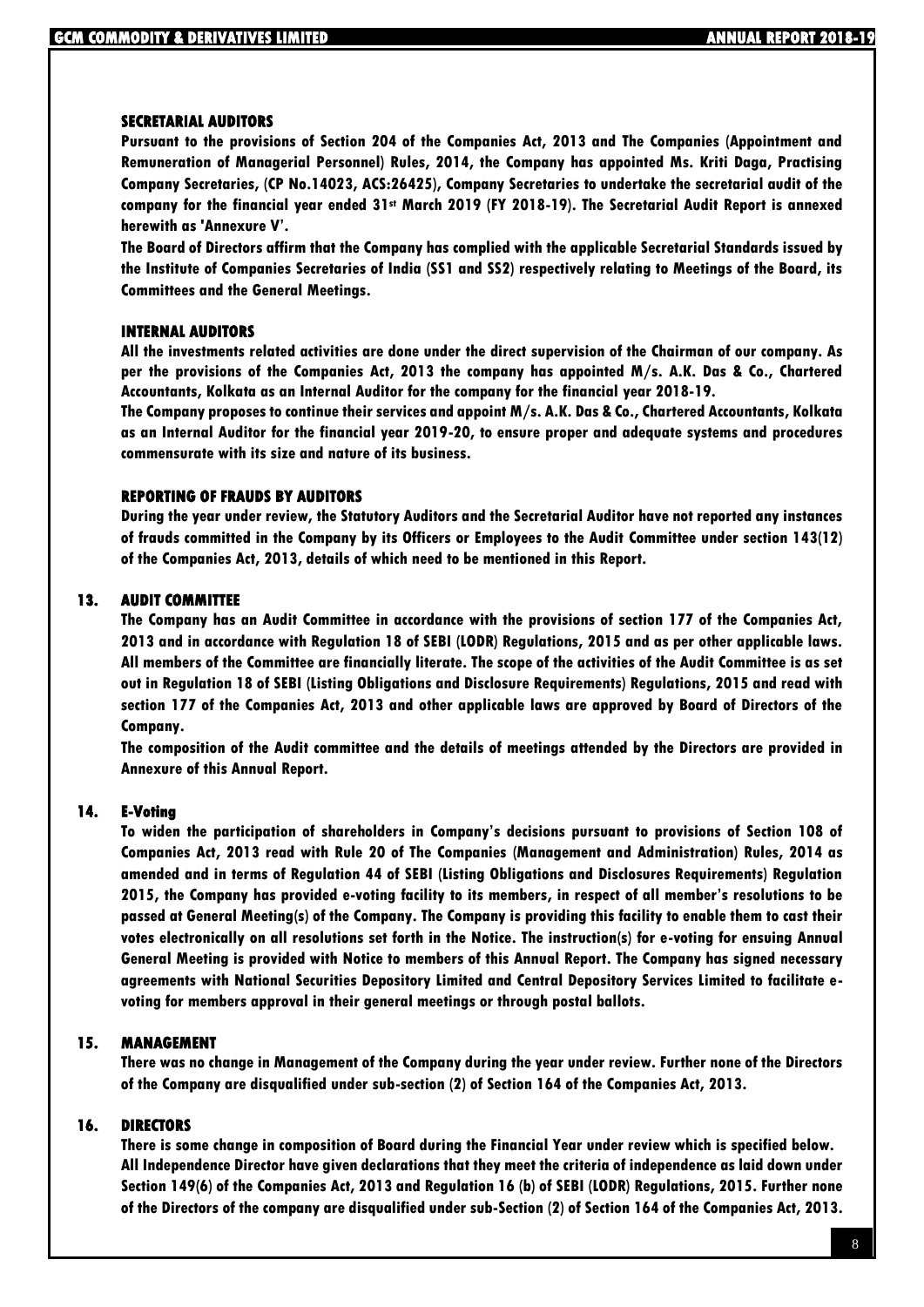#### **17. INDEPENDENT DIRECTORS**

**As per provisions of Section 149 of the 2013 Act, independent directors shall hold office for a term up to five consecutive years on the board of a company, but shall be eligible for re-appointment for another term up to five years on passing of a special resolution by the company and disclosure of such appointment in Board's Report. Further Section 152 of the Act provides that the independent directors shall not be liable to retire by rotation in the Annual General Meeting ('AGM') of the Company.**

### **18. DETAILS OF DIRECTORS/KMP APPOINTED AND RESIGNED DURING THE YEAR**

| Sr. | <b>Name</b>                    | <b>Designation</b>          | Date of                | Date of                      |
|-----|--------------------------------|-----------------------------|------------------------|------------------------------|
| No. |                                |                             | <b>Appointment</b>     | <b>Resignation/Cessation</b> |
|     | <b>Amitabh Shukla</b>          | <b>Independent Director</b> |                        | <b>April 24, 2018</b>        |
| 2   | <b>Uma Chatterjee</b>          | <b>Independent Director</b> | <b>April 24, 2018</b>  |                              |
| 3   | <b>Ranjit Kumar Modi</b>       | <b>Independent Director</b> |                        | <b>July 16, 2018</b>         |
| 4   | <b>Mahavir Prasad Saraswat</b> | <b>Independent Director</b> | <b>July 16, 2018</b>   | $\blacksquare$               |
| 5   | <b>Uma Chatterjee</b>          | <b>Independent Director</b> |                        | <b>August 31, 2018</b>       |
| 6   | <b>Amalesh Sadhu</b>           | <b>Independent Director</b> | <b>August 31, 2018</b> |                              |
|     | <b>Swagata Dasgupta</b>        | <b>Independent Director</b> | <b>August 31, 2018</b> | $\blacksquare$               |
| 8   | Garima Kakarania               | <b>Company Secretary</b>    |                        | March 15, 2019               |

### **19. EVALUATION OF DIRECTORS BY INDEPENDENT DIRECTORS' MEETING**

**During the year under review, the Independent Directors met on 30th March 2019, inter alia to:** 

- **a. Review the performance of non-independent directors and the Board as a whole**
- **b. Review the performance of the Chairperson of the company, taking into account the views of executive directors and non-executive directors**
- **c. Assess the quality, quantity and timeliness of flow of information between the company management and the Board that is necessary for the Board to effectively and reasonably perform their duties**

### **20. STATEMENT ON DECLARATION "CERTIFICATE OF INDEPENDENCE" U/S 149 (6) FROM INDEPENDENT DIRECTOR**

**The Board has independent directors and there is appropriate balance of skills, experience and knowledge in the Board to enable the Board to discharge its functions and duties effectively. The Independent Directors have submitted disclosure that they meet the criteria of independence as provided under Section 149(6) of Companies Act, 2013 and SEBI Regulations** 

### **21. BOARD EVALUATION**

**Pursuant to the provisions of companies Act, 2013 and of the Listing Agreement, the Board has carried out annual performance evaluation of its own performance, the directors individually as well the evaluation of the working of its Audit, Nomination & Remuneration and Stakeholder committee.**

### **22. INTERNAL FINANCIAL CONTROL SYSTEMS AND THEIR ADEQUACY**

**The policies and procedures adopted by your Company take into account the design, implementation and maintenance of adequate internal financial controls, keeping in view the size and nature of the business. The internal financial controls ensure the orderly and efficient conduct of its business. The controls encompass safeguarding of your Company's assets, strict adherence to policies, and prevention and detection of frauds and errors against any unauthorized use or disposition of assets and misappropriation of funds. These controls help to keep a check on the accuracy and completeness of the accounting records and timely preparation of reliable financial disclosures. The Audit Committee ensures that all procedures are properly authorized, documented, described and monitored. Your Company has in place strong internal audit processes and systems which design an annual audit plan to ensure optimum portfolio quality and keep risks at bay.**

**The Audit Committee of the Board of Directors, comprising of independent directors, periodically reviews the internal audit reports, covering findings, adequacy of internal controls, and ensure compliances. The Audit Committee also meets the Company's Statutory Auditors to ascertain their views on the financial statements, including the financial reporting system, compliance to accounting policies and procedures, adequacy and effectiveness of the internal controls and systems followed by the Company**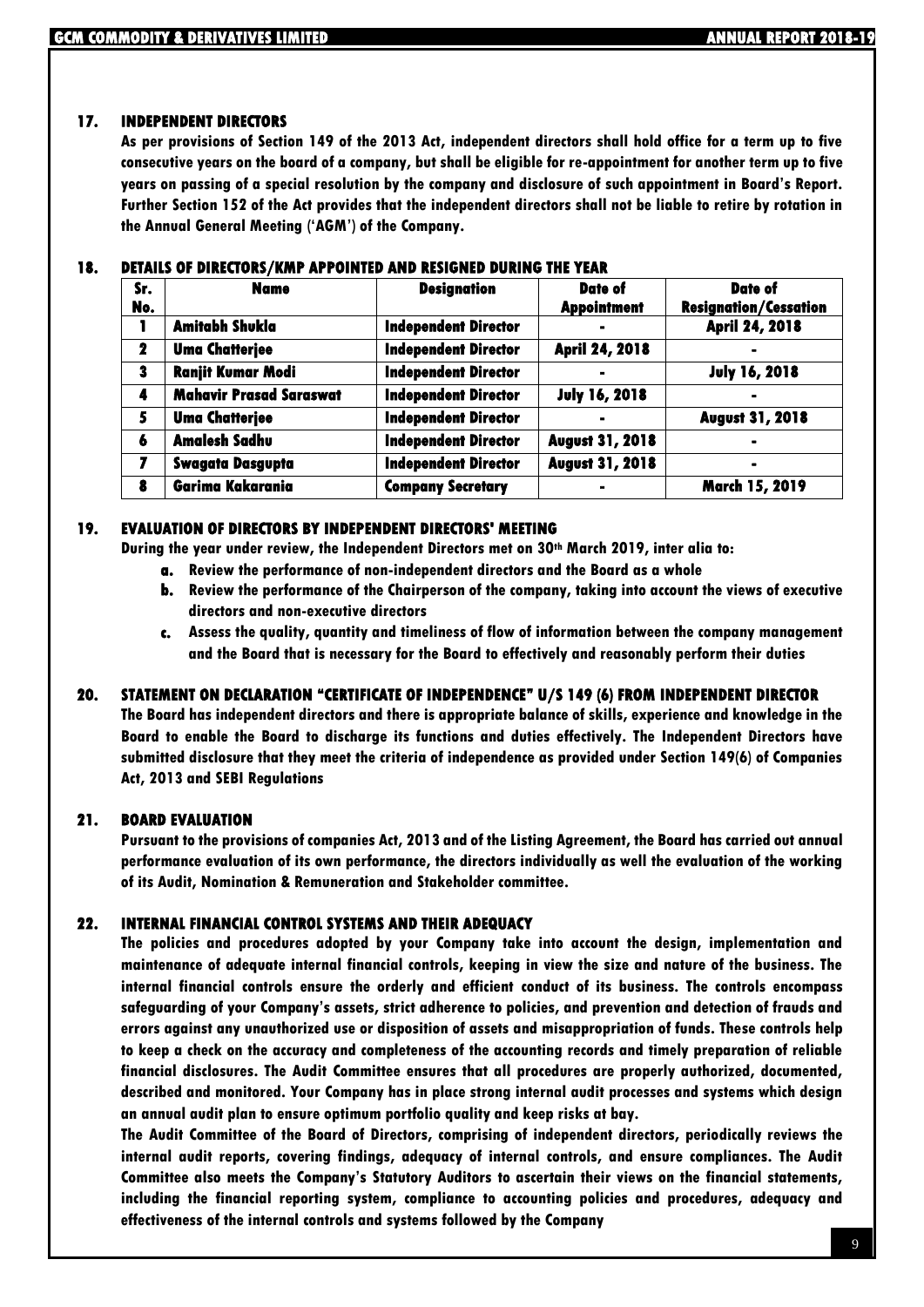#### **23. PARTICULARS OF EMPLOYEES**

**People are the backbone of our operations. It is a matter of great satisfaction for our Company that our employees have been very supportive of the Company's plan. By far the employee's relations have been cordial throughout the year.**

**The information as required by provisions of the Companies Act, 2013 is reported to be NIL**

#### **24. PECUNIARY RELATIONSHIP OR TRANSACTIONS OF NON-EXECUTIVE DIRECTORS**

**During the year, the Non-Executive Directors of the Company had no pecuniary relationship or transactions with the Company.**

#### **25. INFORMATION ON MATERIAL ORDERS PASSED BY THE REGULATORS OR COURTS OR TRIBUNAL**

**There is no material order passed by the regulators or courts or tribunals impacting the going concern status and Company's operations in future.** 

#### **26. POLICY OF DIRECTORS' APPOINTMENT AND REMUNERATION**

**The Nomination and Remuneration Committee has laid down the criteria for Directors Appointment and Remuneration including criteria for determining qualification, positive attributes and Independence of Director. The following attribute/criteria for selection have been laid by the board on the recommendation of committee:**

- 1. **The candidate should possess the positive attributes such as leadership, entrepreneurship or such other attributes which in the opinion of the committee are in the interest of the Company**
- 2. **The candidate should be free from any disqualification as provided under sections 164 and 167 of Companies Act, 2013**
- 3. **The candidate should meet the conditions of being independent as stipulated under the companies act, 2013**
- 4. **The appointment or re- appointment of a Director is made pursuant to an established procedure which includes assessment of managerial skills, professional behaviour, technical skills and other requirements as may be required by the post.**
- 5. **The Executive and Whole-time Directors of the Company are paid remuneration as per their terms and conditions which are approved by the Board after taking into consideration the recommendations made by Nomination and Remuneration Committee.**

**Further, information about elements of remuneration package of individual directors is provided in the extract of Annual Return as provided under Section 92(3) of the Act, is enclosed in the prescribed form MGT-9 and forms part of this Report.**

#### **27. MAINTENANCE OF COST RECORD**

**As per the audited balance sheet of the Company, turnover of the Company during the financial year 2018-19 exceeds 35 crores so, maintenance of cost record is applicable to the Company. But with reference to the Rule 3 of Companies (Cost Record and Audit) Rules, 2014, maintenance of cost record is not applicable to the Companies covered under Micro and Small enterprise as per MSMED Act, 2006.**

#### **28. CORPORATE SOCIAL RESPONSIBILITY (CSR)**

**Since the Company's net worth does not exceed Rs. 500 crores or Company's turnover does not exceed Rs. 1000 crores or the Company's net profit does not exceed Rs. 5 crore any financial year, hence the provisions of section 135 of the Companies Act, 2013 are not applicable.**

#### **29. CODE OF CONDUCT FOR DIRECTORS AND SENIOR MANAGEMENT**

**The Directors and members of Senior Management have affirmed compliance with the Code of Conduct for Directors and Senior Management of the Company.**

#### **30. VIGIL MECHANISM**

**The Company has established a vigil mechanism for Directors and employees to report their genuine concerns. For details, please refer to the Corporate Governance Report attached to this Report.**

#### **31. SEXUAL HARRASSMENT OF WOMEN AT WORKPLACE (PREVENTION, PROHIBITION AND REDRESSAL) ACT, 2013**

**Your Company has in place a formal policy for prevention of sexual harassment of its employees at workplace. The Company is in compliance with the Sexual Harassment of Women at workplace (Prevention, Prohibition**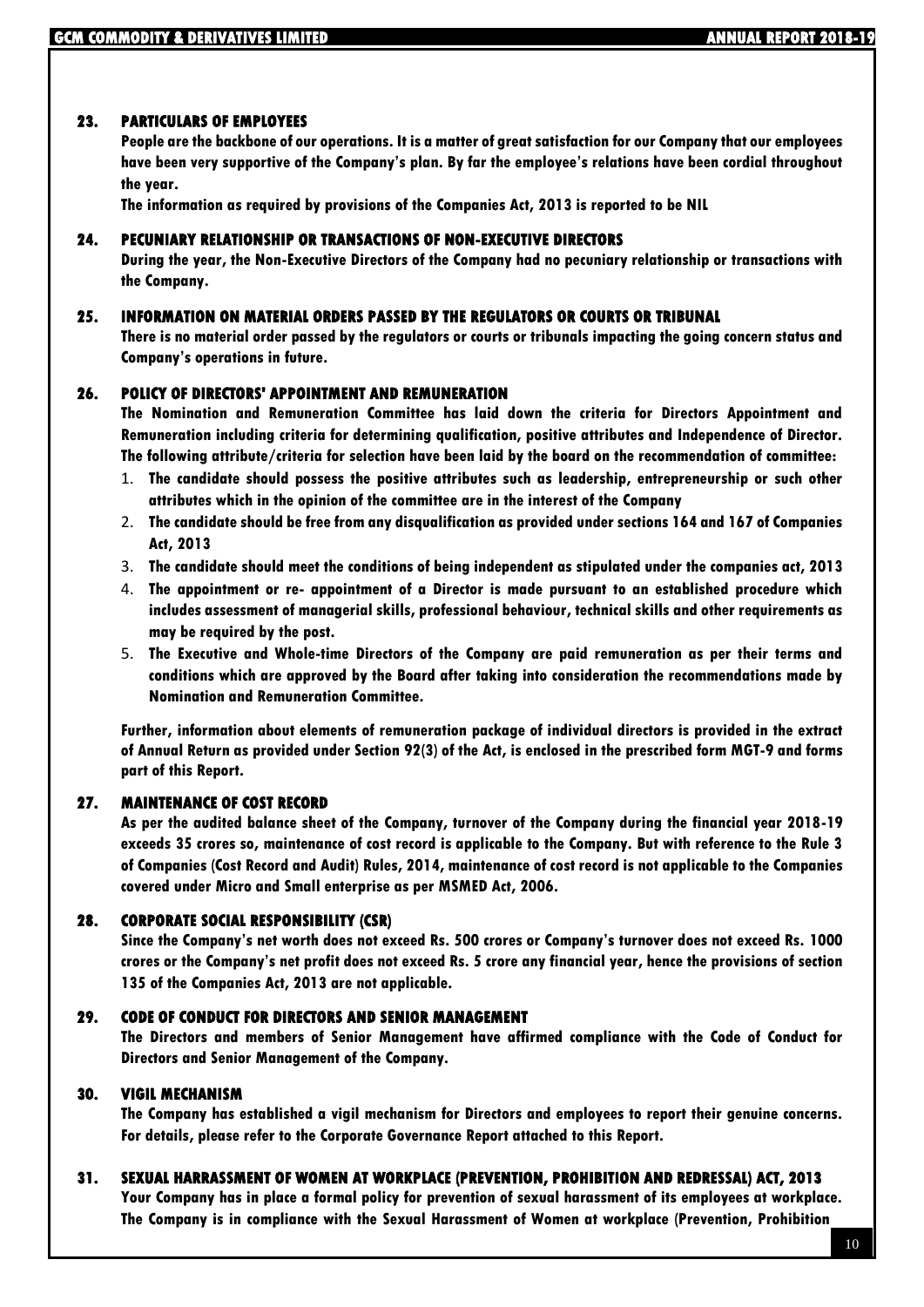**and Redressal) Act, 2013 and has also adopted a revised policy on Sexual Harassment to prohibit, prevent or deter any acts of sexual harassment at workplace and to provide the procedure for the redressal of complaints pertaining to sexual harassment, thereby providing a safe and healthy work environment.** 

**The Committee met once in the financial year 2018-19, on 30th March 2019 to assess the position in the company. Further, during the year under review, there was no case filed pursuant to the Sexual Harassment of Women at Workplace (Prevention, Prohibition and Redressal) Act, 2013.**

#### **32. ACKNOWLEDGEMENTS**

**The Board of Directors would like to thank all employees of the Company and also Company's shareholders, auditors, customers and bankers for their continued support.**

#### **33. CAUTIONARY STATEMENT**

**The statements contained in the Board's Report and Management Discussion and Analysis contain certain statements relating to the future and therefore are forward looking within the meaning of applicable securities, laws and regulations. Various factors such as economic conditions, changes in government regulations, tax regime, other statues, market forces and other associated and incidental factors may however lead to variation in actual results.**

**For and on Behalf of the Board** 

**Place: Kolkata Date : May 29,, 2019**

**Sd/- Amalesh Sadhu Managing Director**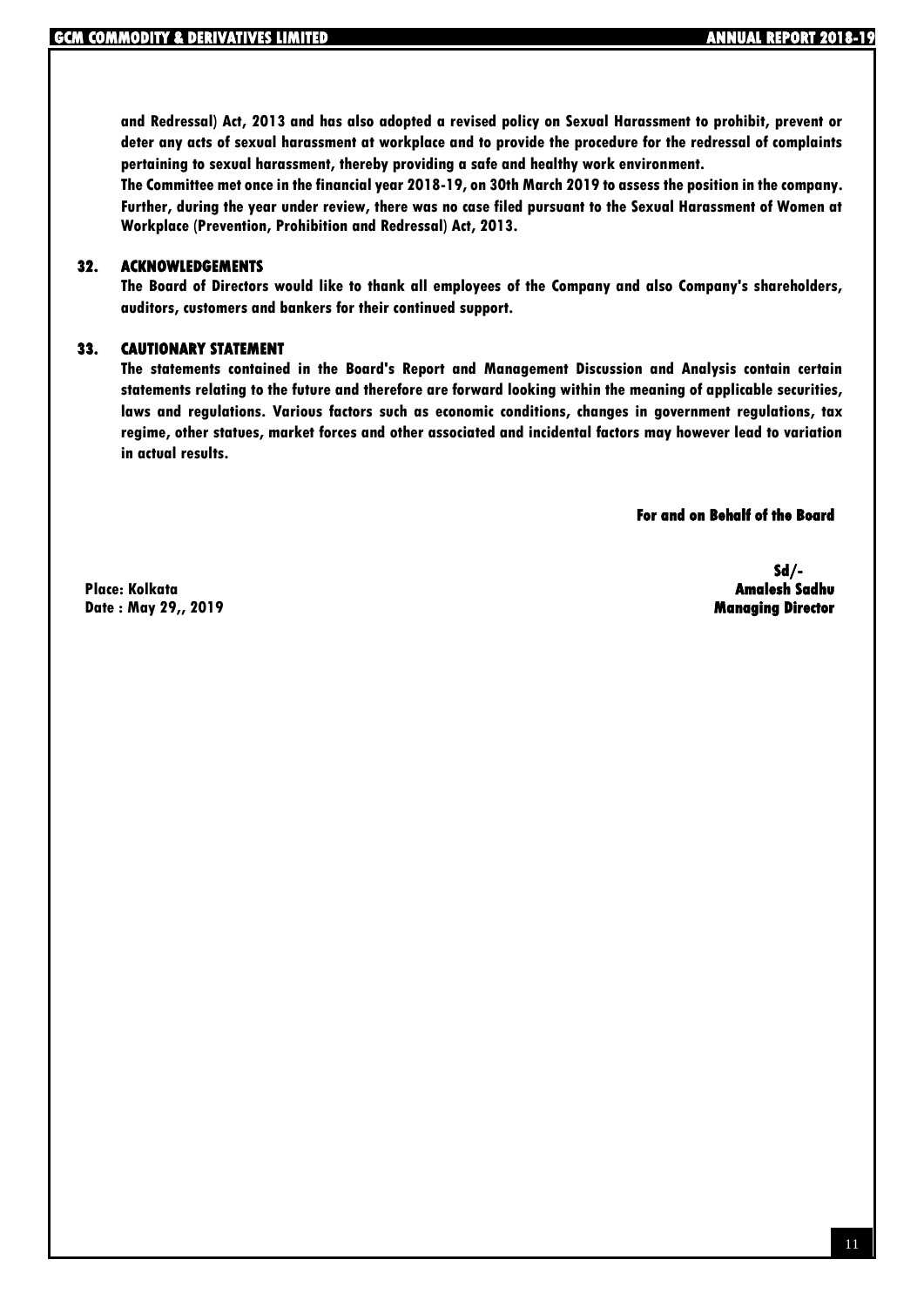#### **Annexure-I**

#### **1. COMPANY'S PHILOSOPHY AND PRACTICE ON CORPORATE GOVERNANCE**

**As previously stated, that the Company was listed only on SME Exchange as on Financial Year ending 31st March 2019, therefore the provisions relation to Corporate Governance are not applicable to the Company. However, Company adheres to the best of the corporate governance policies as may be possible and herein stating the company's governance philosophy and internal governance policy.**

**The fundamental philosophy of Corporate Governance in the Company is to achieve business excellence and dedicate itself for meeting its obligations to the shareholders and to comply with the combination of laws, regulations, procedures, implicit rules and good corporate practices which ensure that a company meets obligations to optimize shareholders value and fulfil its responsibilities toward all stakeholders including customers, government authorities, lenders, employees, members/shareholders and the community at large which ultimately contribute to overall governance. The Company believes that good Corporate Governance is a continuous process and strive to improve the same to meet shareholder's expectations.**

**Your Director has pleasure in presenting the Corporate Governance Report for the ended 31st March, 2019.**

#### **2. BOARD OF DIRECTORS**

**The Company's policy is to maintain optimum combination of Executive and Non-Executive Directors. Presentably, the Board consists of seven directors, out of whom three are Independent Director. One is Managing Director and one is Chairman of the Company.**

| Sr.<br>No        | <b>Name</b>                       | <b>Designation</b>                          | Date of<br><b>Appointment</b> |             | <b>No. of Board Meetings</b><br>during the Year | <b>Attendance</b><br>at Last AGM |
|------------------|-----------------------------------|---------------------------------------------|-------------------------------|-------------|-------------------------------------------------|----------------------------------|
|                  |                                   |                                             |                               | <b>Held</b> | <b>Attended</b>                                 | held on<br>28/09/2018            |
| 1.               | <b>Amalesh Sadhu</b>              | <b>Managing Director</b>                    | 24.04.2018                    | 9           | 9                                               | Yes                              |
| 2.               | <b>Inder Chand Baid</b>           | <b>Executive Director &amp;</b><br>Chairman | 26.04.2005                    | 9           | 9                                               | Yes                              |
| 3.               | <b>Samir Baid</b>                 | <b>Executive Director</b>                   | 26.04.2005                    | 9           | 9                                               | Yes                              |
| 4.               | Laxmi Narayan<br>Sharma           | <b>Independent Director</b>                 | 18.04.2015                    | 9           | 9                                               | Yes                              |
| 5.               | <b>Mahavir Prasad</b><br>Saraswat | <b>Independent Director</b>                 | 16-07-2018                    | 7           | 7                                               | Yes                              |
| 6.               | Swagata Dasgupta                  | <b>Independent Director</b>                 | 31-08-2018                    | 6           | 6                                               | Yes                              |
| $\overline{7}$ . | <b>Amrita Baid</b>                | <b>Non-Executive</b><br><b>Director</b>     | 30.09.2014                    | 9           | 9                                               | Yes                              |

#### **a. Composition and Category of Board of Directors**

**\*Mr. Amalesh Sadhu had been Appointed as Managing Director from August 31, 2018 and in place of Mrs. Amrita Baid who has been resigned from the from the same date and Meeting.** 

#### **b. BOARD MEETINGS:**

**During the year 2018-19 the Board of Directors were met Seven times and these meetings were held on April 24, 2018, May 26, 2018, July 16, 2018, August 31, 2018, September 03, 2018, September 28, 2018, November 14, 2018, January 17, 2019, March 15, 2019.**

**The maximum gap between any two consecutive meetings was less than one hundred and twenty days, as stipulated under section 173 of Companies Act 2013 and regulation 17 of the SEBI LODR and Secretarial Standards issued by the Institute of Company Secretaries of India (ICSI). As per applicable laws, minimum four Board meetings are required to be held every year (one meeting in every calendar quarter). The company has convened additional Board meetings to address specific needs of the company. In case of any exigency/ emergency, resolutions are passed through circulation.**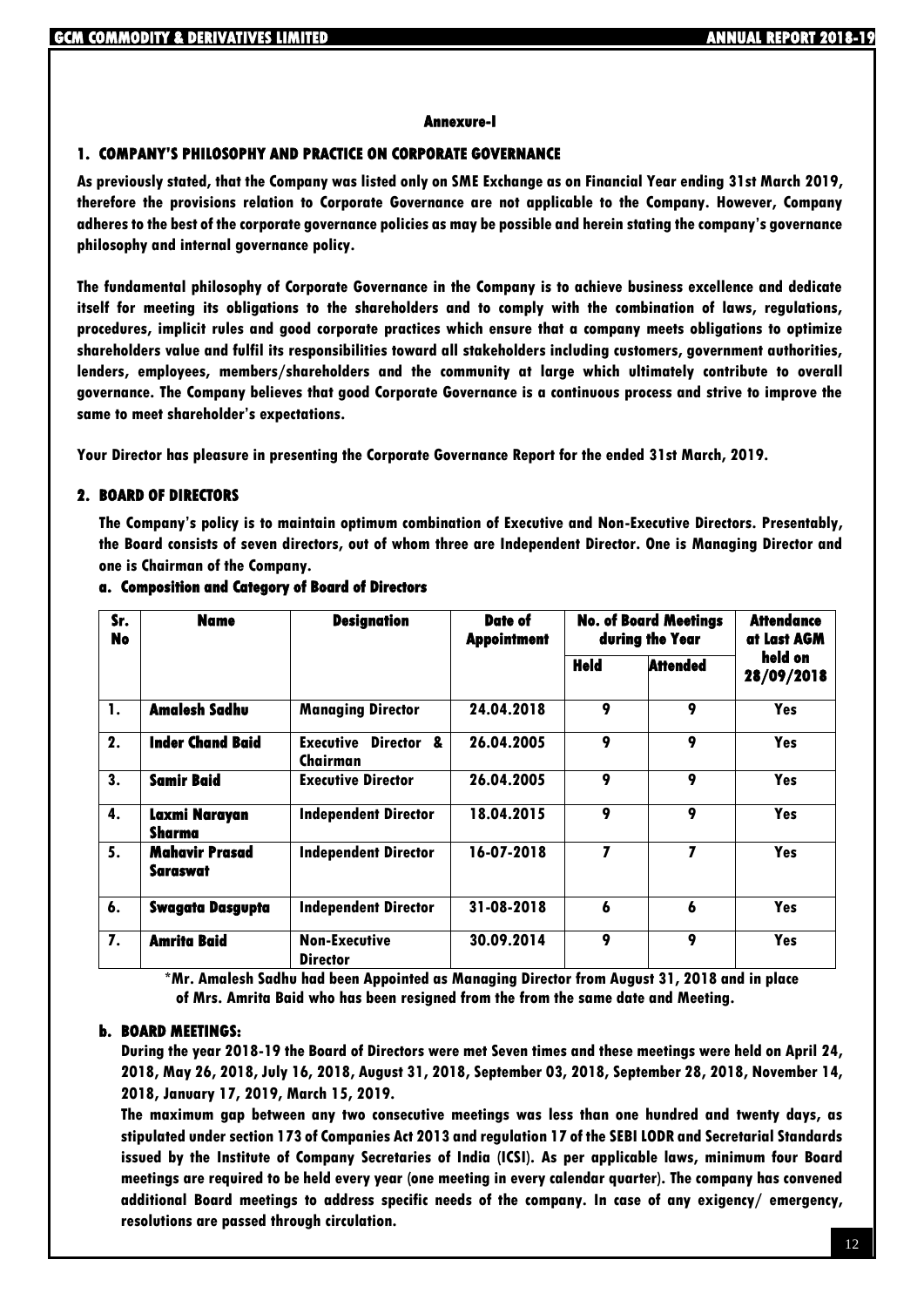#### **3. COMMITTEES OF THE BOARD**

**The Board has constituted a set of Committees with specific terms of reference/scope to focus effectively on the issues and ensure expedient resolution of diverse matters. The Committees operate as empowered agents of the Board as per their Charter/terms of reference. Targets set/actions directed by them as agreed with the**

**management are reviewed periodically and mid-course corrections are carried out. The Board of Directors and the Committees also take decisions by circular resolutions, which are noted in the next meeting. The minutes of the meetings of all Committees of the Board are placed before the Board for discussions/noting.**

**Currently, the Company has 3 (three) Committees of Board: Audit Committee, Stakeholders Relationship Committee, Nomination & Remuneration Committee.**

#### **a. AUDIT COMMITTEES**

**The primary objective of the Audit Committee is to monitor and provide an effective supervision of the management's Financial reporting process, to ensure accurate and timely disclosures, with the highest level of transparency, integrity and quality of financial reporting.**

**The Audit Committee of the Company is constituted in line with the provisions of section 177 of Companies Act, 2013 and Regulation 18 of the SEBI (Listing Obligations and Disclosure Requirements) Regulations, 2015.**

**During the year the company has changed the composition of the committee which was also disseminated on the website of the Company with the link** <https://www.gcmcommo.com/>**. As on March 31, 2019, the Committee was comprising of 3 (three) Directors, out of which 2 (two) are Independent Directors and 1 (one) is from Promoter group, Non-Executive and Non-Independent Director.**

| Sr.<br>No. | <b>Name</b>                    | <b>Designation/Category</b>                                | <b>Meeting</b><br>No.<br>of<br><b>Attended</b> |
|------------|--------------------------------|------------------------------------------------------------|------------------------------------------------|
| п.         | <b>Inder Chand Baid</b>        | <b>Chairman (Promotor Non-Independent Director)</b>        |                                                |
| 2.         | Laxmi Narayan Sharma           | <b>Chairman (Non-Executive &amp; Independent Director)</b> |                                                |
| 3.         | <b>Uma Chatterjee*</b>         | <b>Member (Non-Executive &amp; Independent Director)</b>   |                                                |
| 4.         | <b>Mahavir Prasad Saraswat</b> | <b>Member (Non-Executive &amp; Independent Director)</b>   |                                                |

**\*Mrs. Uma Chatterjee has been appointed in the Board and Committee on April 24 2018 in place of Ranjit Kumar Modi but on July 16, 2018 she was resigned from the committee and Mr. Mahavir Prasad Saraswat had been appointed in place of her on the same date.**

**During the period under review, 6 (six) Audit Committee meetings were held on April 24, 2018, May 26, 2018, September 03, 2018, September 28, 2018, November 14, 2018, January17, 2019. The maximum gap between any two meetings was less than 120 days. Generally, the Statutory Auditor, Chief Financial Officer, Head – Finance, Internal Auditor and/or Head- Audit and Risk Management and Chief Operating Officer of the Company were invitees to the meetings of the Committee held in the financial year 2018-19.**

#### **b. STAKEHOLDERS RELATIONSHIP COMMITTEE**

**The purpose of the committee is to assist the Board and the Company in maintaining healthy relationships with all stakeholders. The Committee oversees the mechanisms for redressing grievances and complaints from stakeholders including shareholders, debenture holders, other security holders, vendors, customers, employees and others.**

**The Company has formed Stakeholders Relationship Committee as per the requirements of section 178(5) of the Companies Act, 2013 and regulation 20 of the SEBI (LODR) Regulations.**

**During the year the company has changed the composition of the committee which was also disseminated on the website of the Company with the link** <https://www.gcmcommo.com/>**. As on March 31, 2019, the Committee was comprising of 3 (three) Directors, out of which 2 (two) are Independent Directors and 1 (one) is from Promoter group, Non-Executive and Non-Independent Director.**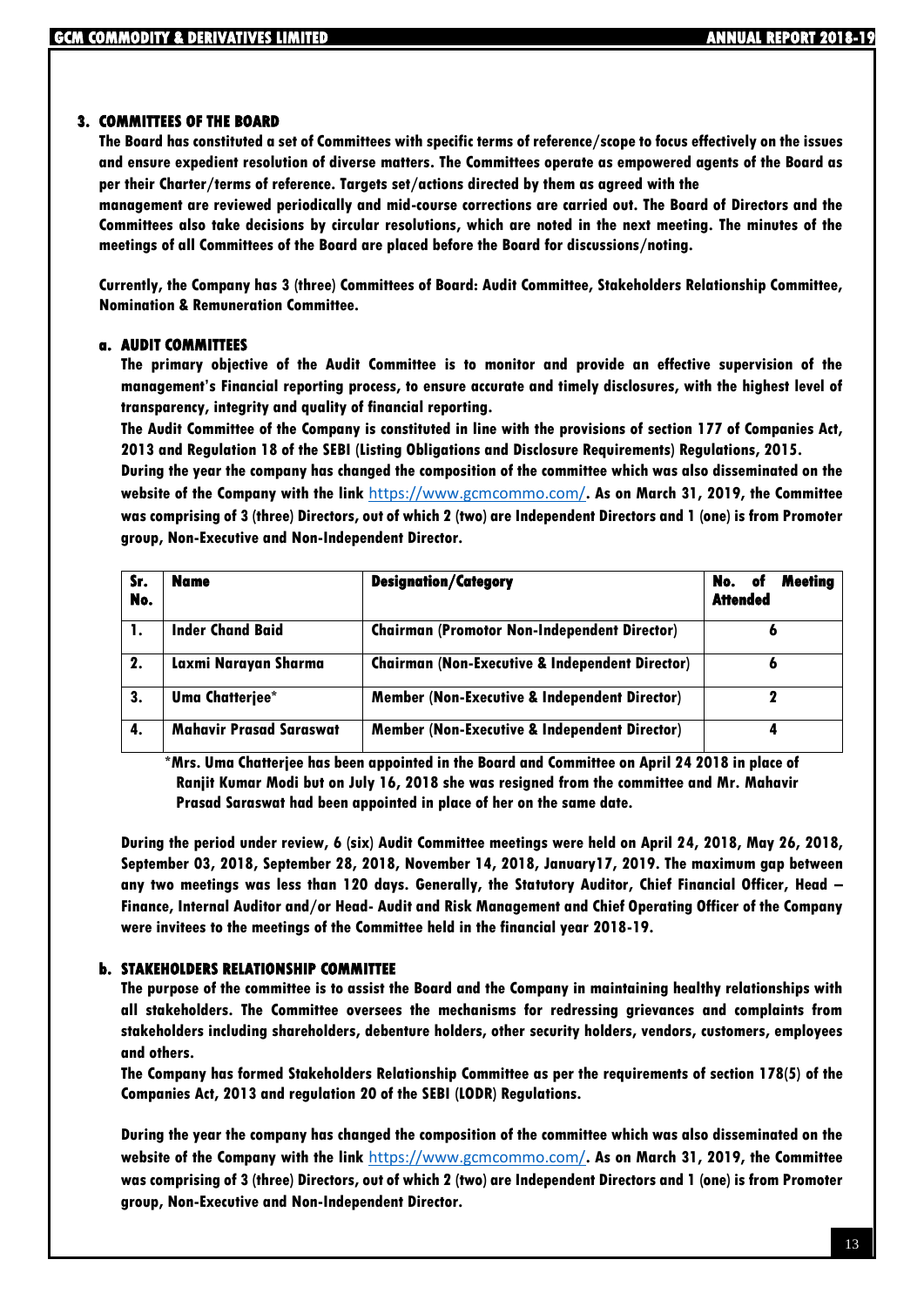| Sr.<br>No. | <b>Name</b>                     | <b>Designation/Category</b>                                | <b>No. of Meeting</b><br><b>Attended</b> |
|------------|---------------------------------|------------------------------------------------------------|------------------------------------------|
|            | <b>Samir Baid</b>               | <b>Member (Executive Non-Independent Director)</b>         |                                          |
| 2.         | Laxmi Narayan Sharma            | <b>Member (Non-Executive &amp; Independent Director)</b>   |                                          |
| 3.         | <b>Mahavir Prasad Saraswat*</b> | <b>Chairman (Non-Executive &amp; Independent Director)</b> |                                          |
| 4.         | <b>Uma Chaterjee*</b>           | Chairman (Non-Executive & Independent Director)            | 7                                        |

**\* Mrs. Uma Chatterjee has been appointed in the Board and Committee on April 24 2018 in place of Amitabh Shukla but on July 16, 2018 she was resigned from the committee and Mr. Mahavir Prasad Saraswat had been appointed in place of her on the same date.**

**\*Mr. Laxmi Narayan Sharma has been appointed in the Board and Committee on April 24, 2018 in place of Ranjit Kumar Modi.**

**During the Year 2018-19 Committee members were met 4 (four) times and the meetings were held on April 24, 2018, July 16, 2018, September 28, 2018 and January 17, 2019.** 

#### **c. NOMINATION & REMUNERATION COMMITTEE**

**The Committee oversees key processes through which the Company recruits new members to its Board, and also the processes through which the Company recruits, motivates and retain outstanding senior management and oversees the Company's overall approach to human resources management. As per the requirement of section 178 of the Companies Act, 2013 and regulation 19 of SEBI LODR, the company has constituted Nomination and Remuneration Committee.**

**During the year the company has changed the composition of the committee which was also disseminated on the website of the Company with the link [https://www.gcmsecuritiesltd.com/investors.htm.](https://www.gcmsecuritiesltd.com/investors.htm) As on March 31, 2019, the Committee was comprising of 3 (three) Directors, out of which 2 (two) are Independent Directors and 1 (one) is from Promoter group, Non-Executive and Non-Independent Director.**

| Sr.<br>No. | <b>Name</b>                    | <b>Designation/Category</b>                                | <b>No. of Meeting</b><br><b>Attended</b> |
|------------|--------------------------------|------------------------------------------------------------|------------------------------------------|
|            | <b>Samir Baid</b>              | <b>Member (Executive &amp; Non-Independent Director)</b>   |                                          |
| 2.         | Laxmi Narayan Sharma           | <b>Member (Non-Executive &amp; Independent Director)</b>   |                                          |
| 3.         | <b>Mahavir Prasad Saraswat</b> | <b>Chairman (Non-Executive &amp; Independent Director)</b> | 7                                        |
| 4.         | <b>Uma Chaterjee</b>           | <b>Chairman (Non-Executive &amp; Independent Director)</b> |                                          |

**\* Mrs. Uma Chatterjee has been appointed in the Board and Committee on April 24 2018 in place of Amitabh Shukla but on July 16, 2018 she was resigned from the committee and Mr. Mahavir Prasad Saraswat had been appointed in place of her on the same date.**

**\*Mr. Laxmi Narayan Sharma has been appointed in the Board and Committee on April 24, 2018 in place of Ranjit Kumar Modi.**

**During the Year 2018-19 Committee members were met 6 (Six) times and the meetings were held on April 24, 2018, July 16, 2018, August 31, 2018, September 03, 2018, September 28, 2018, March 15, 2019.**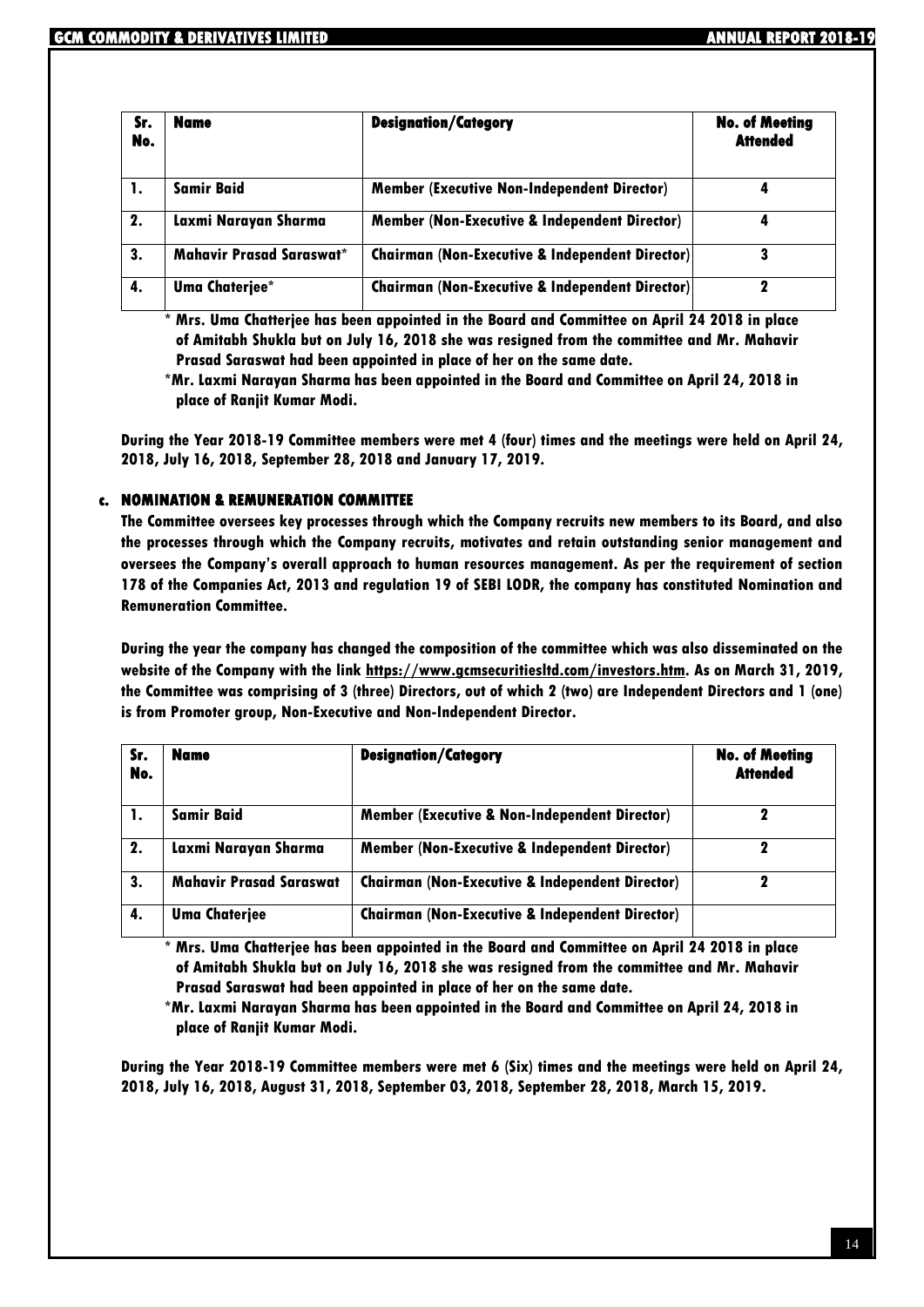#### **4. GENERAL BODY MEETINGS**

**The particulars of the Annual General Meeting held during the last three years are as under: -**

| Sr.<br>No. | <b>Year</b> | <b>Date &amp; Time</b>                   | <b>Venue</b>                                                                               | <b>Whether</b><br>anv<br><b>Resolution passed</b> | <b>Special</b> |
|------------|-------------|------------------------------------------|--------------------------------------------------------------------------------------------|---------------------------------------------------|----------------|
|            |             |                                          |                                                                                            |                                                   |                |
| 1.         | 2017-18     | September 28, 2018<br>at 09:00 AM        | 3B, Lal Bazar Street, Sir RNM House,<br>5 <sup>th</sup> floor, Kolkata, West Bengal-700001 | YES                                               |                |
| 2.         | 2016-17     | September 29, 2017<br>at 11:30 AM        | 3B, Lal Bazar Street, Sir RNM House,<br>5 <sup>th</sup> floor, Kolkata, West Bengal-700001 | No                                                |                |
| 3.         | 2015-16     | <b>September 29, 2016</b><br>at 11:00 AM | 3B, Lal Bazar Street, Sir RNM House, 5th<br>floor, Kolkata, West Bengal-700001             | No                                                |                |

#### **DETAILS OF SPECIAL RESOLUTION PASSED IN PAST 3 AGMs**

**The Company has passed two Special Resolution in pursuance of the prevailing Laws, Rules, Regulations, ect. In 13th Annual General Meeting:**

- **Regularization of Appointment of Mrs. Mahavir Prasad Saraswat as Non-Executive Independent Director pursuant to the provisions of Sections 196, 197 & 203 read with Schedule V and other applicable provisions, if any, of the Companies Act, 2013 ("the Act") and the Companies (Appointment and Remuneration of Managerial Personnel) Rules, 2014 and the applicable provisions of the Securities and Exchange Board of India (Listing Obligations and Disclosure Requirements) Regulations, 2015 (including any statutory modification(s) or re-enactment(s) thereof, for the time being in force).**
- **Appointment of Mr. Amalesh Sadhu as Managing Director pursuant to the provisions of Sections 149,150, 152, 196, 197 & 203 read with Schedule V and other applicable provisions, if any, of the Companies Act, 2013 ("the Act") and the Companies (Appointment and Remuneration of Managerial Personnel) Rules, 2014 and the applicable provisions of the Securities and Exchange Board of India (Listing Obligations and Disclosure Requirements) Regulations, 2015 (including any statutory modification(s) or re-enactment(s) thereof, for the time being in force), Mr. Amalesh Sadhu (DIN: 00235198), who was appointed as an Additional Director of the company in the meeting of Board of Directors held on August 31, 2018 on Board of the company in terms of the provisions of the companies Act 2013 and as per Article of Association of the company and who holds office upto the date of this Annual General Meeting and in respect of whom the Company has received a notice in writing from a member, Further pursuant to the provisions of Sections 160, 196, 197 & 203 read with Schedule V and other applicable provisions, if any, of the Companies Act, 2013 ("the Act"), The Companies (Appointment and Remuneration of Managerial Personnel) Rules, 2014 (including any statutory modifications or re-enactment(s) thereof for the time being in force), Board of Directors of the Company at its meeting held on September 3, 2018, had proposing the candidature for the office of Managing Director on the Board of the company thereby approval of the members be and is hereby accorded for appointment of Mr. Amalesh Sadhu(DIN : 00235198) as Chairman & Managing Director of the Company, upto the conclusion of 17thAGM with effect from August 31, 2018, upon the terms and conditions as set out in the Explanatory Statement and the Agreement submitted to this meeting, which Agreement is hereby specifically sanctioned with liberty to the Board of Directors (hereinafter referred to as "the Board" which term shall deemed to include any Committee of Directors for the time being authorized by the Board of Directors) to alter and vary the terms and conditions of the said appointment and/or Agreement in such manner as may be agreed to between the Board and Mr. Amalesh Sadhu and is liable to retire by rotation."**

#### **POSTAL BALLOT**

**No Special Resolutions were passed last year through Postal Ballot.**

#### **5. GENERAL SHAREHOLDERS INFORMATION**

#### **Annual General Meeting**

**The 14th Annual general Meeting of the Company will be held Monday September 30, 2019 at 11:00 AM at 3b, Sir RNM House, 5th Floor, Block-2, Kolkata-700001, West Bengal.**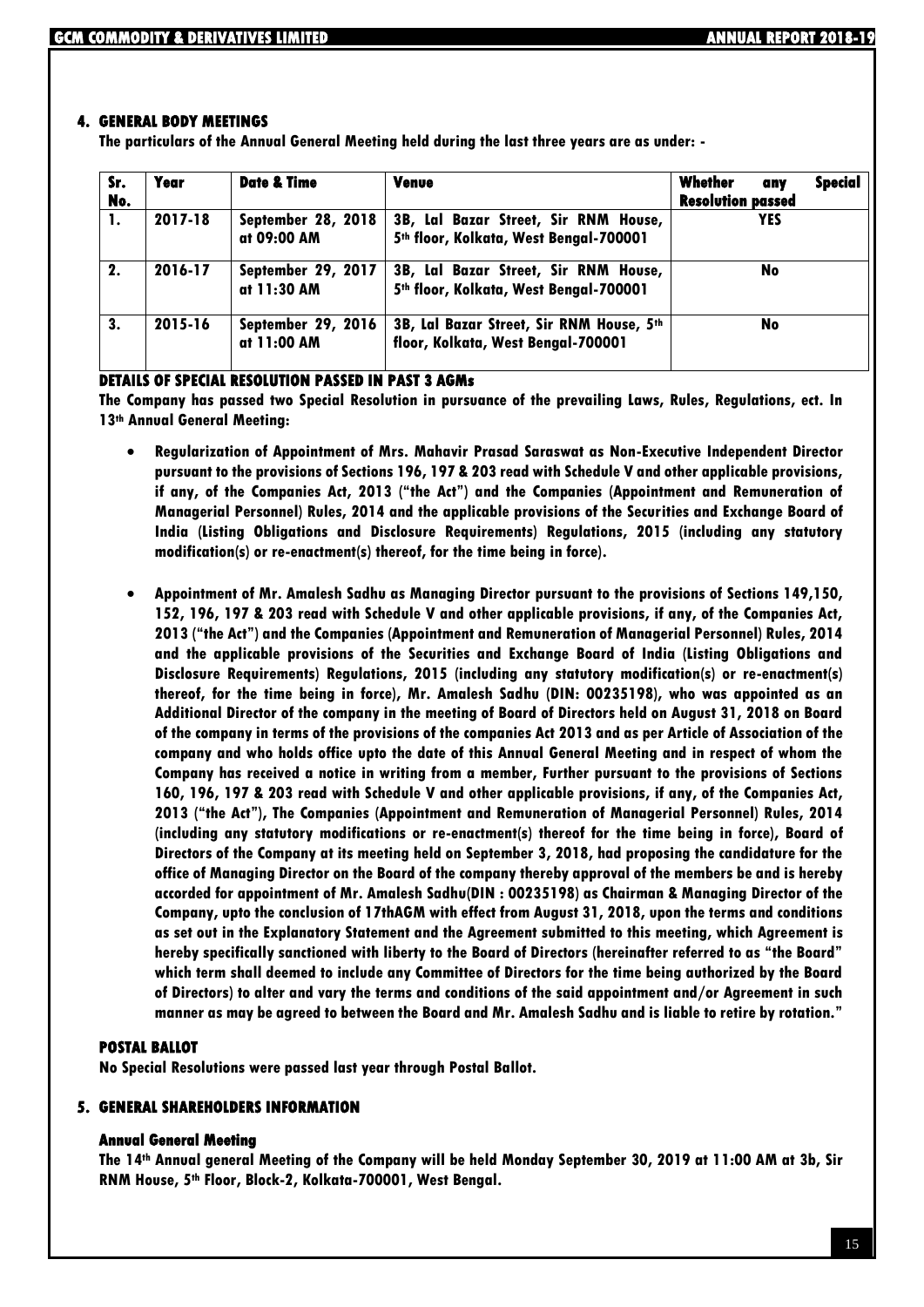**Financial calendar for the year 2018-19 (Provisional)**

| Result for the first Half ending 30th September, 2019       | <b>Second Week of November 2019</b> |
|-------------------------------------------------------------|-------------------------------------|
| Result for the first Half ending 31st March, 2019           | Third Week of May 2020              |
| Annual general Meeting for the year ending 31st March, 2019 | <b>Third Week of September 2020</b> |

#### **Listing on the Stock Exchange**

**The Equity Shares of the Company are listed on the Bombay Stock Exchange. The company has paid annual listing fees to the stock exchange.**

**BSE Stock Code : 535917**

**CIN of the Company : L74999WB2005PLC102819**

**For and on Behalf of the Board** 

**Place: Kolkata Date: May 29, 2019**

**Sd/- Amalesh Sadhu Managing Director**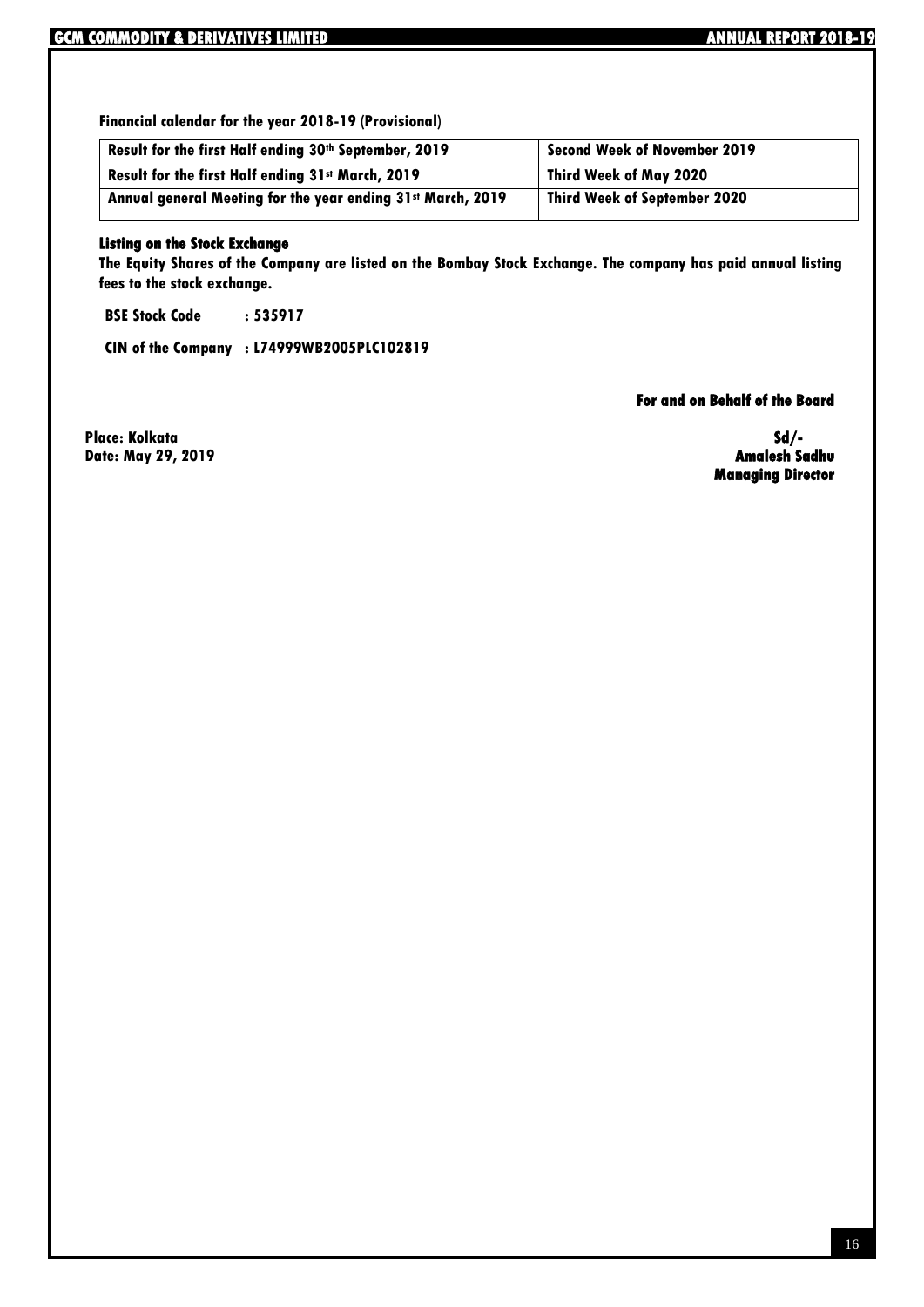#### **CERTIFICATION FROM COMPANY SECRETARY IN PRACTICE**

**Ms. Kriti Daga, Practicing Company Secretary has issued a certificate as required under the Listing Regulations, confirming that none of the director on the board of the company has been debarred or disqualified from being appointed or continuing as director of company by the SEBI/MCA or any such statutory authority. The Certificated is given below:**

**To,**

#### **GCM COMMODITY & DERIVATIVES LIMITED**

**3B, Sir RNM House, Lal Bazar Street, 5th Floor, Block-2, Kolkata-700001,** 

#### **West Bengal**

#### **Sub.: CERTIFICATE OF NON-DISQUALIFICATION OF DIRECTORS ((pursuant to Regulation 34(3) and Schedule V Para C clause (10)(i) of the SEBI (Listing Obligations and Disclosure Requirements) Regulations, 2015))**

**I have examined the relevant registers, records, forms, returns and disclosures received from the Directors of GCM Securities Limited having CIN L67120WB1995PLC071337 and having registered office at 3B, Sir RNM House, Lal Bazar Street, Kolkata-700001, West Bengal (hereinafter referred to as 'the Company'), produced before me by the Company for the purpose of issuing this Certificate, in accordance with Regulation 34(3) read with Schedule V Para-C Sub clause 10(i) of the Securities Exchange Board of India (Listing Obligations and Disclosure Requirements) Regulations, 2015.** 

**In my opinion and to the best of my information and according to the verifications as considered necessary and explanations furnished to me by the Company & its officers, I do hereby certify that none of the Directors on the Board of the Company were debarred or disqualified from being appointed or continuing as Directors of companies for the Financial Year ending on 31st March, 2019, by the Securities and Exchange Board of India, Ministry of Corporate Affairs or any such other Statutory Authority .**

**Ensuring the eligibility of for the appointment / continuity of every Director on the Board is the responsibility of the management of the Company. Our responsibility is to express an opinion on these based on our verification. This certificate is neither an assurance as to the future viability of the Company nor of the efficiency or effectiveness with which the management has conducted the affairs of the Company.**

 **Sd/-**

**Kriti Daga CP. No.: 14023 ACS No. 26425**

**Place: Kolkata**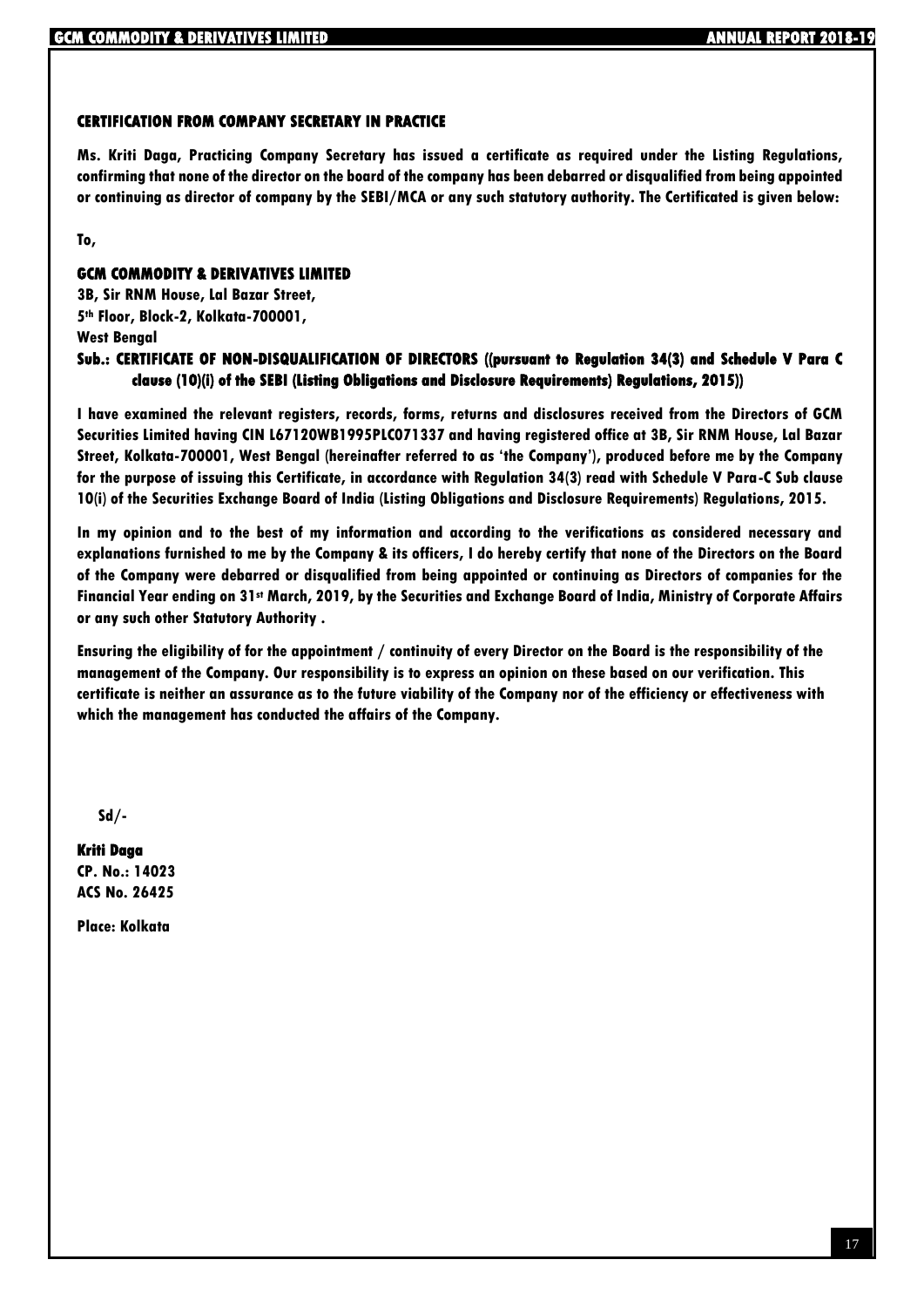#### **Annexure – II**

### **EXTRACT OF ANNUAL RETURN**

**As on financial year ended on March 31, 2019** 

**Pursuant to Section 92 (3) of the Companies Act, 2013 and rule 12(1) of the Company (Management & Administration) Rules,** 

**2014.** 

#### **FORM NO. MGT-9**

| <b>REGISTRATION AND OTHER DETAILS:</b>                                        |                                                                                                                                                                 |  |
|-------------------------------------------------------------------------------|-----------------------------------------------------------------------------------------------------------------------------------------------------------------|--|
| <b>CIN</b>                                                                    | L74999WB2005PLC102819                                                                                                                                           |  |
| <b>Registration Date</b>                                                      | 26/04/2005                                                                                                                                                      |  |
| <b>Name of Company</b>                                                        | <b>GCM COMMODITY &amp; DERIVATIVES LIMITED</b>                                                                                                                  |  |
| <b>REGISTRATION AND OTHER DETAILS</b>                                         | <b>Public Limited Company/Limited by Shares</b>                                                                                                                 |  |
| <b>Address of the Registered office &amp; contact</b><br>details              | 3B, Lal Bazar Street, Sir RNM House, 5th Floor, Block-2, Kolkata-70001,<br><b>West Bengal</b><br>Tel No.: - 033-22481053/22489908                               |  |
| <b>Whether listed company</b>                                                 | YES (BSE-SME)                                                                                                                                                   |  |
| Name, Address & contact details of the<br>Registrar & Transfer Agent, if any. | Purva Share Registry (India) Private Limited<br>Plot No. 9, Shiv Shakti Ind. Estate, Ground Floor,<br>J. R. Boricha Marg Lower Parel, Mumbai-400011 Maharashtra |  |

|                                                                                                             | <b>II. PRINCIPAL BUSINESS ACTIVITIES OF THE COMPANY</b>  |                          |                            |  |  |
|-------------------------------------------------------------------------------------------------------------|----------------------------------------------------------|--------------------------|----------------------------|--|--|
| All the business activities contributing 10 % or more of the total turnover of the company shall be stated) |                                                          |                          |                            |  |  |
| Sr. no.                                                                                                     | <b>Name and Description of main Businesses</b>           | NIC Code of the Product/ | % to total turnover of the |  |  |
|                                                                                                             |                                                          | <b>Service</b>           | company                    |  |  |
|                                                                                                             | <b>Trading and Investment in Shares &amp; Securities</b> | 46909                    |                            |  |  |
| 2.                                                                                                          | <b>Investment in Securities</b>                          | 64990                    | 100%                       |  |  |

| Sr.<br>no. | <b>Name &amp; address of the</b><br><b>Company</b> | CIN/GLN     | Holding/<br>subsidiary/<br>associate | $%$ of<br>shares<br>held | applicable<br>section |
|------------|----------------------------------------------------|-------------|--------------------------------------|--------------------------|-----------------------|
|            |                                                    | <b>N.A.</b> |                                      |                          |                       |
|            |                                                    |             |                                      |                          |                       |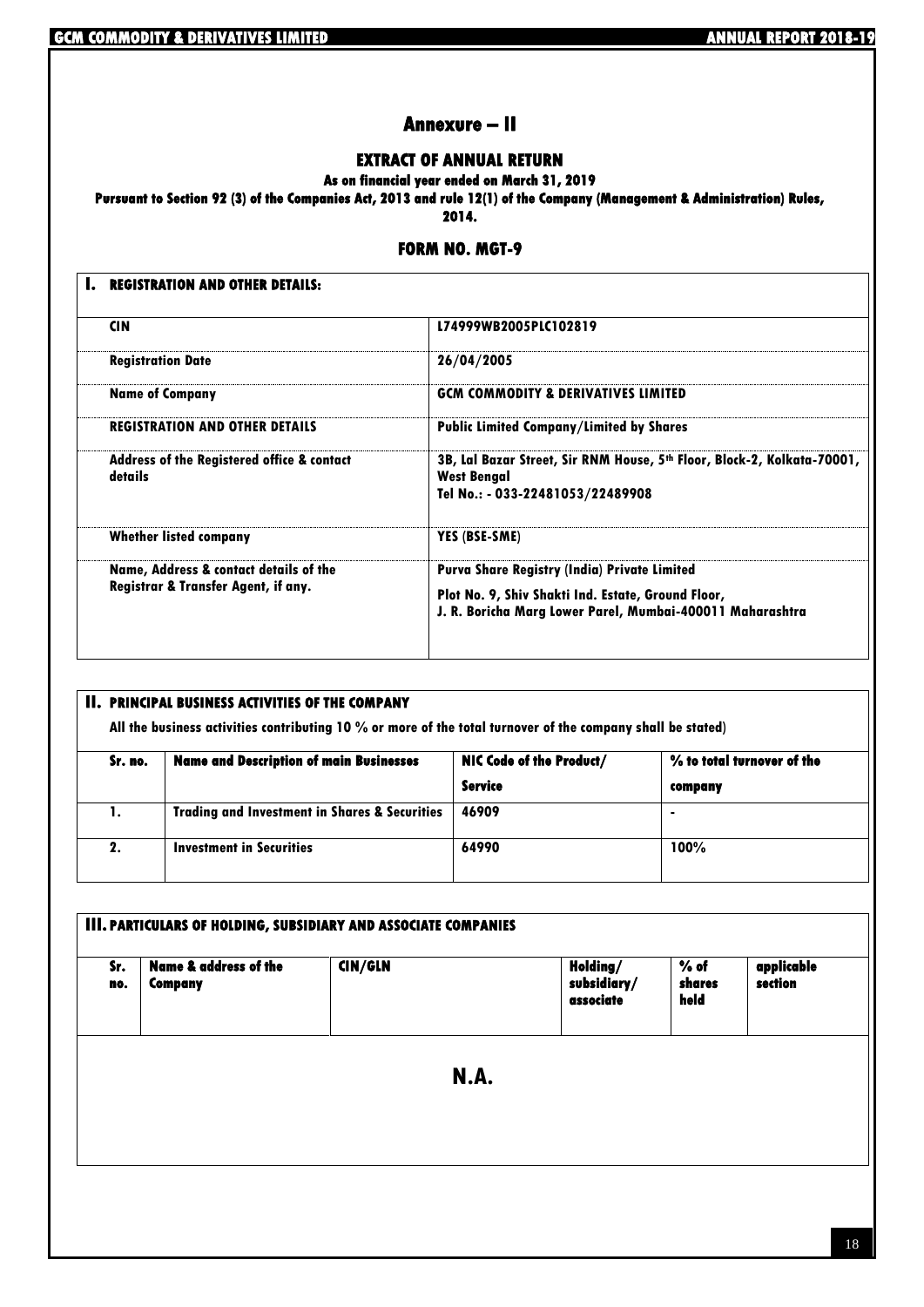#### **GCM COMMODITY & DERIVATIVES LIMITED ANNUAL REPORT 2018-19**

| 1) Category wise Shareholding                                                 |                                  |                                                               |                                  |                     |                                  |                                  |                                           |                                  |                                  |
|-------------------------------------------------------------------------------|----------------------------------|---------------------------------------------------------------|----------------------------------|---------------------|----------------------------------|----------------------------------|-------------------------------------------|----------------------------------|----------------------------------|
| <b>Category of</b><br>Shareholder                                             |                                  | No. of Shares held at the beginning of the year<br>01-04-2018 |                                  |                     |                                  | 31.03.2019                       | No. of Shares held at the end of the year |                                  | % Changes<br>during the          |
|                                                                               | <b>Demat</b>                     | <b>Physical</b>                                               | <b>Total</b>                     | % of<br>holding     | Demat                            | <b>Physical</b>                  | <b>Total</b>                              | % of<br>holding                  | year                             |
| <b>Promoters</b><br>A)                                                        |                                  |                                                               |                                  |                     |                                  |                                  |                                           |                                  |                                  |
| <b>Indians</b><br>Ð                                                           |                                  |                                                               |                                  |                     |                                  |                                  |                                           |                                  |                                  |
| Individual/HUF<br>$\alpha$                                                    | 670000                           | $\blacksquare$                                                | 670000                           | 9.02                | 670000                           | $\blacksquare$                   | 670000                                    | 9.2                              |                                  |
| <b>Central Govt.</b><br>b)<br><b>State Govt.</b><br>c)                        | $\blacksquare$                   | $\blacksquare$<br>$\blacksquare$                              | $\blacksquare$<br>ä,             | ٠                   | $\blacksquare$<br>$\blacksquare$ | $\blacksquare$<br>$\blacksquare$ | $\blacksquare$                            | $\blacksquare$                   | ٠<br>÷.                          |
| d)<br><b>Body Corp.</b>                                                       | 3247000                          | $\blacksquare$                                                | 3247000                          | 43.72               | 3247000                          | $\blacksquare$                   | 3247000                                   | 43.72                            | $\blacksquare$                   |
| <b>Banks/FI</b><br>$\mathbf{e})$                                              |                                  | $\blacksquare$                                                |                                  |                     |                                  | $\blacksquare$                   |                                           |                                  | $\blacksquare$                   |
| f)<br><b>Any Other</b>                                                        |                                  | $\blacksquare$                                                |                                  |                     |                                  | $\blacksquare$                   |                                           |                                  | ٠                                |
| Sub-Total(A)(1):                                                              | 3917000                          |                                                               | 3917000                          | 52.74               | 3917000                          | $\blacksquare$                   | 3917000                                   | 52.74                            |                                  |
| 2) Foreign                                                                    |                                  |                                                               |                                  |                     |                                  |                                  |                                           |                                  |                                  |
| a) NRI-Individuals                                                            | $\blacksquare$                   | $\blacksquare$                                                | $\blacksquare$                   | $\blacksquare$      | $\blacksquare$                   | $\blacksquare$                   | $\blacksquare$                            | $\blacksquare$                   |                                  |
| b) Other-Individuals                                                          | $\blacksquare$                   | $\blacksquare$                                                | $\blacksquare$                   | $\blacksquare$      | ٠                                | $\blacksquare$                   | $\blacksquare$                            | $\blacksquare$                   | $\blacksquare$                   |
| c) Body Corp.                                                                 | $\blacksquare$                   | $\blacksquare$                                                | $\blacksquare$                   | $\blacksquare$      | $\blacksquare$                   | $\blacksquare$                   | $\blacksquare$                            |                                  | $\blacksquare$                   |
| d) Banks/FI<br>e) Any Other                                                   | $\blacksquare$                   | ٠                                                             | $\blacksquare$                   | $\blacksquare$      | $\blacksquare$                   | $\blacksquare$                   | $\blacksquare$                            |                                  | $\blacksquare$                   |
| Sub-Total(A)(2):                                                              | $\blacksquare$                   | ٠<br>۰                                                        | $\blacksquare$                   | ٠<br>٠              | $\blacksquare$                   | $\blacksquare$<br>٠              | $\blacksquare$                            | $\blacksquare$                   | $\blacksquare$<br>$\blacksquare$ |
| <b>Total Promoter</b><br>Shareholdina                                         | 3917000                          | $\blacksquare$                                                | 3917000                          | 52.74               | 3917000                          |                                  | 3917000                                   | 52.74                            |                                  |
| $A=(A)(1)+(A)(2)$                                                             |                                  |                                                               |                                  |                     |                                  |                                  |                                           |                                  |                                  |
| <b>Public Shareholding</b><br>B)                                              |                                  |                                                               |                                  |                     |                                  |                                  |                                           |                                  |                                  |
| <b>Institutions</b><br>Ð                                                      |                                  |                                                               |                                  |                     |                                  |                                  |                                           |                                  |                                  |
| a) Mutual Funds                                                               | $\blacksquare$                   | $\blacksquare$                                                | $\blacksquare$                   | $\blacksquare$      | $\blacksquare$                   | $\blacksquare$                   | $\blacksquare$                            | ٠                                | ٠                                |
| b) Banks/FI<br>c) Central Govt.                                               | $\blacksquare$                   | ٠                                                             | $\blacksquare$                   | $\blacksquare$      | $\blacksquare$                   | $\blacksquare$                   | $\blacksquare$                            | $\blacksquare$                   | $\blacksquare$<br>$\blacksquare$ |
| d) State Govt.                                                                | $\blacksquare$<br>$\blacksquare$ | ٠<br>٠                                                        | $\blacksquare$<br>$\blacksquare$ | $\blacksquare$<br>٠ | $\blacksquare$<br>٠              | $\blacksquare$<br>$\blacksquare$ | $\blacksquare$<br>$\blacksquare$          | $\blacksquare$<br>$\blacksquare$ | ٠                                |
| e) Venture Capital<br><b>Funds</b>                                            | $\blacksquare$                   | $\blacksquare$                                                | $\blacksquare$                   | ÷                   |                                  | $\blacksquare$                   | $\blacksquare$                            |                                  |                                  |
| <b>Insurance Com.</b><br>f                                                    | $\blacksquare$                   | ٠                                                             | $\blacksquare$                   | ٠                   | ٠                                | ٠                                | $\blacksquare$                            | ٠                                | ٠                                |
| $g)$ FIIs                                                                     | $\blacksquare$                   | ٠                                                             |                                  | ٠                   | ٠                                | $\blacksquare$                   | $\blacksquare$                            | ٠                                |                                  |
| h) Foreign Venture<br><b>Capital Funds</b>                                    |                                  | ٠                                                             |                                  | $\blacksquare$      | $\blacksquare$                   |                                  |                                           | $\blacksquare$                   |                                  |
| i) Others                                                                     | $\blacksquare$                   | ٠                                                             | ۰                                | ٠                   | ٠                                | $\blacksquare$                   | $\blacksquare$                            | ٠                                |                                  |
| $Sub-Total(B)(1):$                                                            | $\blacksquare$                   | $\blacksquare$                                                | ۰                                | $\blacksquare$      | $\blacksquare$                   | $\blacksquare$                   | $\blacksquare$                            | ٠                                |                                  |
| 2)<br><b>Non-Institution</b>                                                  |                                  |                                                               |                                  |                     |                                  |                                  |                                           |                                  |                                  |
| a) Bodies Corp.                                                               |                                  |                                                               |                                  |                     |                                  |                                  |                                           |                                  |                                  |
| Indian                                                                        | 1074000                          | $\blacksquare$                                                | 1074000                          | 14.46               | 1044000                          | $\blacksquare$                   | 1044000                                   | 14.06                            | 0.40                             |
| ii) Overseas<br>b) Individuals                                                |                                  | ٠                                                             |                                  |                     |                                  |                                  |                                           |                                  |                                  |
| holding nominal<br>i)<br>share capital                                        | 1578000                          | $\blacksquare$                                                | 1578000                          | 21.25               | 1548000                          | $\blacksquare$                   | 1548000                                   | 20.84                            | 0.41                             |
| upto Rs. 2 lakhs                                                              |                                  |                                                               |                                  |                     |                                  |                                  |                                           |                                  |                                  |
| ii) holding nominal<br>share capital<br>More Rs. 2 lakhs                      | 666000                           | $\blacksquare$                                                | 666000                           | 8.97                | 720000                           |                                  | 720000                                    | 9.69                             | (0.72)                           |
| c) Others                                                                     |                                  |                                                               |                                  |                     |                                  |                                  |                                           |                                  |                                  |
| $i)$ HUF                                                                      | 168000                           | $\blacksquare$                                                | 168000                           | 2.26                | 180000                           | $\blacksquare$                   | 180000                                    | 2.42                             | (0.16)                           |
| ii) Clearing Member                                                           | 24000                            | $\blacksquare$                                                | 24000                            | 0.32                | 18000                            | $\blacksquare$                   | 18000                                     | 0.24                             | 0.08                             |
| Sub-Total(B)(2):                                                              | 3510000                          | $\blacksquare$                                                | 3510000                          | 47.26               | 3510000                          | $\blacksquare$                   | 3510000                                   | 47.26                            |                                  |
| <b>Total Public</b><br>Shareholding<br>$B=(B)(1)+(B)(2)$                      | 3510000                          | $\blacksquare$                                                | 3510000                          | 47.26               | 3510000                          | $\blacksquare$                   | 3510000                                   | 47.26                            |                                  |
| <b>Shares held by</b><br>C)<br><b>Custodian for</b><br><b>GDRs &amp; ADRs</b> | $\blacksquare$                   | $\blacksquare$                                                | $\blacksquare$                   | $\blacksquare$      | $\blacksquare$                   | $\frac{1}{2}$                    |                                           |                                  |                                  |
|                                                                               |                                  |                                                               | 7427000                          | 100                 | 7427000                          |                                  | 7427000                                   | 100                              |                                  |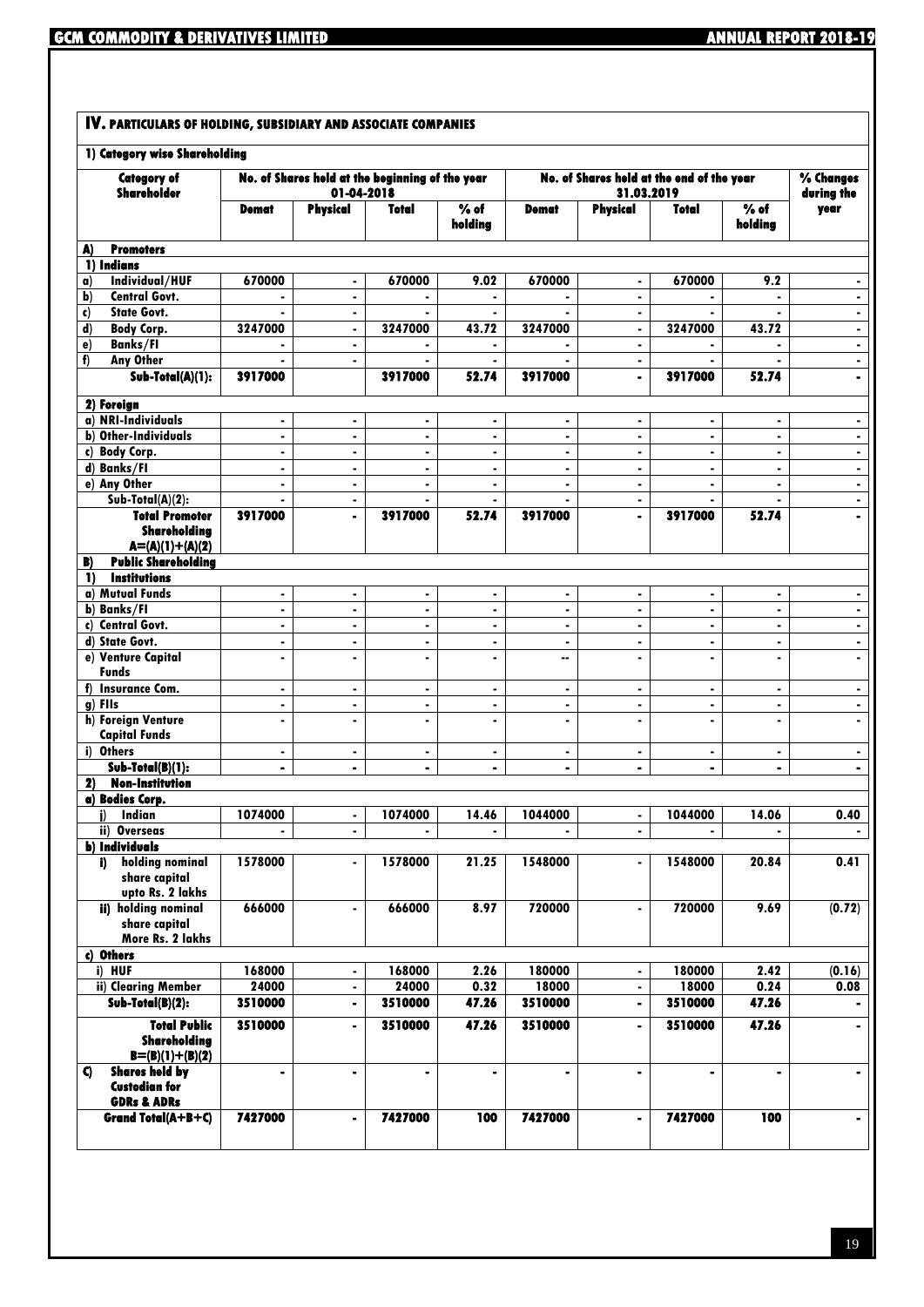#### **2) Shareholding of Promoter**

|     |                                            |                                           |                          |                                                          |                                     | %                                   |                                                             |                        |  |
|-----|--------------------------------------------|-------------------------------------------|--------------------------|----------------------------------------------------------|-------------------------------------|-------------------------------------|-------------------------------------------------------------|------------------------|--|
| Sr. | <b>Shareholder Name</b>                    | Shareholding at the beginning of the year |                          |                                                          |                                     | Shareholding at the end of the year |                                                             |                        |  |
| No. |                                            |                                           | 01.04.2018               |                                                          |                                     | 31.03.2019                          |                                                             |                        |  |
|     |                                            | No. of<br><b>Shares Held</b>              | $%$ of<br><b>Holding</b> | % of Shares<br>Pledged/<br>encumbered to<br>total shares | <b>No. of Shares</b><br><b>Held</b> | $%$ of<br><b>Holding</b>            | % of Shares<br>Pledged/<br>encumbered<br>to total<br>shares | in<br>Sharehol<br>ding |  |
| 1.  | <b>Inder Chand Baid</b>                    | 195000                                    | 9.02                     | O                                                        | 195000                              | 9.02                                | $\mathbf 0$                                                 | 0                      |  |
| 2.  | Saroj Baid                                 | 195000                                    | 9.02                     | O                                                        | 195000                              | 9.02                                | 0                                                           | 0                      |  |
| 3.  | <b>Manish Baid</b>                         | 140000                                    | 1.89                     | O                                                        | 140000                              | 1.89                                | $\bullet$                                                   | 0                      |  |
| 4.  | <b>Samir Baid</b>                          | 140000                                    | 1.89                     | O                                                        | 140000                              | 1.89                                | 0                                                           | 0                      |  |
| 5.  | <b>GCM Securities Limited</b>              | 2625500                                   | 35.35                    | O                                                        | 2625500                             | 35.35                               | $\bullet$                                                   | 0                      |  |
| 6.  | <b>Global Capital Markets</b><br>Limited   | 600000                                    | 8.08                     | O                                                        | 600000                              | 8.08                                | $\bullet$                                                   | 0                      |  |
| 7.  | <b>Cadillac Vanijya Private</b><br>Limited | 21500                                     | 0.29                     | O                                                        | 21500                               | 0.29                                | $\mathbf 0$                                                 | 0                      |  |

#### **3) Change in Promoters' Shareholding (Please specify, if there is no change)**

| <b>Particulars</b>                                                                                                                                                                 |                         | <b>Shareholding at the beginning</b><br>of the Year | <b>Cumulative Shareholding</b><br>during the year |                                     |  |  |
|------------------------------------------------------------------------------------------------------------------------------------------------------------------------------------|-------------------------|-----------------------------------------------------|---------------------------------------------------|-------------------------------------|--|--|
|                                                                                                                                                                                    | No. of<br><b>Shares</b> | % of total Shares<br>of the Company                 | No. of<br><b>Shares</b>                           | % of total Shares<br>of the Company |  |  |
| At the beginning of the year                                                                                                                                                       |                         | NIL                                                 |                                                   |                                     |  |  |
| Date wise Increase / Decrease in Promoters Shareholding<br>during the year specifying the reasons for increase / decrease<br>(e.g. allotment / transfer / bonus/ sweat equity etc) |                         | <b>No Change During the Year</b>                    |                                                   |                                     |  |  |
| At the End of the year                                                                                                                                                             |                         |                                                     | NIL                                               |                                     |  |  |

#### **4) Shareholding of Top Ten Shareholders (Other than Directors, Promoters and Holders of GDRs & ADRs)**

| <b>Particulars</b>                        |                         | <b>Shareholding at the beginning of</b><br>the Year | Shareholding at the during and end<br>of the Year |                                     |
|-------------------------------------------|-------------------------|-----------------------------------------------------|---------------------------------------------------|-------------------------------------|
|                                           | No. of<br><b>Shares</b> | % of total Shares<br>of the Company                 | No. of<br><b>Shares</b>                           | % of total Shares<br>of the Company |
| <b>PETUNIA TRADES PRIVATE LIMITED</b>     | 312000                  | 4.20                                                | 312000                                            | 4.20                                |
| <b>ANUSHRI MANDAR KHANVILKAR</b>          | 204000                  | 2.75                                                | 204000                                            | 2.75                                |
| <b>SHIVMANI VINIMAY PRIVATE LIMITED</b>   | 168000                  | 2.26                                                | -                                                 |                                     |
| <b>KAVITA PODDAR AGARWAL</b>              | 114000                  | 1.53                                                | 114000                                            | 1.53                                |
| <b>DULCET ADVISORY</b>                    | 96000                   | 1.29                                                | 96000                                             | 1.29                                |
| <b>TARASHAKTI TRADING PRIVATE LIMITED</b> | 96000                   | 1.29                                                | 96000                                             | 1.29                                |
| <b>DIAMOND TRADECOM PRIVATE LIMITED</b>   | 84000                   | 1.13                                                | 84000                                             | 1.13                                |
| <b>OTL MINERALS PRIVATE LIMITED</b>       | 72000                   | 0.97                                                | 72000                                             | 0.97                                |
| <b>KETAN M KAMDAR</b>                     | 66000                   | 0.88                                                | 66000                                             | 0.88                                |
| AIGLET SUPPLIERS PRIVATE LIMITED          | 66000                   | 0.88                                                | 66000                                             | 0.88                                |

**Note 1: The Company does not procure Beneficiary Positions (BENPOS) on daily basis form Depositories and due to this reason, the Company is unable to provide details of date wise change in Shareholding of top 10 shareholders during the current financial year**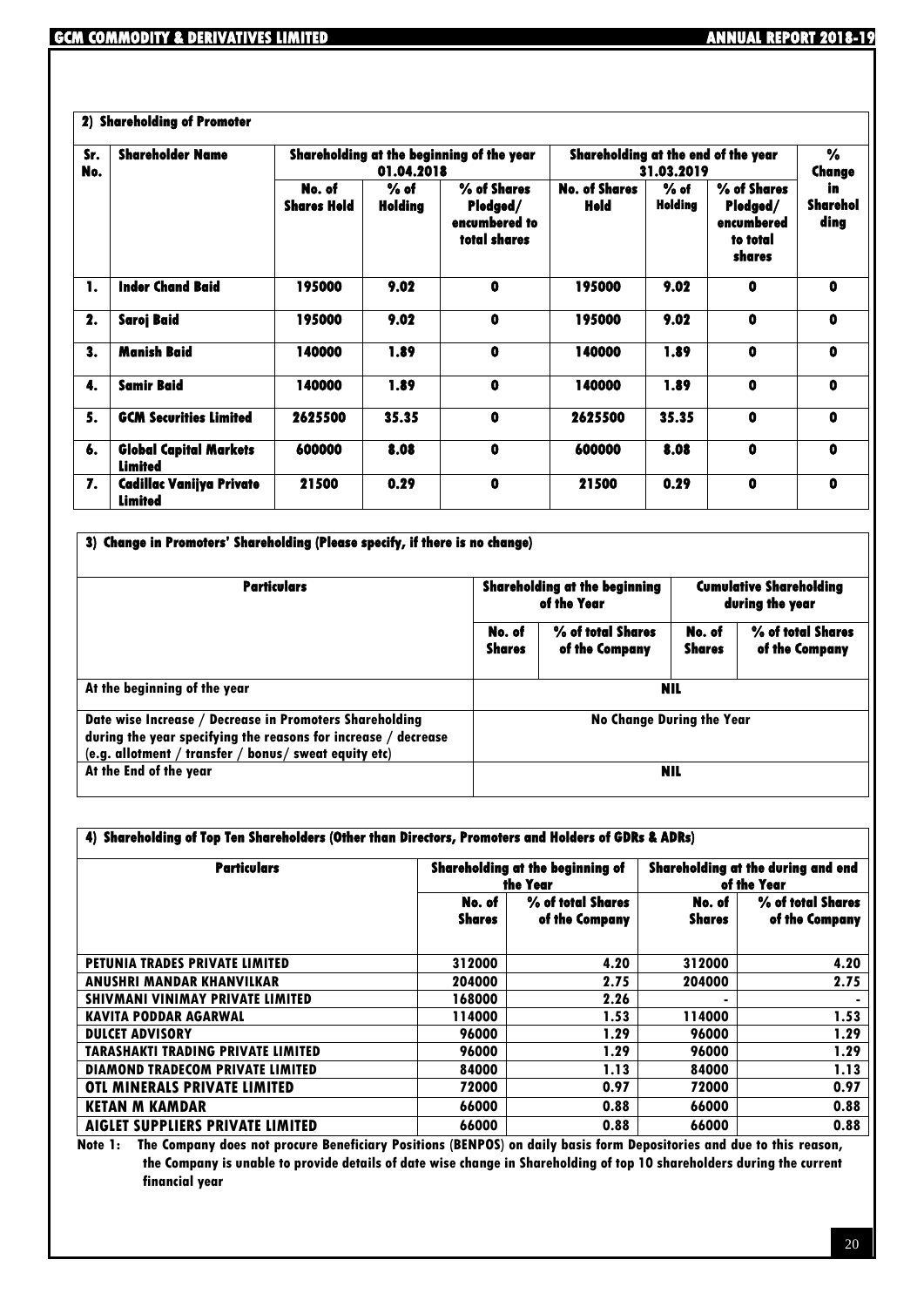### **V. INDEBTEDNESS (Rs. In Lakhs)**

|                                                         | <b>Secured Loans (Excluding</b><br>deposits) | <b>Unsecured Loans</b> | <b>Deposits</b> | <b>Total</b><br><b>Indebtedness</b> |
|---------------------------------------------------------|----------------------------------------------|------------------------|-----------------|-------------------------------------|
| Indebtedness at the beginning of the<br>financial year  | <b>Nil</b>                                   | <b>Nil</b>             | Nil             | <b>Nil</b>                          |
| Change in Indebtedness during the<br>financial year     |                                              |                        |                 |                                     |
| <b>Addition</b><br>$\bullet$                            |                                              |                        |                 | ٠                                   |
| <b>Reduction</b><br>$\bullet$                           | $\blacksquare$                               |                        |                 | $\blacksquare$                      |
| Indebtedness at the end of the financial<br><b>vear</b> | <b>Nil</b>                                   | Nil                    | <b>Nil</b>      | Nil                                 |

| VI. REMUNERATION OF DIRECTORS AND KEY MANAGERIAL PERSONNEL |                                    |                                                  |                          |                                              |  |  |
|------------------------------------------------------------|------------------------------------|--------------------------------------------------|--------------------------|----------------------------------------------|--|--|
| Sr.<br>No.                                                 | <b>Particulars of Remuneration</b> | <b>Managing Director</b><br><b>Amalesh Sadhu</b> | CFO<br><b>Ajay Sarma</b> | <b>Company Secretary</b><br>Garima Kakarania |  |  |
| 1.                                                         | <b>Gross Salary</b>                | 4,05,000                                         | 2,35,000                 | 2,05,000                                     |  |  |
| 2.                                                         | <b>Value of Perquisites</b>        | $\bullet$                                        |                          |                                              |  |  |
| 3.                                                         | <b>Stock Options</b>               | $\blacksquare$                                   |                          |                                              |  |  |
| 4.                                                         | <b>Sweat Equity</b>                | $\blacksquare$                                   |                          |                                              |  |  |
| 5.                                                         | <b>Commission</b>                  | ۰                                                |                          |                                              |  |  |
| 6.                                                         | <b>Others (please specify)</b>     | ۰                                                |                          |                                              |  |  |
| <b>TOTAL</b>                                               |                                    | 4,05,000                                         | 2,35,000                 | 2,05,000                                     |  |  |

| VII.<br>PENALTIES / PUNISHMENT / COMPOUNDING OF OFFENCES: |                          |                                               |                                    |                                                                              |                                     |                                  |
|-----------------------------------------------------------|--------------------------|-----------------------------------------------|------------------------------------|------------------------------------------------------------------------------|-------------------------------------|----------------------------------|
|                                                           |                          | <b>Section of the</b><br><b>Companies Act</b> | <b>Brief</b><br><b>Description</b> | <b>Details of Penalty/</b><br><b>Punishment/ Compounding</b><br>fees imposed | <b>Authority</b><br>(RD/NCLT/Court) | <b>Appeal</b><br>made, if<br>any |
| A.                                                        | <b>Company</b>           |                                               |                                    |                                                                              |                                     |                                  |
|                                                           | <b>Penalty</b>           |                                               |                                    | <b>No Instance</b>                                                           |                                     |                                  |
|                                                           | <b>Punishment</b>        |                                               |                                    |                                                                              |                                     |                                  |
|                                                           | Compounding              |                                               |                                    |                                                                              |                                     |                                  |
| B.                                                        | <b>Directors</b>         |                                               |                                    |                                                                              |                                     |                                  |
|                                                           | <b>Penalty</b>           |                                               |                                    | <b>No Instance</b>                                                           |                                     |                                  |
|                                                           | <b>Punishment</b>        |                                               |                                    |                                                                              |                                     |                                  |
|                                                           | Compounding              |                                               |                                    |                                                                              |                                     |                                  |
| C.                                                        | <b>Other Officers in</b> |                                               |                                    |                                                                              |                                     |                                  |
|                                                           | <b>Default</b>           |                                               |                                    |                                                                              |                                     |                                  |
|                                                           | <b>Penalty</b>           |                                               |                                    | <b>No Instance</b>                                                           |                                     |                                  |
|                                                           | <b>Punishment</b>        |                                               |                                    |                                                                              |                                     |                                  |
|                                                           | Compounding              |                                               |                                    |                                                                              |                                     |                                  |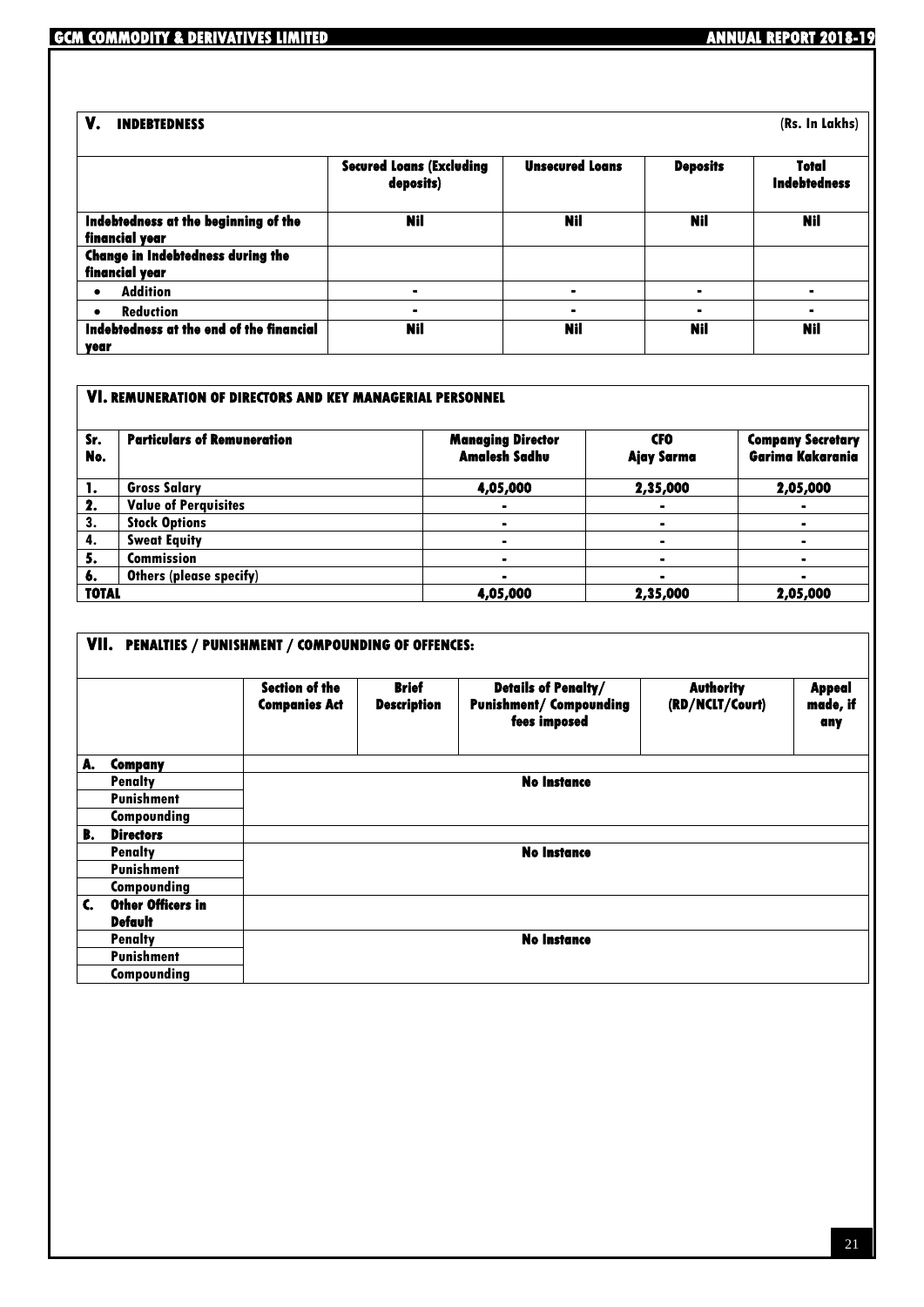#### **Annexure III**

**(Pursuant to First proviso to sub-section (3) of the section 129 read with rule 5 of Companies (Accounts Rules, 2014) Statement containing salient feature of the financial statement of subsidiaries/associates companies/Joint Ventures.**

**Statement Containing features of the Financial Statement Subsidiaries/associate companies:**

### **Part-A "Subsidiaries"**

| Sr. no. | <b>Particulars</b>                                                                                                             | <b>Details</b> |
|---------|--------------------------------------------------------------------------------------------------------------------------------|----------------|
| п.      | <b>Names of Subsidiary</b>                                                                                                     | <b>NIL</b>     |
| 2.      | Reporting period for the subsidiary concerned, if different from the holding company's<br>reporting period                     | <b>NIL</b>     |
| 3.      | Reporting currency and Exchange rate as on the last date of the relevant Financial year in the<br>case of foreign subsidiaries | <b>NIL</b>     |
| 4.      | <b>Share Capital</b>                                                                                                           | <b>NIL</b>     |
| 5.      | <b>Reserve &amp; Surplus</b>                                                                                                   | <b>NIL</b>     |
| 6.      | <b>Total Assets</b>                                                                                                            | <b>NIL</b>     |
| 7.      | <b>Total Liabilities</b>                                                                                                       | <b>NIL</b>     |
| 8.      | <b>Investments</b>                                                                                                             | <b>NIL</b>     |
| 9.      | <b>Turnover</b>                                                                                                                | <b>NIL</b>     |
| 10.     | <b>Profit before taxation</b>                                                                                                  | <b>NIL</b>     |
| 11.     | <b>Provision for taxation</b>                                                                                                  | <b>NIL</b>     |
| 12.     | <b>Proposed Dividend</b>                                                                                                       | <b>NIL</b>     |
| 13.     | % of Shareholding***                                                                                                           | <b>NIL</b>     |

**\*\*\*based on Equity Share holding only**

- **1. Names of Subsidiaries which are yet to commerce operations-NIL**
- **2. Names of Subsidiaries which have been liquidates or sold during the year- NIL**

#### **Part-B "Associates"**

**Associates and Joint Ventures Statement Pursuant to Section 129 (3) of the Companies Act, 2013 related to Associate Companies and Joint Venture**

| Sr. | <b>Particulars</b>                                                         | <b>Details</b> |
|-----|----------------------------------------------------------------------------|----------------|
| No. |                                                                            |                |
| 1.  | <b>Names of Subsidiary</b>                                                 | Nil            |
| 2.  | <b>Latest audited Balance Sheet Date</b>                                   | Nil            |
| 3.  | Shares of Associate held by the Company on the year end                    | Nil            |
| 4.  | <b>Numbers</b>                                                             | Nil            |
|     | <b>Amount of Investment in Associates</b>                                  | <b>Nil</b>     |
|     | <b>Extended Holding</b>                                                    | <b>Nil</b>     |
| 5.  | Description of how there is significant influence                          | <b>Nil</b>     |
| 6.  | Reason why the associate/Joint Venture is not Consolidated                 | <b>Nil</b>     |
| 7.  | Net Worth attributable to shareholding as per latest audited Balance Sheet | <b>Nil</b>     |
| 8.  | Profit/Loss for the Year (Not Considered in Consolidation)                 | <b>Nil</b>     |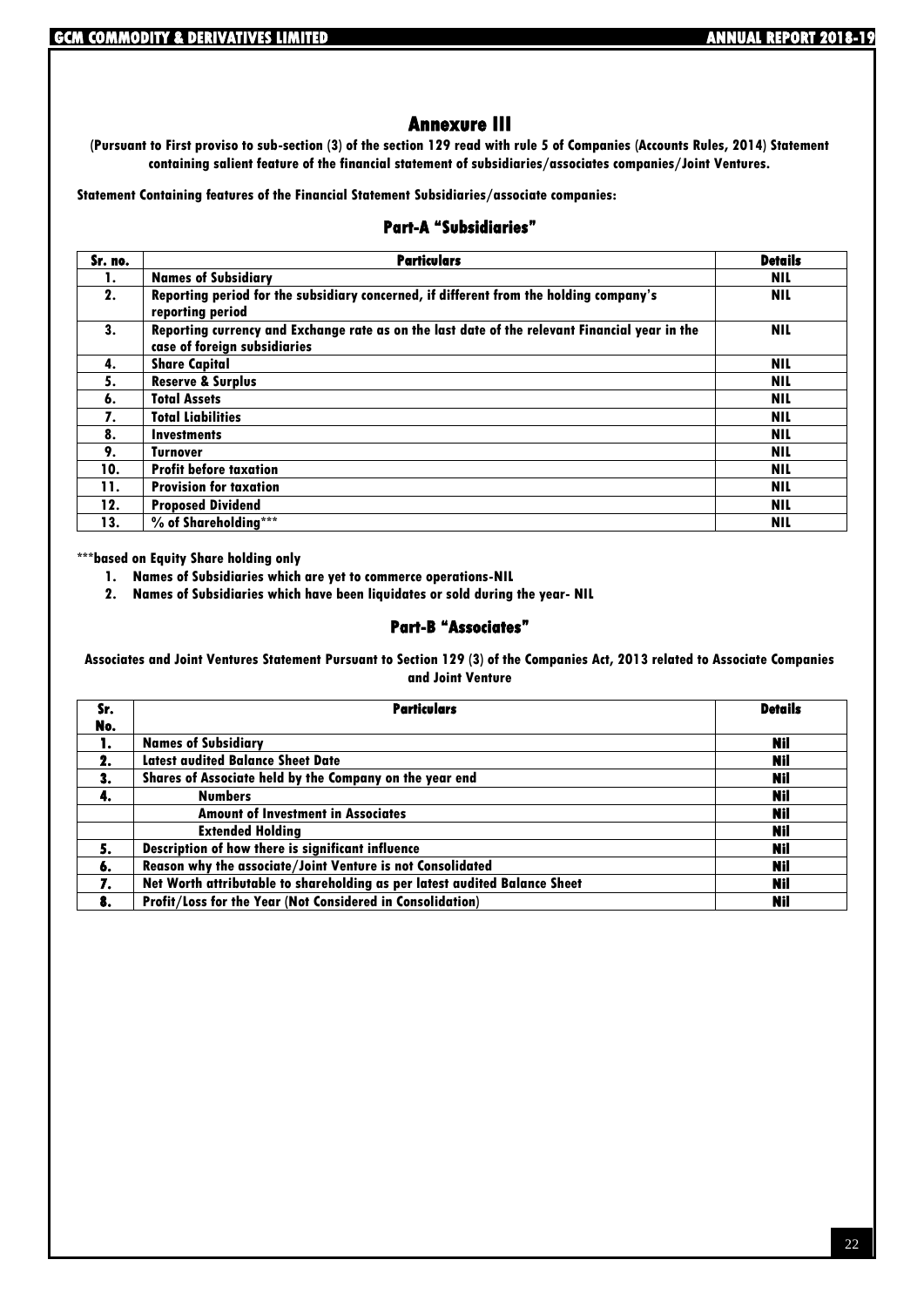#### **Annexure IV**

#### **Form No. AOC-2**

#### **(Pursuant to clause (h) of sub-section (3) of section 134 of the act and rule 8(2) of the Companies (accounts) rules, 2014)**

This form pertains to the disclosure of particulars of contracts/arrangements entered into by the Company with related parties referred to in Sub-section (1) of Section 188 of the Companies Act, 2013 including certain arm's length transactions under third **proviso thereto.**

#### **Details of contracts or arrangements or transactions not at arm's length basis**

**There were no contracts or arrangements or transactions entered during the year ended March 31, 2019, which were not at arm's length basis.**

#### **Detail of material contracts or arrangements or transactions at arm's length basis**

**There were no material contracts or arrangements or transactions entered during the year ended March 31, 2019.**

**For and on behalf of the Board of Directors**

**Place: Kolkata Sd/- Date: May 29, 2019 Amalesh Sadhu** 

**Managing Director**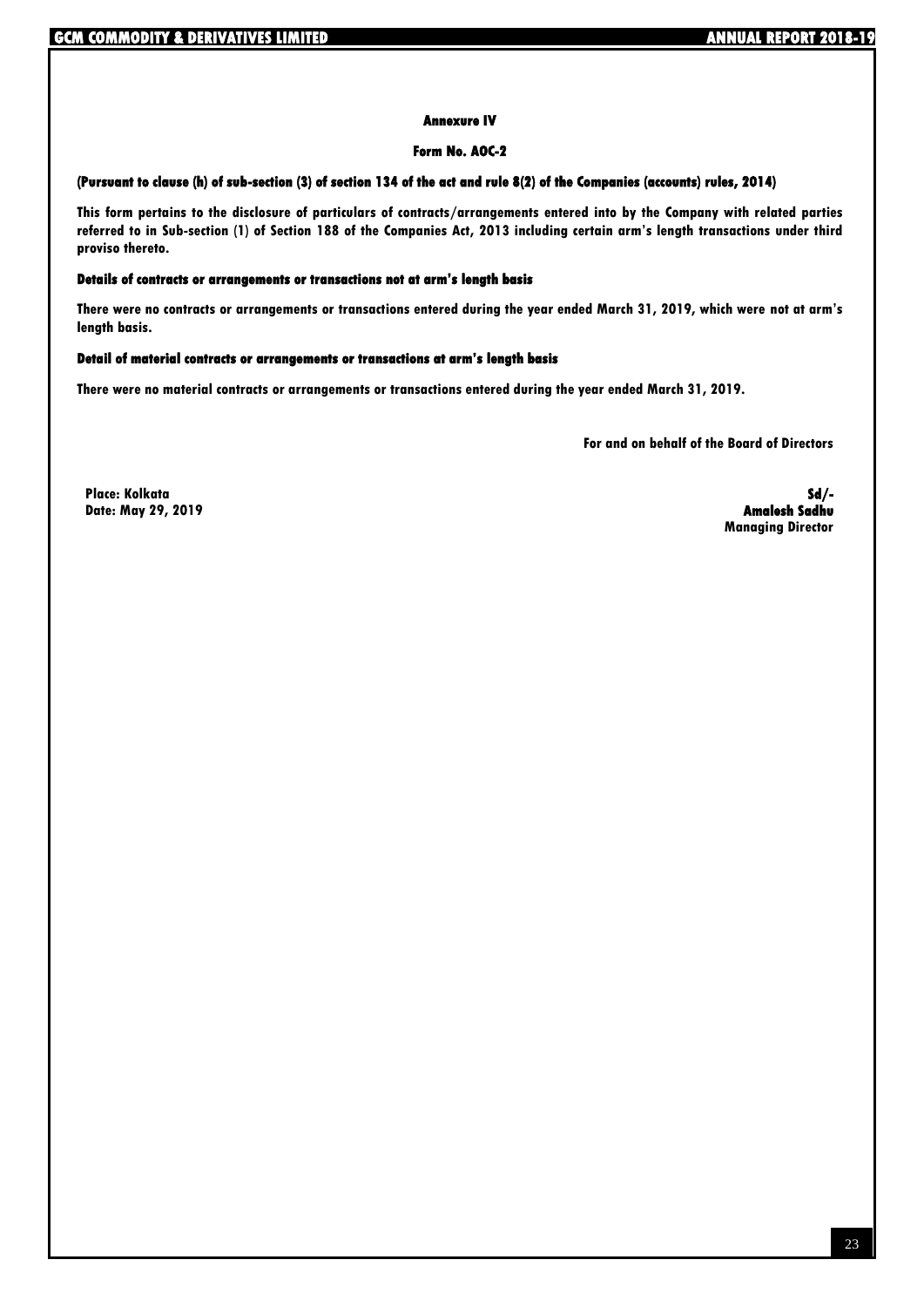#### **Disclosure as required under Section 197(12) of the Companies Act, 2013 read with Rule 5(1) of the Companies (Appointment and Remuneration of Managerial Personnel) Rules, 2014.**

**1. Ratio of the remuneration of each Director and Key Managerial Personnel (KMP) to the median remuneration of the employees of the Company and percentage increase in remuneration of the Directors and KMPs in the Financial Year.**

| Sr.<br>No. | <b>Name of Director / KMP</b>                        | <b>Designation</b>                                          | <i><u><b>Increase</b></u></i><br>$(\% )$ | <b>Ratio of Remuneration</b><br>of each Director & KMP<br>to Median<br><b>Remuneration of</b><br><b>Employees</b> |
|------------|------------------------------------------------------|-------------------------------------------------------------|------------------------------------------|-------------------------------------------------------------------------------------------------------------------|
| 1.         | <b>Amalesh Sadhu</b>                                 | <b>Managing Director &amp; CEO</b>                          | <b>NIL</b>                               | 2:1                                                                                                               |
| 2.         | <b>Inder Chand Baid</b>                              | Chairman                                                    |                                          |                                                                                                                   |
| 3.         | <b>Samir Baid</b>                                    | <b>Executive Director</b>                                   |                                          |                                                                                                                   |
| 4.         | Laxmi Narayan Sharma                                 | <b>Independent Director</b>                                 |                                          |                                                                                                                   |
| 5.         | <b>Mahavir Prasad Saraswat</b>                       | <b>Independent Director</b>                                 |                                          |                                                                                                                   |
| 6.         | Swagata Dasgupta                                     | <b>Independent Director</b>                                 |                                          | $\blacksquare$                                                                                                    |
| 7.         | <b>Amrita Baid</b>                                   | <b>Non-Executive Director</b>                               |                                          | $\blacksquare$                                                                                                    |
| 8.         | Ajay Kumar Sharma                                    | CF <sub>0</sub>                                             | 5%                                       | 1:1                                                                                                               |
| 9.         | Garima Kakarania<br>(Resigned on 15th March<br>2019) | <b>Company Secretary &amp;</b><br><b>Compliance Officer</b> | 5%                                       | 1:1                                                                                                               |

- **2. No. of permanent employees on the rolls of the Company as on 31 March 2019 – 9 (nine)**
- **3. The average increase in median remuneration of the employees other than managerial personnel was 5% as compared to the increase in the managerial remuneration by NIL for this year. The salary increases are based on external benchmarking, internal parity, company performance and individual performance.**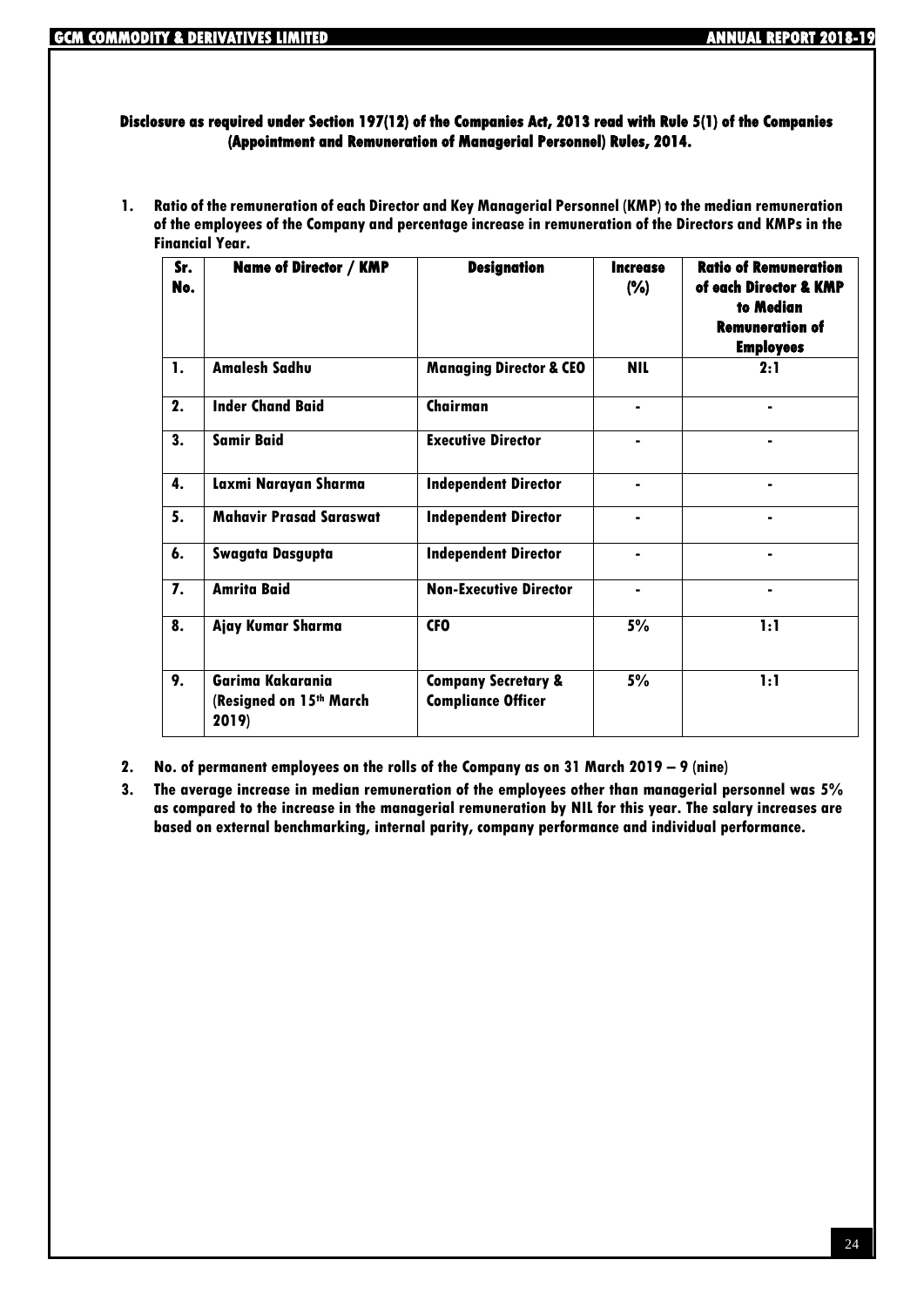#### **Annexure -V**

#### **CEO/CFO CERTIFICATION**

**To,**

#### **The Board of Directors GCM Commodity & Derivatives Limited**

**3B, Lal Bazar Street, Sir RNM House, 5 th Floor, Block-2, Kolkata West Bengal-700001**

#### **Sub: Certificate under Regulation 17 (8) and Schedule II of the SEBI (LODR) Regulations, 2015;**

**We, the undersigned, certify to the Board that:** 

- **a) We have reviewed financial statements and the cash flow statement for the year ended March 31, 2019 and that to the best of our knowledge and belief:** 
	- **a. These statements do not contain any materially untrue statement or omit any material fact or contain statements that might be misleading;**
	- **b. These statements together present a true and fair view of the company's affairs and are in compliance with existing accounting standards, applicable laws and regulations.**
- **b) There are, to the best of our knowledge and belief, no transactions entered into by the company during the year which are fraudulent, illegal or violative of the company's code of conduct.**
- **c) We accept responsibility for establishing and maintaining internal controls for financial reporting and that we have evaluated the effectiveness of the internal control systems of the company pertaining to financial reporting and we have disclosed to the auditors and the Audit Committee deficiencies in the design and operations of such internal controls, if any, of which they are aware and the steps we have taken or propose to take to rectify these deficiencies.**
- **d) We have indicated to the auditors and the Audit Committee:** 
	- **a. Significant changes in internal control over financial reporting during the year,**
	- **b. Significant changes in accounting policies during the year and that the same have been disclosed in the notes to the financial statement and**
	- **c. Instances of significant fraud of which we have become aware and the involvement therein, if any, of the management or an employee having a significant role in the company's internal control system over financial reporting.**

#### **For GCM COMMODITY & DERIVATIVES LIMITED For GCM COMMODITY & DERIVATIVES LIMITED**

**Place: Kolkata Managing Director Chief Financial Officer Date: May 29, 2019**

**Sd/- Sd/- Amalesh Sadhu Ajay Sharma**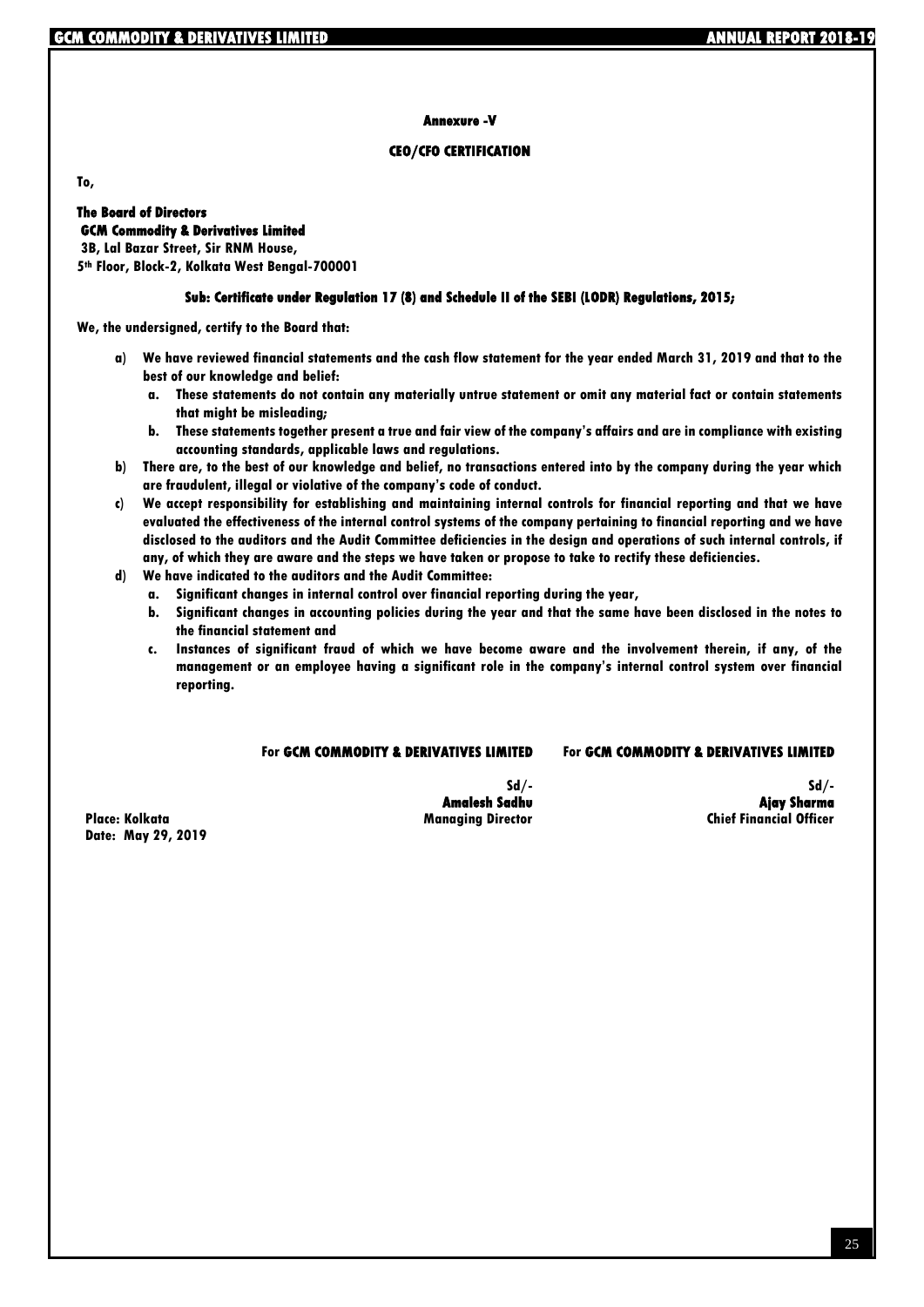#### **Annexure VI**

#### **Secretarial compliance report of GCM COMMODITY & DERIVATIVES LIMITED For the year ended 31st March 2019**

**We have examined:**

- **(a) all the documents and records made available to us and explanation provided by GCM Commodity & Derivatives Limited ("the listed entity"),**
- **(b) the filings/ submissions made by the listed entity to the stock exchanges,**
- **(c) website of the listed entity,**
- **(d) any other document/ filing, as may be relevant, which has been relied upon to make this certification,**

**for the year ended 31st March 2019 ("Review Period) in respect of compliance with the provisions of:**

- **(a) the Securities and Exchange Board of India Act, 1992 ("SEBI Act") and the Regulations, circulars, guidelines issued thereunder; and**
- **(b) the Securities Contracts (Regulation) Act, 1956 ("SCRA"), rules made thereunder and the Regulations, circulars, guidelines issued thereunder by the Securities and Exchange Board of India ("SEBI");**

#### **The specific Regulations, whose provisions and the circulars/ guidelines issued thereunder, have been examined, include: -**

- **(a) Securities and Exchange Board of India (Listing Obligations and Disclosure Requirements) Regulations, 2015;**
- **(b) Securities and Exchange Board of India (Issue of Capital and Disclosure Requirements) Regulations, 2018;**
- **(c) Securities and Exchange Board of India (Substantial Acquisition of Shares and Takeovers) Regulations, 2011;**
- **(d) Securities and Exchange Board of India (Buyback of Securities) Regulations, 2018;**
- **(e) Securities and Exchange Board of India (Share Based Employee Benefits) Regulations, 2014;**
- **(f) Securities and Exchange Board of India (Issue and Listing of Debt Securities) Regulations, 2008;**
- **(g) Securities and Exchange Board of India (Issue and Listing of Non- Convertible and Redeemable Preference Shares) Regulations,2013;**
- **(h) Securities and Exchange Board of India (Prohibition of Insider Trading) Regulations, 2015;**
- **(i) The Companies Act, 2013 (the Act) and the rules made there under;**
- **(j) The Depositories Act, 1996 and the Regulations and bye-laws framed there under;**
- **(k) Foreign Exchange Management Act, 1999 and the rules and regulations made there under to the extent of Foreign Direct Investment, Overseas Direct Investment;**
- **(l) The Securities and Exchange Board of India (Registrars to an Issue and Share Transfer Agents) Regulations, 1993, regarding the Companies Act and dealing with client;**
- **(m) The Securities and Exchange Board of India (Delisting of Equity Shares) Regulations, 2009; and**
- **(n) The Securities and Exchange Board of India (Buyback of Securities) Regulations, 1998;**

**and circulars/ guidelines issued thereunder;**

**and based on the above examination, I/We hereby report that, during the Review Period:**

**(a) The listed entity has complied with the provisions of the above Regulations and circulars/ guidelines issued thereunder, except in respect of matters specified below: -**

| Sr.<br>No. | Compliance Requirement (Regulations/ circulars<br>guidelines including specific clause) | <b>Deviations</b> | <b>Observations/</b><br>Remarks<br>of the<br><b>Practicing Company Secretary</b> |
|------------|-----------------------------------------------------------------------------------------|-------------------|----------------------------------------------------------------------------------|
|            | <b>Not Any</b>                                                                          | Not any           | <b>Not Any</b>                                                                   |

**a) The listed entity has maintained proper records under the provisions of the above Regulations and circulars/ guidelines issued thereunder in so far as it appears from my/our examination of those records.**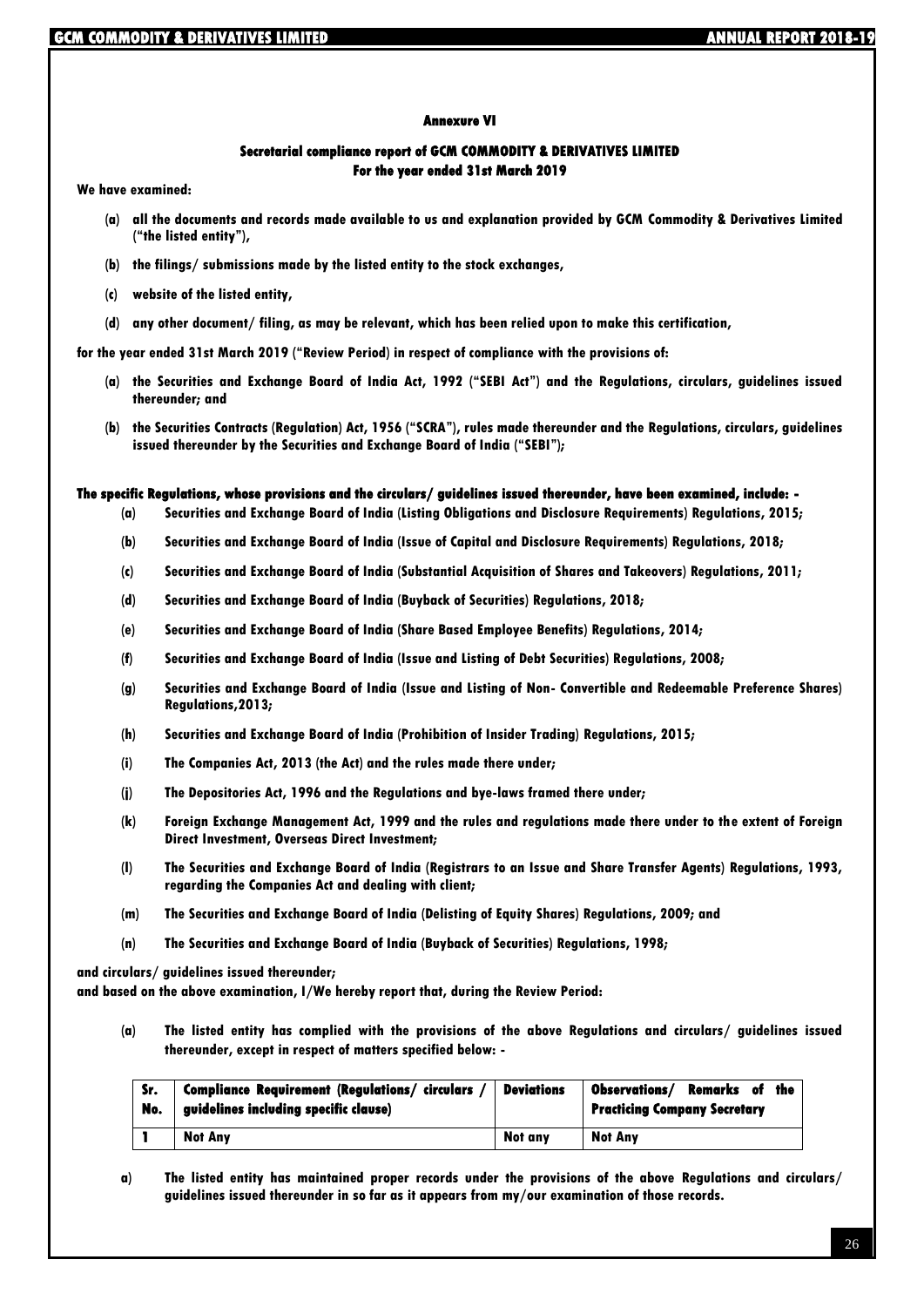**b) The following are the details of actions taken against the listed entity/ its promoters/ directors/ material subsidiaries either by SEBI or by Stock Exchanges (including under the Standard Operating Procedures issued by SEBI through various circulars) under the aforesaid Acts/ Regulations and circulars/guidelines issued thereunder:**

| Sr.<br>No. | <b>Action</b><br>taken bv | <b>Details</b><br>of l<br>violation | Details of action taken E.g. fines, $\vert$ Observations/<br>warning letter, debarment, etc. | the<br>of the contract of the contract of the contract of the contract of the contract of the contract of the contract<br>remarks<br><b>Practicing</b><br><b>Company Secretary, if any.</b> |
|------------|---------------------------|-------------------------------------|----------------------------------------------------------------------------------------------|---------------------------------------------------------------------------------------------------------------------------------------------------------------------------------------------|
|            | Not any                   | <b>Not Anv</b>                      | <b>Not Anv</b>                                                                               | Not any                                                                                                                                                                                     |

**a) The listed entity has taken the following actions to comply with the observations made in previous reports:**

| Sr.<br>no. | <b>Observations</b><br>the<br>of<br>Practicing<br>Company<br>in<br>the<br><b>Secretary</b><br>previous reports | Observations made in the secretarial  <br>compliance report for the year ended $\parallel$ the listed entity, $\parallel$<br>March 2019 (The years are to be<br>mentioned) | Actions taken by<br>if anv | <b>Comments of the Practicing</b><br>Company Secretary on the<br>actions taken by the listed<br>entity |
|------------|----------------------------------------------------------------------------------------------------------------|----------------------------------------------------------------------------------------------------------------------------------------------------------------------------|----------------------------|--------------------------------------------------------------------------------------------------------|
| 1.         | Not any                                                                                                        | Not any                                                                                                                                                                    | <b>Not Any</b>             | <b>Not Any</b>                                                                                         |

#### **KRITI DAGA**

**Practicing Company Secretaries ACS No. A26425, C. P. No. 14023**

**Place: Kolkata Date: May 29, 2019**

#### **Annexure to Secretarial Audit Report**

#### **The Members, GCM Commodity & Derivatives Limited**

**My report of even date is to be read along with this letter.**

- **1. Maintenance of secretarial record is the responsibility of the management of the Company. My responsibility is to express an opinion on these secretarial records based on my audit.**
- **2. I have followed the audit practices and the processes as were appropriate to obtain reasonable assurance about the correctness of the contents of the secretarial records. The verification was done on test basis to ensure that correct facts are reflected in secretarial records. I believe that the processes and the practices, I followed provided a reasonable basis for my opinion.**
- **3. I have not verified the correctness and appropriateness of financial records and Books of Accounts of the Company.**
- **4. Wherever required, I have obtained the Management representation about the compliance of laws, rules and regulations and happening of events etc.**
- **5. The compliance of the provisions of corporate and other applicable laws, rules, regulations, standards is the responsibility of management. My examination was limited to the verification of procedures on test basis.**
- **6. The Secretarial Audit report is neither an assurance as to the future viability of the Company nor of the efficacy or effectiveness with which the management has conducted the affairs of the Company.**

 **Sd/- Kriti Daga CP. No.: 14023 Place: Kolkata**

**ACS No. 26425 Date: May 29, 2019**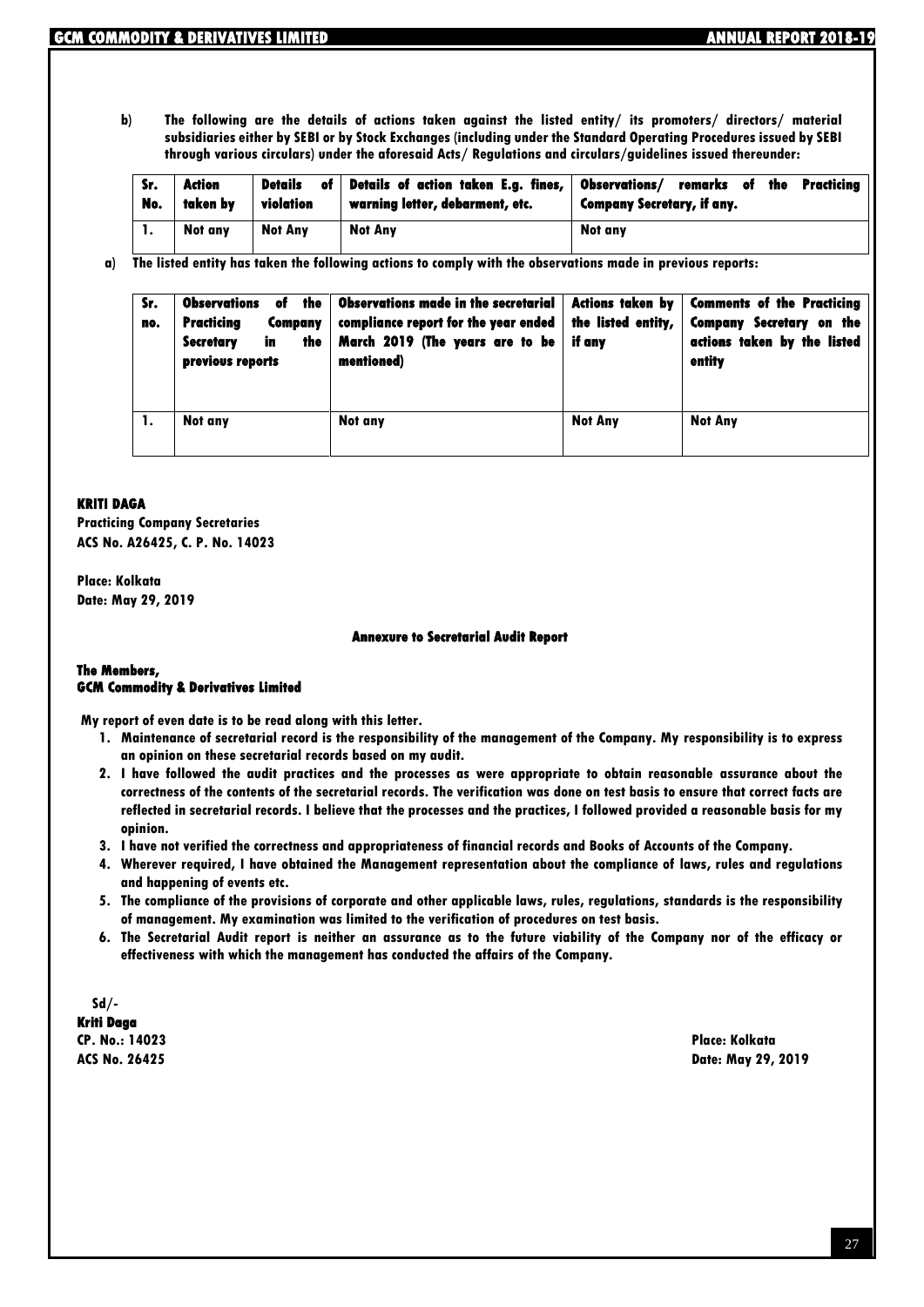#### **Annexure VII**

#### **MANAGEMENT'S DISCUSSION AND ANALYSIS OF FINANCIAL CONDITION AND RESULTS OF OPERATIONS**

**Your Directors have pleasure in presenting the Management Discussion and Analysis report for the year ended on 31st March 2019.**

#### **FORWARD-LOOKING STATEMENTS:**

**This report contains forward-looking statements based on certain assumptions and expectations of future events. The Company, therefore, cannot guarantee that these assumptions and expectations are accurate or will be realised. The Company's actual results, performance or achievements can thus differ materially from those projected in any such forward-looking statements. The Company assumes no responsibility to publicly amend, modify or revise any forward-looking statements, on the basis of any subsequent developments, information or events.**

#### **FUTURE PROSPECTUS**

**The Future prospectus for the Indian markets looks extremely promising in the current backdrop of events in Global markets. The euphoria in other emerging markets is likely to settle down soon as earnings have failed to catch up with the specular rise in stock process.**

**GDP growth of India is set to be around 6-7% for FY 2019 and is expected to improve higher with the stable and formidable government formation. The inflation rate is under control now at less than 4% and RBI is now targeting growth oriented monetary policies with infusion of strong liquidity.**

**With European markets not performing as per expectations, Indian equity markets are looking attractively valued. The management is confident of a strong year ahead for the Indian Equity market. This will augur well for the performance of your company, which largely depends on the direction of the Stock Markets.**

#### **BUSINESS RISK MANAGEMENT**

**The Company is functioning under the dynamic leadership and guidance of the experienced CFO and MD and hence the risk connected with the investments in equity market will be balanced.**

#### **HUMAN RESOURCES VIS-À-VIS INDUSTRIAL RELATIONS:**

**The Company values and appreciates the dedication and drive with which its employees have contributed towards improved performance during the year under review. The industrial relations with staff and officers are cordial during the year under review. All issues pertaining to staff matters are resolved in harmonious and cordial manner.**

#### **PERFORMANCE:**

**The income of brokerage & commission constitutes the income from retail clients, HNI ect. Such income is driven principally by the numbers of active clients, market volume and underlying share price movement. Total Gross Revenue form operation for the year was Rs. 500.60 Lakhs in comparison to previous financial year figures of Rs. 613.02. The company has registered Net Profit/(Loss) before Tax for the year was of Rs. (513.25) Lakhs in comparison to Previous Financial Year Rs 11.51 Lakhs. In this regards the company has drawn detailed plans to improve the performance by increasing the revenue stream by initiating and continuing to expand the suite of products and enhance the customers base of retail clients, HNI's and corporates.**

#### **SEGMENT-WISE PERFORMANCE:**

**The Company is into trading in Securities which is the only operating segment of the company.**

#### **CAUTIONARY STATEMENT:**

**Statements in the Management Discussion and Analysis describing the Company's objectives, projections, estimates and expectations may be 'forward looking statements' within the meaning of applicable securities laws and regulations. Actual results could differ materially from those expressed or implied. Important factors that could make a difference to the Company's operations include economic conditions affecting demand/supply and price conditions in the domestic and overseas markets in which the Company operate**

> **For and on behalf of the Board of Directors Sd/-**

**Date: May 29, 2019 Managing Director**

**Place: Kolkata Amalesh Sadhu**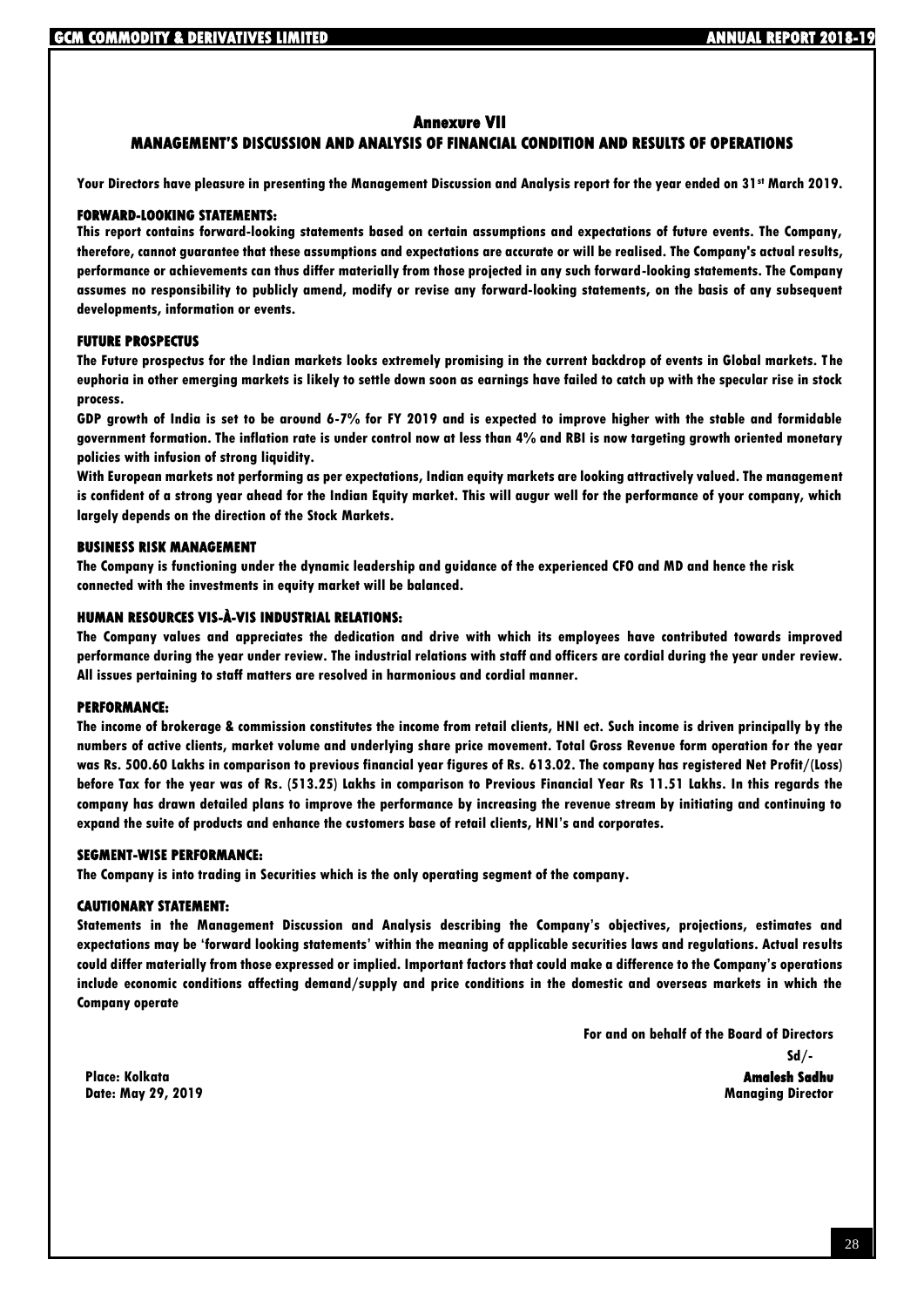#### **INDEPENDENT AUDITOR'S REPORT**

#### **TO THE MEMBERS OF M/S GCM COMMODITY & DERIVATIVES LIMITED Report on the Financial Statements**

#### **Opinion**

**We have audited the accompanying financial statements of GCM COMMODITY & DERIVATIVES LIMITED (CIN L74999WB2005PLC102819) ("the Company"), which comprise the balance sheet as at 31st March 2019, and the statement of Profit and Loss (including Other Comprehensive Income)and statement of cash flows for the year then ended, and notes to the financial statements, including a summary of significant accounting policies and other explanatory information(herein after referred to as "the financial statements").**

**In our opinion and to the best of our information and according to the explanations given to us, the aforesaid financial statements give the information required by the Companies Act, 2013 ("the Act") in the manner so required and give a true and fair view in conformity with the Indian Accounting Standards prescribed under section 133 of the Act read with the Companies (Indian Accounting Standards) Rules, 2015, as amended, ("Ind AS") and other accounting principles generally accepted in India, of the state of affairs of the Company as at March 31, 2019, the profit and total comprehensive income, changes in equity and its cash flows for the year ended on that date.** 

#### **Basis for Opinion**

**We conducted our audit in accordance with the Standards on Auditing (SAs) specified under section 143(10) of the Companies Act, 2013. Our responsibilities under those Standards are further described in the Auditor's Responsibilities for the Audit of the Financial Statements section of our report. We are independent of the Company in accordance with the Code of Ethics issued by the Institute of Chartered Accountants of India together with the ethical requirements that are relevant to our audit of the financial statements under the provisions of the Companies Act, 2013 and the Rules thereunder, and we have fulfilled our other ethical responsibilities in accordance with these requirements and the Code of Ethics. We believe that the audit evidence we have obtained is sufficient and appropriate to provide a basis for our opinion.**

#### **Key Audit Matters**

**Key audit matters are those matters that, in our professional judgment, were of most significance in our audit of the financial statements of the current period. These matters were addressed in the context of our audit of the financial statements as a whole, and in forming our opinion thereon, and we do not provide a separate opinion on these matters. Based on the circumstances and facts of the audit and entity, there aren't key audit matters to be communicated in our report.**

#### **Information other than the Financial Statements and Auditor's Report thereon**

**The Company's Board of Directors is responsible for the other information. The other information comprises the information included in the Annual Report, but does not include the financial statements and our auditor's report thereon.**

**Our opinion on the financial statements does not cover the other information and we do not express any form of assurance conclusion thereon.**

**In connection with our audit of the financial statements, our responsibility is to read the other information and, in doing so, consider whether the other information is materially inconsistent with the financial statements or our knowledge obtained in the audit or otherwise appears to be materially misstated. If, based on the work we have performed, we conclude that there is a material misstatement of this other information; we are required to report that fact. We have nothing to report in this regard.**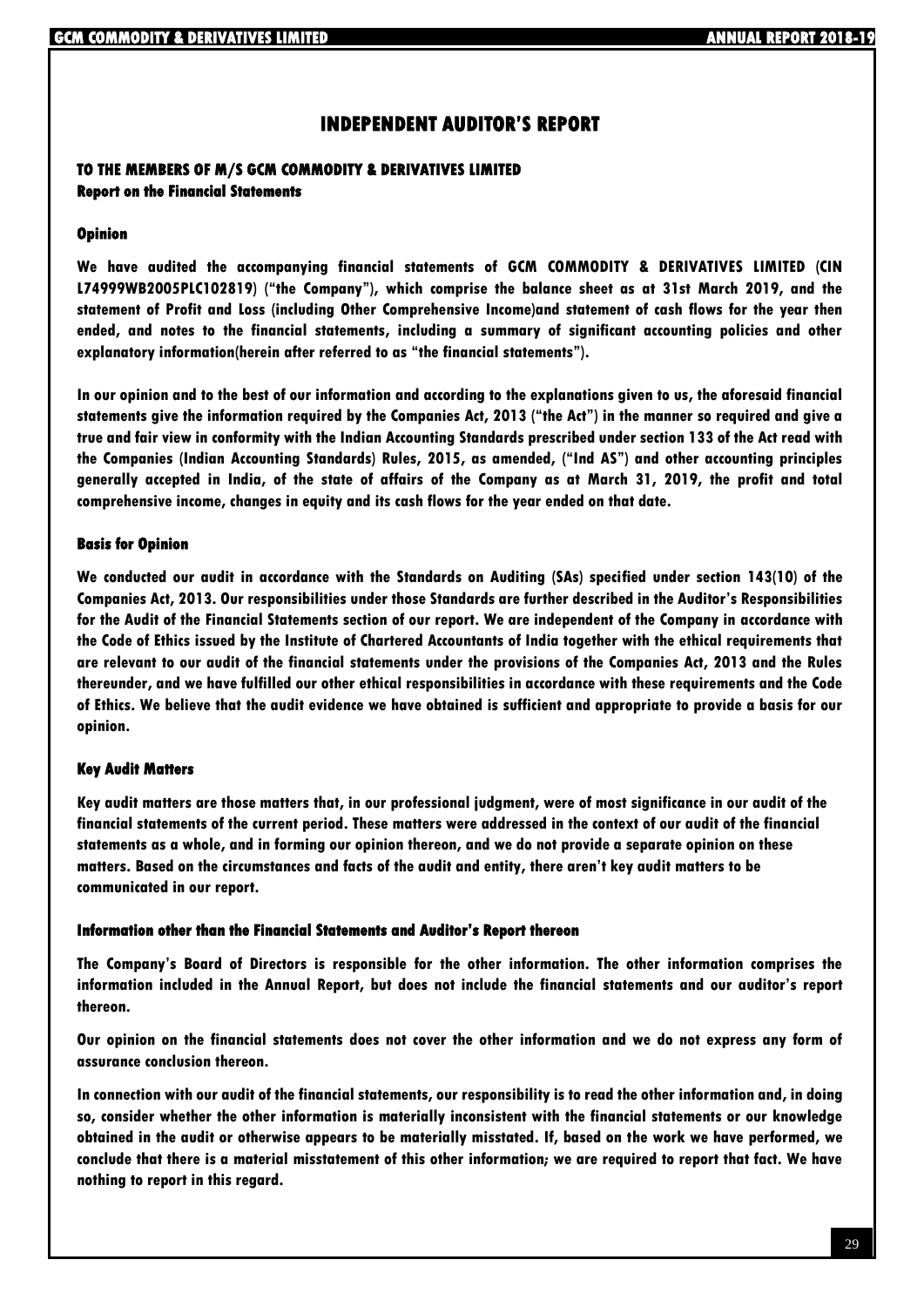#### **Management's Responsibility for the Financial Statements**

**The Company's Board of Directors is responsible for the matters stated in section 134(5) of the Companies Act, 2013 ("the Act") with respect to the preparation of these financial statements that give a true and fair view of the financial position, financial performance, and cash flows of the Company in accordance with the accounting principles generally accepted in India, including the accounting Standards specified under section 133 of the Act. This responsibility also includes maintenance of adequate accounting records in accordance with the provisions of the Act for safeguarding of the assets of the Company and for preventing and detecting frauds and other irregularities; selection and application of appropriate implementation and maintenance of accounting policies; making judgments and estimates that are reasonable and prudent; and design, implementation and maintenance of adequate internal financial controls, that were operating effectively for ensuring the accuracy and completeness of the accounting records, relevant to the preparation and presentation of the financial statement that give a true and fair view and are free from material misstatement, whether due to fraud or error.**

**In preparing the financial statements, management is responsible for assessing the Company's ability to continue as a going concern, disclosing, as applicable, matters related to going concern and using the going concern basis of accounting unless management either intends to liquidate the Company or to cease operations, or has no realistic alternative but to do so.**

**The Board of Directors are also responsible for overseeing the Company's financial reporting process.**

#### **Auditor's Responsibilities for the Audit of the Financial Statements**

**Our objectives are to obtain reasonable assurance about whether the financial statements as a whole are free from material misstatement, whether due to fraud or error, and to issue an auditor's report that includes our opinion. Reasonable assurance is a high level of assurance, but is not a guarantee that an audit conducted in accordance with SAs will always detect a material misstatement when it exists. Misstatements can arise from fraud or error and are considered material if, individually or in the aggregate, they could reasonably be expected to influence the economic decisions of users taken on the basis of these financial statements.**

**As part of an audit in accordance with SAs, we exercise professional judgment and maintain professional scepticism throughout the audit. We also:**

- **Identify and assess the risks of material misstatement of the financial statements, whether due to fraud or error, design and perform audit procedures responsive to those risks, and obtain audit evidence that is sufficient and appropriate to provide a basis for our opinion. The risk of not detecting a material misstatement resulting from fraud is higher than for one resulting from error, as fraud may involve collusion, forgery, intentional omissions, misrepresentations, or the override of internal control.**
- **Obtain an understanding of internal financial controls relevant to the audit in order to design audit procedures that are appropriate in the circumstances. Under section 143(3)(i) of the Act, we are also responsible for expressing our opinion on whether the Company has adequate internal financial controls system in place and the operating effectiveness of such controls.**
- **Evaluate the appropriateness of accounting policies used and the reasonableness of accounting estimates and related disclosures made by management.**

**Conclude on the appropriateness of management's use of the going concern basis of accounting and, based on the audit evidence obtained, whether a material uncertainty exists related to events or conditions that may cast significant doubt on the Company's ability to continue as a going concern. If we conclude that a material uncertainty exists, we are required to draw attention in our auditor's report to the related disclosures in the financial statements or if such disclosures are inadequate, to modify our opinion. Our conclusions are based on the audit evidence obtained up to the date of our auditor's report. However, future events or conditions may cause the Company to cease to continue as a going concern.**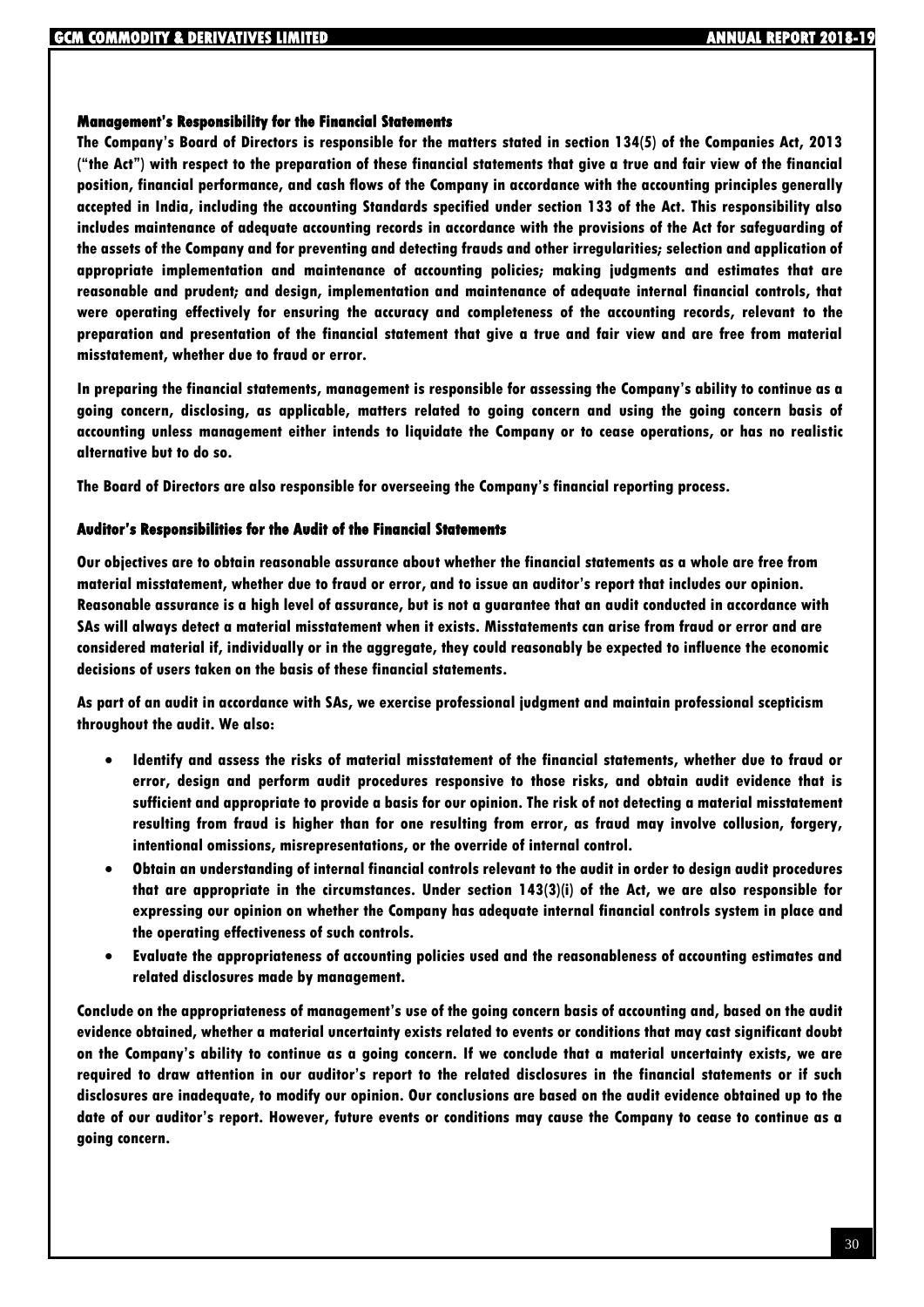**Evaluate the overall presentation, structure and content of the financial statements, including the disclosures, and whether the financial statements represent the underlying transactions and events in a manner that achieves fair presentation.**

**Materiality is the magnitude of misstatements in the financial statements that, individually or in aggregate, makes it probable that the economic decisions of a reasonably knowledgeable user of the financial statements may be influenced. We consider quantitative materiality and qualitative factors in (i) planning the scope of our audit work and in evaluating the results of our work; and (ii) to evaluate the effect of any identified misstatements in the financial statements.**

**We communicate with those charged with governance regarding, among other matters, the planned scope and timing of the audit and significant audit findings, including any significant deficiencies in internal control that we identify during our audit.**

**We also provide those charged with governance with a statement that we have complied with relevant ethical requirements regarding independence, and to communicate with them all relationships and other matters that may reasonably be thought to bear on our independence, and where applicable, related safeguards.**

**From the matters communicated with those charged with governance, we determine those matters that were of most significance in the audit of the financial statements of the current period and are therefore the key audit matters. We describe these matters in our auditor's report unless law or regulation precludes public disclosure about the matter or when, in extremely rare circumstances, we determine that a matter should not be communicated in our report because the adverse consequences of doing so would reasonably be expected to outweigh the public interest benefits of such communication.**

#### **Report on Other Legal and Regulatory Requirements**

#### **1. As required by Section 143(3) of the Act, based on our audit report we report that:**

- **a) We have sought and, obtained all the information and explanations which to the best of our knowledge and belief were necessary for the purpose of our audit;**
- **b) in our opinion, proper books of account as required by law have been kept by the Company so far as it appears from our examination of those books.**
- **c) The balance sheet, the statement of profit and loss, including other comprehensive income, the cash flow statement and statement of changes in equity dealt with by this Report are in agreement with the books of account;**
- **d) In our opinion, the aforesaid financial statements comply with the Indian Accounting Standards specified under Section 133 of the Act, read with relevant rules issued thereunder.**
- **e) On the basis of written representations received from the directors as on 31 March 2019 taken on record by the Board of Directors, none of the directors is disqualified as on 31 March 2019, from being appointed as a director in terms of Section 164(2) of the Act;**
- **f) With respect to the adequacy of the internal financial controls over financial reporting of the Company and the operating effectiveness of such controls, refer to our separate Report in "Annexure A"; and**
- **g) With respect to the other matters to be included in the Auditor's Report in accordance with the requirements of section 197(16) of the Act, as amended:**

**In our opinion and to the best of our information and according to the explanations given to us, the remuneration paid by the Company to its directors during the year is in accordance with the provisions of section 197 of the Act.**

- **h) With respect to the other matters to be included in the Auditor's Report in accordance with Rule 11 of the Companies (Audit and Auditors) Rules, 2014 as amended, in our opinion and to the best of our information and according to the explanations given to us:**
	- **i. The Company does not have any pending litigation which would impact its financial position in its financial statements.**
	- **ii. The Company have any long-term contracts including derivative contracts for which there were any material foreseeable losses under the applicable law or accounting standards;**
	- **iii. There has been no delay in transferring amounts, required to be transferred, to the Investor Education and Protection Fund by the Company, if any; and**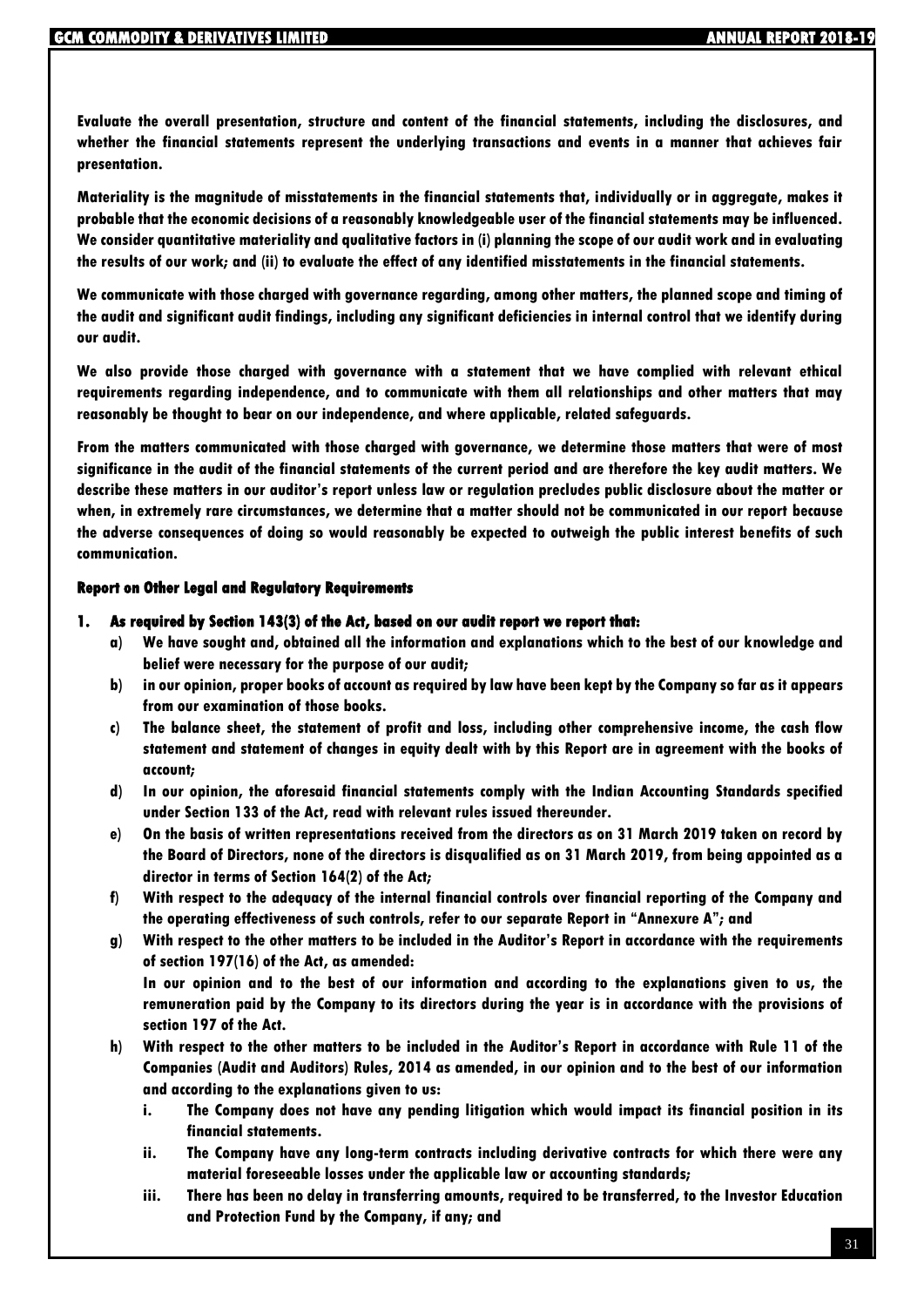**2. As required by the Companies (Auditor's Report) Order, 2016 ("the Order") issued by the Central Government of India in terms of Section 143(11) of the Act, we give in the "Annexure- B" a statement on the matters specified in paragraphs 3 and 4 of the Order.**

**For Maheshwari & Co. Chartered Accountants FRN: 105834W** 

**Sd/- K.K. Maloo Partner Membership No.075872** 

**Place: Mumbai Date: 29th May, 2019**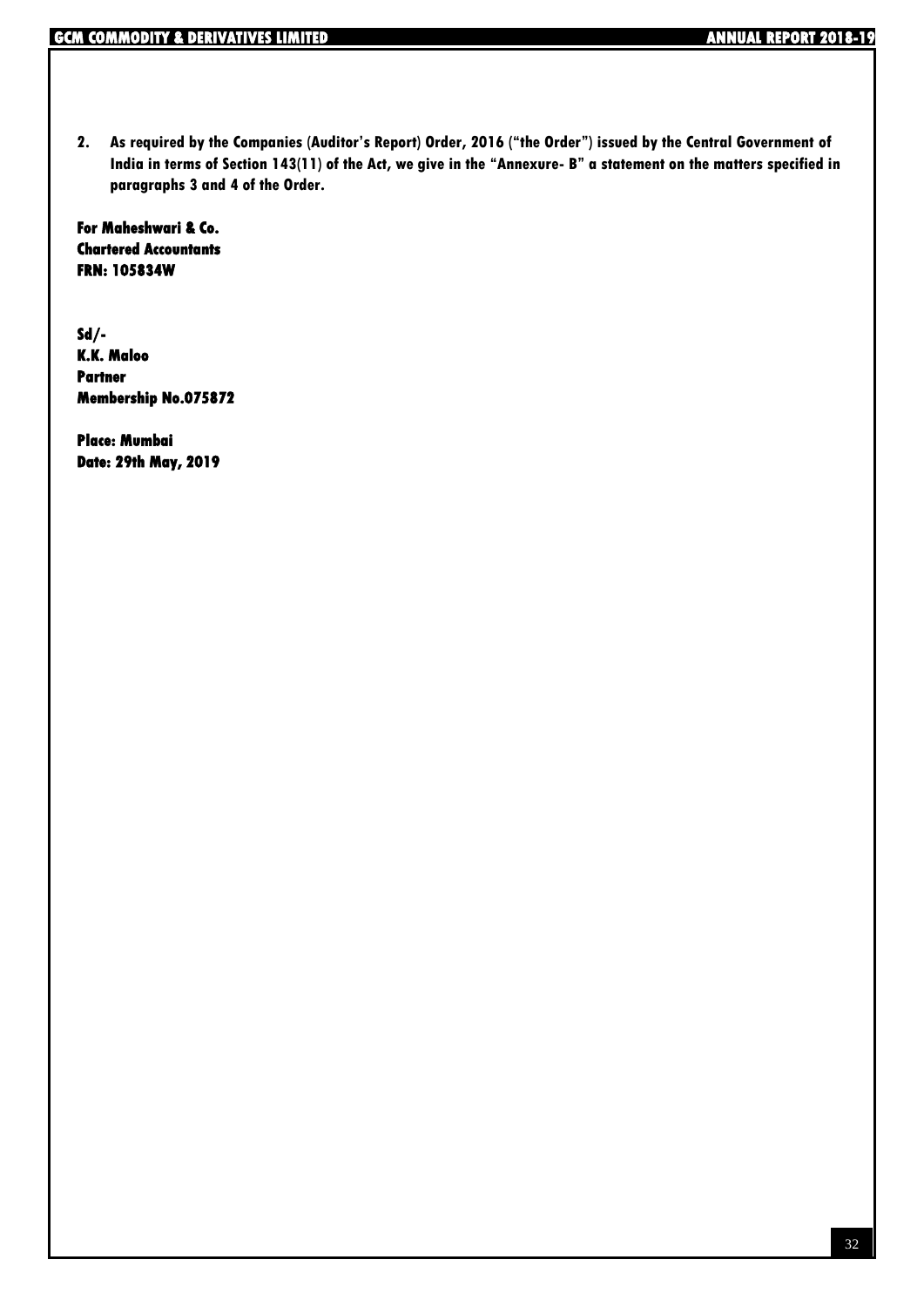#### **ANNEXURE 'A' TO THE INDEPENDENT AUDITOR's REPORT**

#### **(Referred to in paragraph 1(f) under the heading 'Report on Other Legal and Regulatory Requirements' of our report of even date)**

#### **Report on the Internal Financial Controls under Clause (i) of Sub-section 3 of Section 143 of the Companies Act, 2013 ("the Act")**

**We have audited the internal financial controls over financial reporting of GCM COMMODITY & DERIVATIVES LIMITED ("the Company") as of 31 March 2019 in conjunction with our audit of the financial statements of the Company for the year ended on that date.**

#### **Management's Responsibility for Internal Financial Controls**

**The Company's management is responsible for establishing and maintaining internal financial controls based on the internal control over financial reporting criteria established by the Company considering the essential components of internal control stated in the Guidance Note on Audit of Internal Financial Controls over Financial Reporting (the "Guidance Note") issued by the Institute of Chartered Accountants of India ("ICAI"). These responsibilities include the design, implementation and maintenance of adequate internal financial controls that were operating effectively for ensuring the orderly and efficient conduct of its business, including adherence to company's policies, the safeguarding of its assets, the prevention and detection of frauds and errors, the accuracy and completeness of the accounting records, and the timely preparation of reliable financial information, as required under the Companies Act, 2013.**

#### **Auditors' Responsibility**

**Our responsibility is to express an opinion on the Company's internal financial controls over financial reporting based on our audit. We conducted our audit in accordance with the Guidance Note and the Standards on Auditing, issued by ICAI and deemed to be prescribed under section 143(10) of the Companies Act, 2013, to the extent applicable to an audit of internal financial controls. Those Standards and the Guidance Note require that we comply with ethical requirements and plan and perform the audit to obtain reasonable assurance about whether adequate internal financial controls over financial reporting was established and maintained and if such controls operated effectively in all material respects.**

**Our audit involves performing procedures to obtain audit evidence about the adequacy of the internal financial controls system over financial reporting and their operating effectiveness. Our audit of internal financial controls over financial reporting included obtaining an understanding of internal financial controls over financial reporting, assessing the risk that a material weakness exists, and testing and evaluating the design and operating effectiveness of internal control based on the assessed risk. The procedures selected depend on the auditor's judgments, including the assessment of the risks of material misstatement of the financial statements, whether due to fraud or error.**

**We believe that the audit evidence we have obtained is sufficient and appropriate to provide a basis for our audit opinion on the Company's internal financial controls system over financial reporting.**

#### **Meaning of Internal Financial Controls over Financial Reporting**

**A company's internal financial control over financial reporting is a process designed to provide reasonable assurance regarding the reliability of financial reporting and the preparation of financial statements for external purposes in accordance with generally accepted accounting principles. A company's internal financial control over financial reporting includes those policies and procedures that (1) pertain to the maintenance of records that, in reasonable detail, accurately and fairly reflect the transactions and dispositions of the assets of the company; (2) provide reasonable assurance that transactions are recorded as necessary to permit preparation of financial statements in accordance with generally accepted accounting principles, and that receipts and expenditures of the company are being made only in accordance with authorisations of management and directors of the company; and (3) provide reasonable assurance regarding prevention or timely detection of unauthorised acquisition, use, or disposition of the company's assets that could have a material effect on the financial statements.**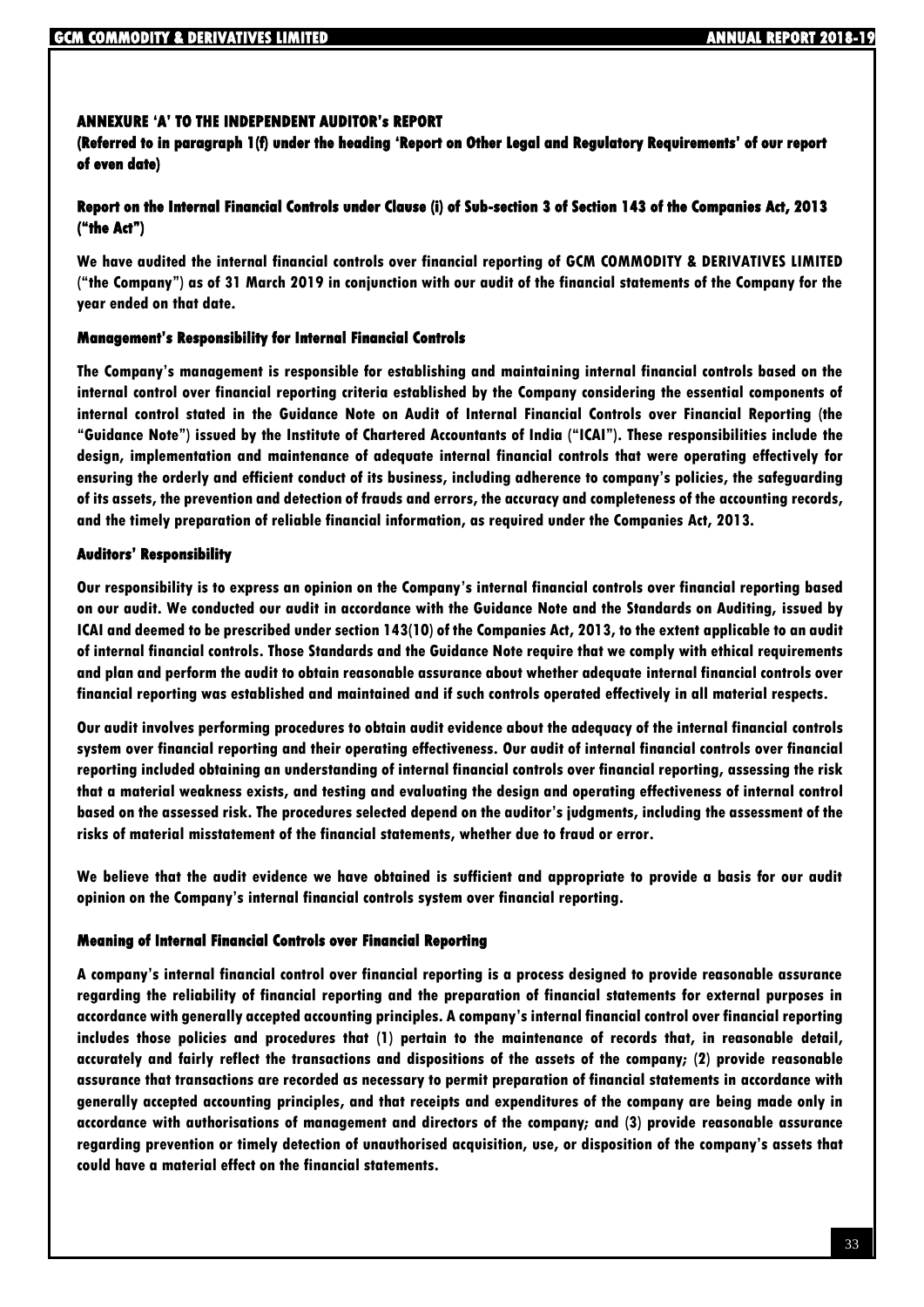#### **Inherent Limitations of Internal Financial Controls over Financial Reporting**

**Because of the inherent limitations of internal financial controls over financial reporting, including the possibility of collusion or improper management override of controls, material misstatements due to error or fraud may occur and not be detected. Also, projections of any evaluation of the internal financial controls over financial reporting to future periods are subject to the risk that the internal financial control over financial reporting may become inadequate because of changes in conditions, or that the degree of compliance with the policies or procedures may deteriorate.**

#### **Opinion**

**In our opinion, to the best of our information and according to explanation given to us, the Company has maintained, in all material respects, adequate internal financial controls over financial reporting and such internal financial controls over financial reporting were operating effectively as at 31 March 2019, based on the internal control over financial reporting criteria established by the Company considering the essential components of internal control stated in the Guidance Note on Audit of Internal Financial Controls Over Financial Reporting issued by the Institute of Chartered Accountants of India.**

**For Maheshwari & Co. Chartered Accountants FRN: 105834W** 

**Sd/- K.K. Maloo Partner Membership No.075872** 

**Place: Mumbai Date: 29th May, 2019**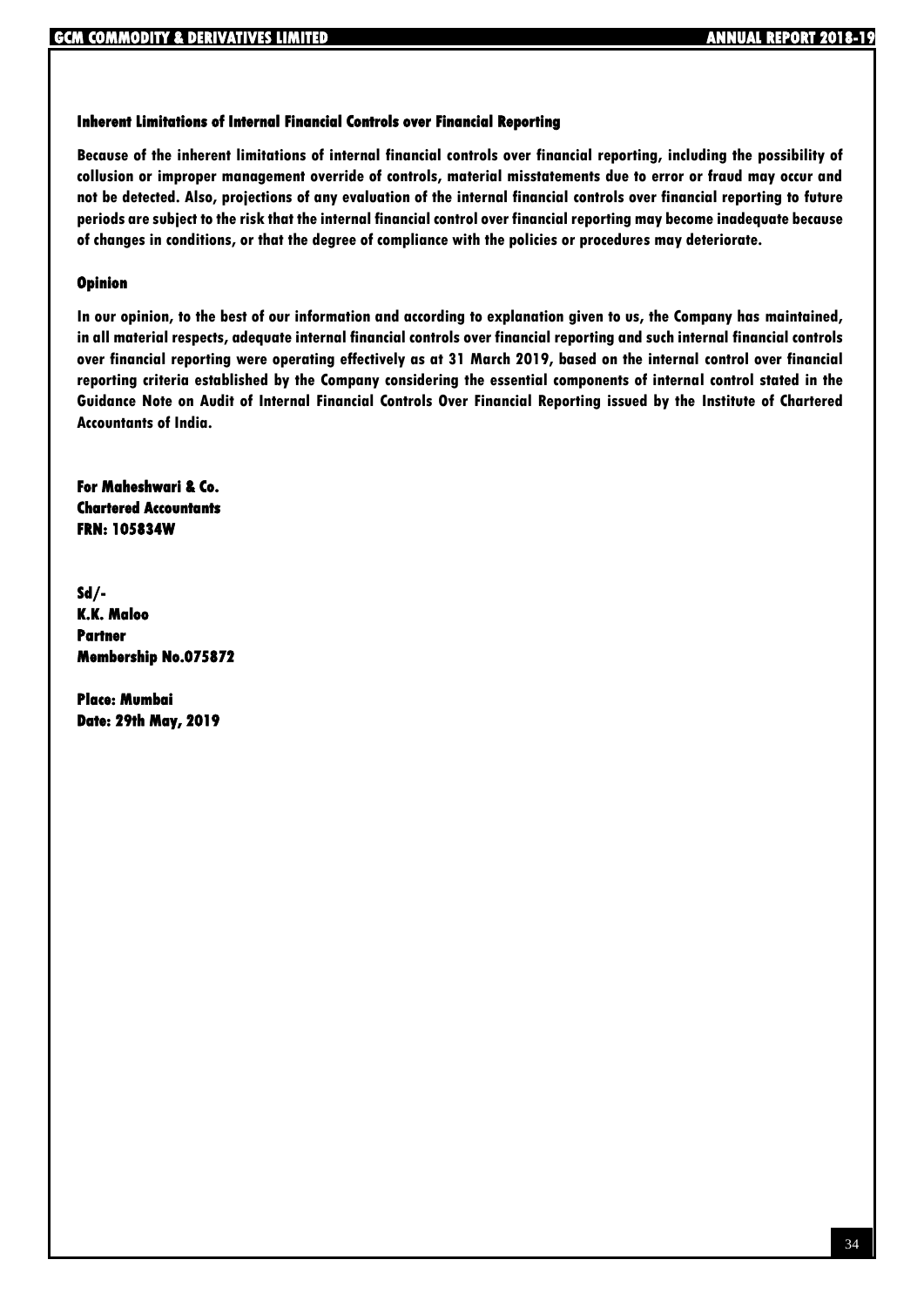#### **ANNEXURE 'B' TO THE INDEPENDENT AUDITOR's REPORT**

#### **(Referred to in paragraph 2 under the heading 'Report on Other Legal and Regulatory Requirements' of our report of even date)**

- **1. a) The Company has maintained proper records showing full particulars including quantitative details and situation of fixed assets.**
	- **b) Fixed assets have been verified by the management in accordance with a phased program of verification, which in our opinion, is reasonable having regard to the size of the Company and the nature of its assets, though all the assets were not verified by the management during the year. No material discrepancies were noticed on such verification.**
	- **c) According to information and explanations given to us and on the basis of our examination of the records of the company, the company does not have any immovable property in its name. Accordingly, the provisions of clause (1) of paragraph 3 of the Order are not applicable to the Company.**
- **2. According to information and explanations given to us, the inventory has been physically verified by the management at the reasonable interval during the year which consists of stores and spares, which in our opinion is reasonable having regard to the size of the Company and nature of its inventories. The discrepancies noticed on physical verification of the inventory as compared to books records has been properly dealt with in the books of account were not material.**
- **3. According to information and explanations given to us, the Company has not granted any loans, secured or unsecured to companies, firms, Limited Liability Partnerships or other parties covered in the register maintained under Section 189 of the Act. Accordingly, the provisions of clause 3(iii) of the Order are not applicable to the Company.**
- **4. According to information and explanations given to us, the Company has not granted any secured or unsecured loan or provided any guarantee or security as per provisions of Section 185 of the Act. The Company has complied with the provisions of Section 186 of the Act with regard to the investments made during the year, if any.**
- **5. According to the information and explanations given to us, the Company has not accepted any deposits within the meaning of Sections 73 to 76 or any other relevant provisions of the Companies Act and the rules framed thereunder during the year. Accordingly, the provisions of clause (v) of paragraph 3 of the Order are not applicable to the Company.**
- **6. In our opinion and according to the information and explanations given to us, the requirement for maintenance of cost records specified by the Central Government under Section 148(1) of the Companies Act, are not applicable to the Company during the year.**
- **7. a) According to the information and explanation given to us, the Company has been generally regular in depositing the undisputed statutory dues including provident fund, employees' state insurance, income tax, sales tax, service tax, Goods and Service Tax, custom duty, excise duty, value added tax, cess and other material statutory dues as applicable with the appropriate authorities. No undisputed amounts payable in respect of aforesaid statutory dues were outstanding as on the last day of the financial year for a period of more than six months from the date they became payable.**
	- **B) According to the information and explanations given to us, there are no dues of income tax, sales tax, service tax, customs duty, excise duty, value added tax and cess, which have not been deposited on account of any dispute with the relevant authorities.**
- **8. The Company does not have any loans or borrowings from any financial institution, banks, government or debenture holders during the year. Accordingly, paragraph 3(viii) of the Order is not applicable.**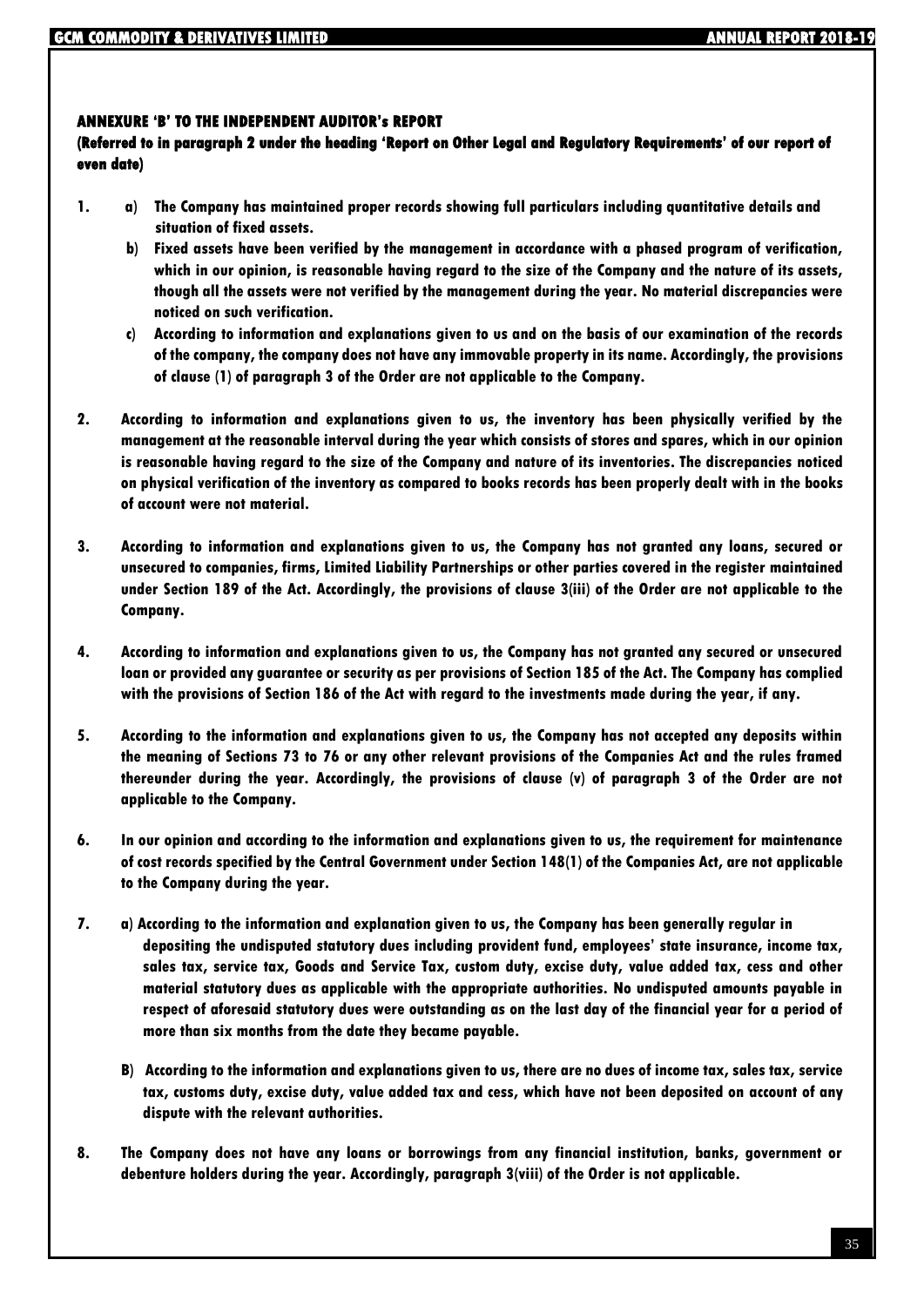- **9. According to the information and explanations given to us, the Company has not raised moneys by way of initial public offer or further public offer (including debt instruments) and the term loans during the year.**
- **10. According to the information and explanation given to us, we have neither come across any instances of fraud by the Company or any fraud on the Company by its officers or employees have been noticed or reported during the year, nor have we been informed of any such cases by the management.**
- **11. In our opinion and according to the information and explanations given to us, the Company has paid/ provided managerial remuneration in accordance with the requisite approvals mandated by the provisions of Section 197 read with Schedule V to the Companies Act, 2013.**
- **12. In our opinion and according to the information and explanations given to us, the Company is not a Nidhi Company. Accordingly, the provisions of clause 3(xii) of the Order are not applicable to the Company.**
- **13. In our opinion and according to the information and explanations given to us the Company is in compliance with Sections 177 and 188 of the Companies Act, 2013, where applicable, for all transactions with the related parties and the details of related party transactions have been disclosed in the financial statements etc. as required by the applicable accounting standards.**
- **14. According to the information and explanations given to us and based on our examination of the records of the Company, the Company has not made preferential allotment or private placement of shares or fully or partly convertible debentures during the year.**
- **15. According to the information and explanations given to us, the Company has not entered into any non-cash transactions with directors or persons connected with him during the year.**
- **16. According to the information and explanations given to us and based on our examination of the records of the Company, the Company is not required to be registered under Section 45-IA of the Reserve Bank of India Act, 1934.**

**For Maheshwari & Co. Chartered Accountants FRN: 105834W** 

**Sd/- K.K. Maloo Partner Membership No.075872** 

**Place: Mumbai Date: 29th May, 2019**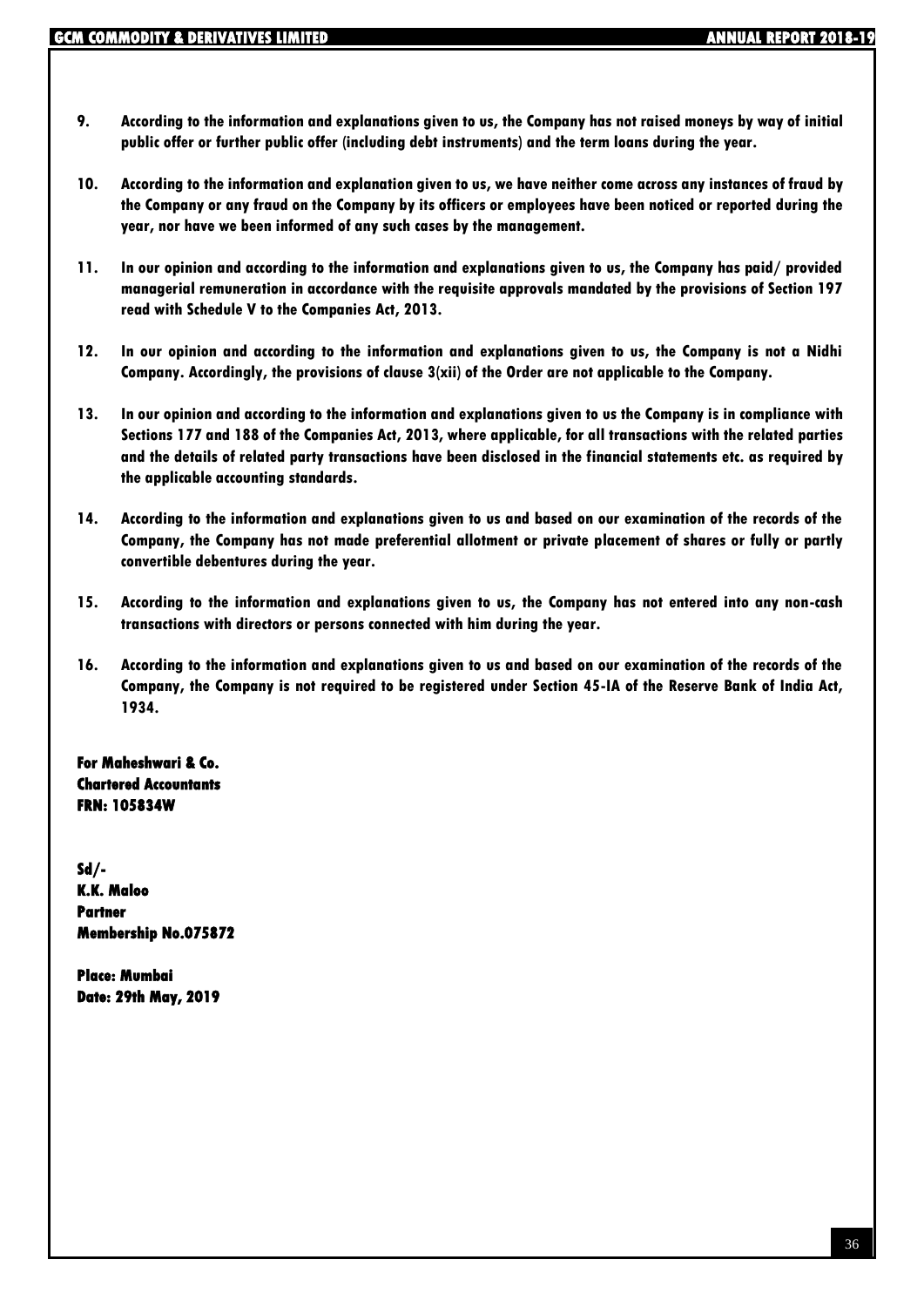# **BALANCE SHEET as at 31 March 2019**

|                                           |             |                      | (Amount In Rs.) |
|-------------------------------------------|-------------|----------------------|-----------------|
| <b>Particulars</b>                        | <b>Note</b> | As at                | As at           |
|                                           | No.         | <b>31 March 2019</b> | 31 March 2018   |
| <b>I. ASSETS</b>                          |             |                      |                 |
| <b>Non-current assets</b>                 |             |                      |                 |
| <b>Property, Plant and Equipment</b>      |             | 38,014               | 71,505          |
| <b>Investment Property</b>                |             | 3,70,20,571          | 3,70,20,571     |
| <b>Financial Assets</b>                   |             |                      |                 |
| (i) Investments                           |             | 3,81,91,050          | 4,27,50,691     |
| <b>Income Asset Tax (Net)</b>             |             | 5,03,466             | 5,65,903        |
| <b>Deferred Tax Assets (Net)</b>          |             | 2,57,304             |                 |
| <b>Total Non-current assets</b>           |             | 7,60,10,405          | 8,04,08,670     |
| <b>Current assets</b>                     |             |                      |                 |
| <b>Inventories</b>                        |             | 34,71,095            | 28,96,194       |
| <b>Financial Assets</b>                   |             |                      |                 |
| (i) Trade receivables                     |             | 16,02,00,542         | 16,05,49,097    |
| (ii) Cash and cash equivalents            |             | 16,41,466            | 13,42,970       |
| (iii) Bank Balances other than above (ii) |             | 7,401                | 1,009           |
| (iv) Other financial assets               |             | 3,30,720             | 40,67,940       |
| <b>Other current assets</b>               |             | 1,73,37,348          | 2,07,59,929     |
| <b>Total Current Assets</b>               |             | 18,29,88,572         | 18,96,17,139    |
|                                           |             |                      |                 |
| <b>Total Assets</b>                       |             | 25,89,98,977         | 27,00,25,808    |
| <b>II. EQUITY AND LIABILITIES</b>         |             |                      |                 |
| <b>Equity</b>                             |             |                      |                 |
| a) Equity Share Capital                   |             | 7,42,70,000          | 7,42,70,000     |
| b) Other Equity                           |             | 7,24,88,021          | 8,00,53,783     |
| <b>Total Equity</b>                       |             | 14,67,58,021         | 15,43,23,783    |
| <b>Non-current liabilities</b>            |             |                      |                 |
| <b>Deferred Tax liability</b>             |             |                      | 33,191          |
| <b>Total non-current liabilities</b>      |             | $\blacksquare$       | 33,191          |
| <b>Current liabilities</b>                |             |                      |                 |
| <b>Financial Liabilities</b>              |             |                      |                 |
| (i) Trade payables                        |             |                      | 32,91,818       |
| (ii) Other Financial Liabilities          |             | 11,19,50,336         | 11,23,00,336    |
| <b>Other current liabilities</b>          |             | 2,90,620             | 76,680          |
| <b>Total current liabilities</b>          |             | 11,22,40,956         | 11,56,68,834    |
| <b>Total Liabilities</b>                  |             | 11,22,40,956         | 11,57,02,025    |
|                                           |             |                      |                 |
| <b>Total Equity and Liabilities</b>       |             | 25,89,98,977         | 27,00,25,808    |
| <b>Significant accounting policies</b>    | 1,283       |                      |                 |

**The accompanying notes form an integral part of the standalone Ind AS financial statements**

**As per our report of even date For & on Behalf of the Board of Directors For Maheshwari & Co.** 

**Chartered Accountants Firm's Registration No.: 105834W** 

**Sd/- K.K. Maloo Partner Membership No. 075872** 

**Date : May 29, 2019 Date : May 29, 2019 Place : Mumbai Place : Kolkata**

**Sd/- Sd/-** 

**Amalesh Sadhu Laxmi Narayan Sharma Managing Director Director**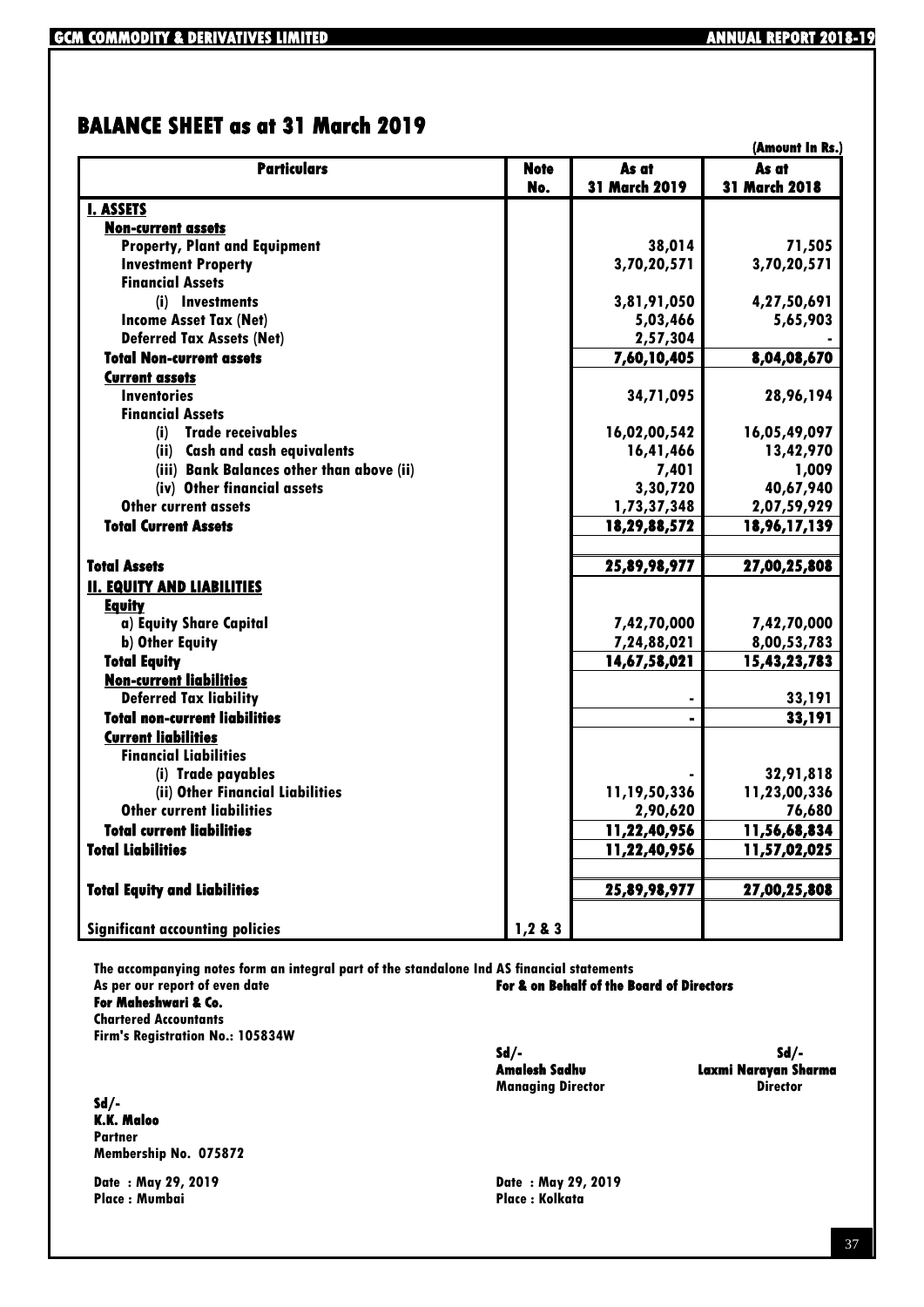# **STATEMENT OF PROFIT AND LOSS for the Year ended March 31, 2019**

|                                                                                           |                 |                      | (Amount In Rs.)      |
|-------------------------------------------------------------------------------------------|-----------------|----------------------|----------------------|
| <b>Particulars</b>                                                                        | <b>Note No.</b> | As at                | As at                |
|                                                                                           |                 | <b>31 March 2019</b> | <b>31 March 2018</b> |
| <b>Revenue from operations</b>                                                            |                 |                      | 1,00,57,063          |
| <b>Other income</b>                                                                       |                 | 35,763               | 79,85,637            |
| <b>Total Revenue (A)</b>                                                                  |                 | 35,763               | 1,80,42,700          |
| <b>Expenses</b>                                                                           |                 |                      |                      |
| <b>Purchase of Traded Goods</b>                                                           |                 |                      | 53,57,360            |
| Changes in inventories of finished goods/traded goods                                     |                 | (5, 74, 901)         | 41,83,585            |
| <b>Employee benefits expense</b>                                                          |                 | 16,27,130            | 18,52,119            |
| <b>Finance costs</b>                                                                      |                 |                      |                      |
| <b>Depreciation and amortisation expense</b>                                              |                 | 33,492               | 70,155               |
| <b>Fair Value Measurement of FVTPL Assets</b>                                             |                 | 55,74,741            | 56,49,181            |
| <b>Other expenses</b>                                                                     |                 | 35,76,045            | 16,14,794            |
| <b>Total expenses (B)</b>                                                                 |                 | 1,02,36,507          | 1,87,27,194          |
| <b>Profit before tax</b>                                                                  |                 | (1,02,00,744)        | (6, 84, 494)         |
| Tax expense:                                                                              |                 |                      |                      |
| - Current tax                                                                             |                 |                      |                      |
| - Deferred tax                                                                            |                 | (88, 696)            | 7,987                |
| - TAX Expenses Earlier Year                                                               |                 |                      |                      |
|                                                                                           |                 | (88, 696)            | 7,987                |
| <b>Profit for the year</b>                                                                |                 | (1, 01, 12, 048)     | (6, 92, 481)         |
| <b>Other Comprehensive Income/(Loss)</b>                                                  |                 |                      |                      |
| Items that will be reclassified to statement of profit and loss                           |                 |                      |                      |
| (a) Fair value changes on Investments in Securities carried at<br>fair value through OCI; |                 | (7, 76, 150)         | (38, 36, 710)        |
| Tax impact of above items $(a)$                                                           |                 | 2,01,799             |                      |
| <b>Total comprehensive income for the year</b>                                            |                 | (1,06,86,399)        | (45, 29, 191)        |
| <b>Earnings per equity share</b>                                                          |                 |                      |                      |
| (1) Basic                                                                                 |                 | (1.44)               | (0.61)               |
| (2) Diluted                                                                               |                 | (1.44)               | (0.61)               |
| <b>Nominal value of equity shares</b>                                                     |                 | 10                   | 10                   |
| <b>Significant accounting policies</b>                                                    | 1,223           |                      |                      |

The accompanying notes form an integral part of the standalone Ind AS financial statements<br>As per our report of even date<br>**For & on Behalf of the B For & on Behalf of the Board of Directors For Maheshwari & Co.** 

**Chartered Accountants Firm's Registration No.: 105834W** 

**Sd/- K.K. Maloo Partner Membership No. 075872** 

**Date : May 29, 2019 Date : May 29, 2019 Place : Mumbai Place : Mumbai**

**Sd/- Sd/- Managing Director Director**

**Laxmi Narayan Sharma**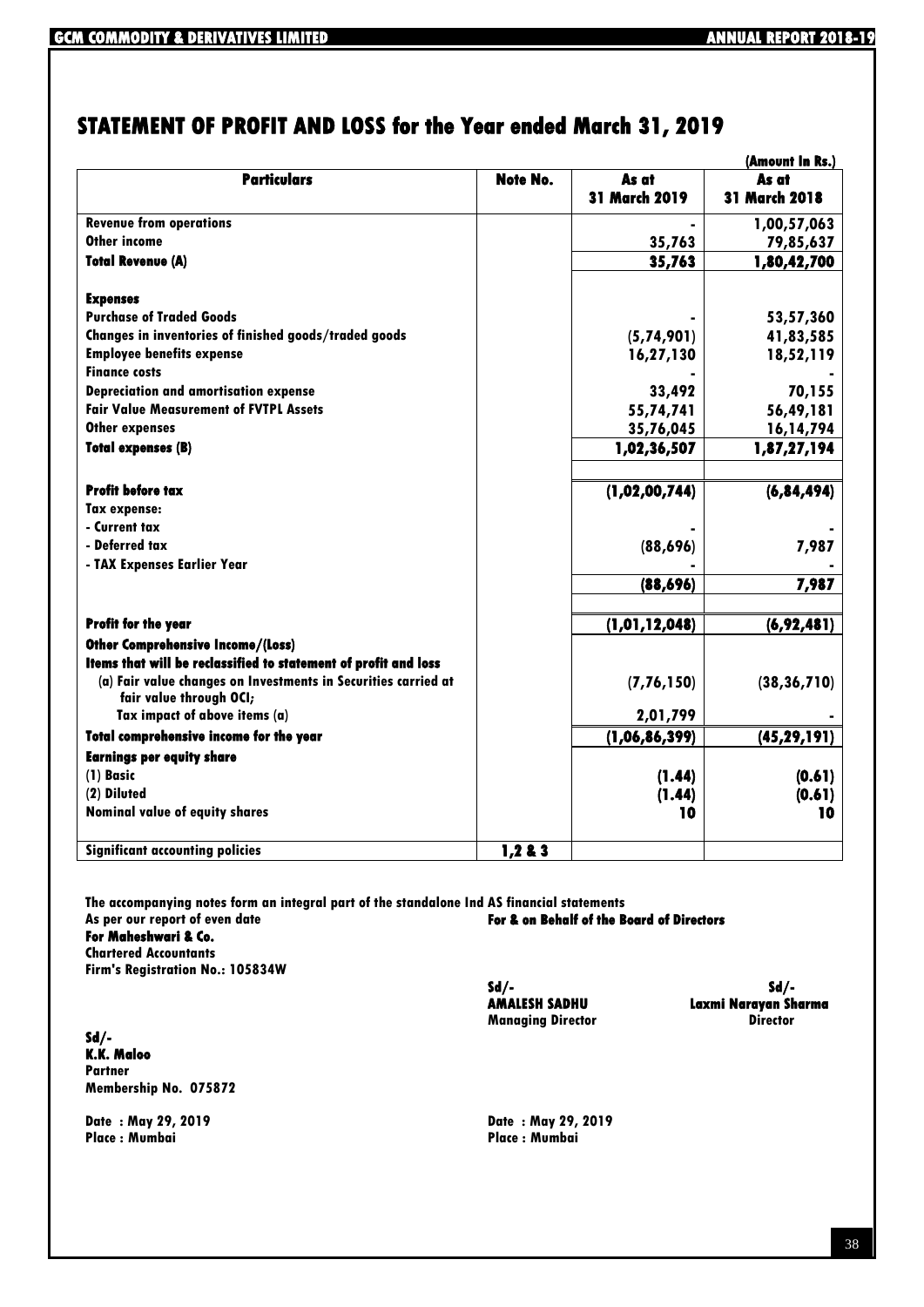## **STATEMENT OF CHANGES IN EQUITY for year ended 31 March 2019**

| <b>Particulars</b>                                                           | <b>Equity Share</b><br><b>Other Equity</b> |                                   |                                              |                                                   |                                  |  |
|------------------------------------------------------------------------------|--------------------------------------------|-----------------------------------|----------------------------------------------|---------------------------------------------------|----------------------------------|--|
|                                                                              | Capital                                    |                                   | <b>Reserves and Surplus</b><br>Comprehensive |                                                   | attributable<br>to equity        |  |
|                                                                              |                                            | <b>Retained</b><br><b>Earning</b> | <b>Securities</b><br><b>Premium</b>          | <b>Income</b><br><b>Equity</b><br>instrument fair | holders of the<br><b>Company</b> |  |
|                                                                              |                                            |                                   |                                              | value                                             |                                  |  |
| <b>Balances at 1 April 2017</b>                                              | 7,42,70,000                                | 40,48,681                         | 8,86,15,000                                  | (80, 80, 707)                                     | 15,88,52,974                     |  |
| Changes in equity for the year<br>ended March 31, 2018                       |                                            |                                   |                                              |                                                   |                                  |  |
| <b>Profit for the year</b>                                                   |                                            | (6,92,481)                        |                                              | ÷                                                 | (6,92,481)                       |  |
| <b>Equity instruments through other</b><br>comprehensive income              |                                            |                                   | ۰                                            | (38, 36, 710)                                     | (38, 36, 710)                    |  |
| <b>Transfer from OCI to Retained</b><br><b>Earning on Actual Realization</b> |                                            | (8, 737)                          |                                              | 8,737                                             |                                  |  |
| <b>Balances at 1 April 2018</b>                                              | 7,42,70,000                                | 33,47,463                         | 8,86,15,000                                  | (1, 19, 08, 680)                                  | 15,43,23,783                     |  |
| Changes in equity for the year<br>ended March 31, 2018                       |                                            |                                   |                                              |                                                   |                                  |  |
| Profit for the year                                                          |                                            | (1, 01, 12, 048)                  |                                              |                                                   | (1, 01, 12, 048)                 |  |
| <b>Equity instruments through other</b><br>comprehensive income              |                                            |                                   |                                              | (5, 74, 351)                                      | (5, 74, 351)                     |  |
| <b>Transfer from OCI to Retained</b><br><b>Earning on Actual Realization</b> |                                            |                                   |                                              | (31, 20, 637)                                     | (31, 20, 637)                    |  |
| <b>Balances at 1 April 2019</b>                                              | 7,42,70,000                                | (67, 64, 585)                     | 8,86,15,000                                  | (93, 62, 394)                                     | 14,67,58,021                     |  |

**The accompanying notes form an integral part of the standalone Ind AS financial statements For & on Behalf of the Board of Directors For Maheshwari & Co. Chartered Accountants Firm's Registration No.: 105834W** 

**Sd/- K.K. Maloo Partner Membership No. 075872** 

**Place : Mumbai Place : Mumbai**

**Sd/- Sd/-** 

**Amalesh Sadhu Laxmi Narayan Sharma Managing Director Director**

**Date : May 29, 2019 Date : May 29, 2019**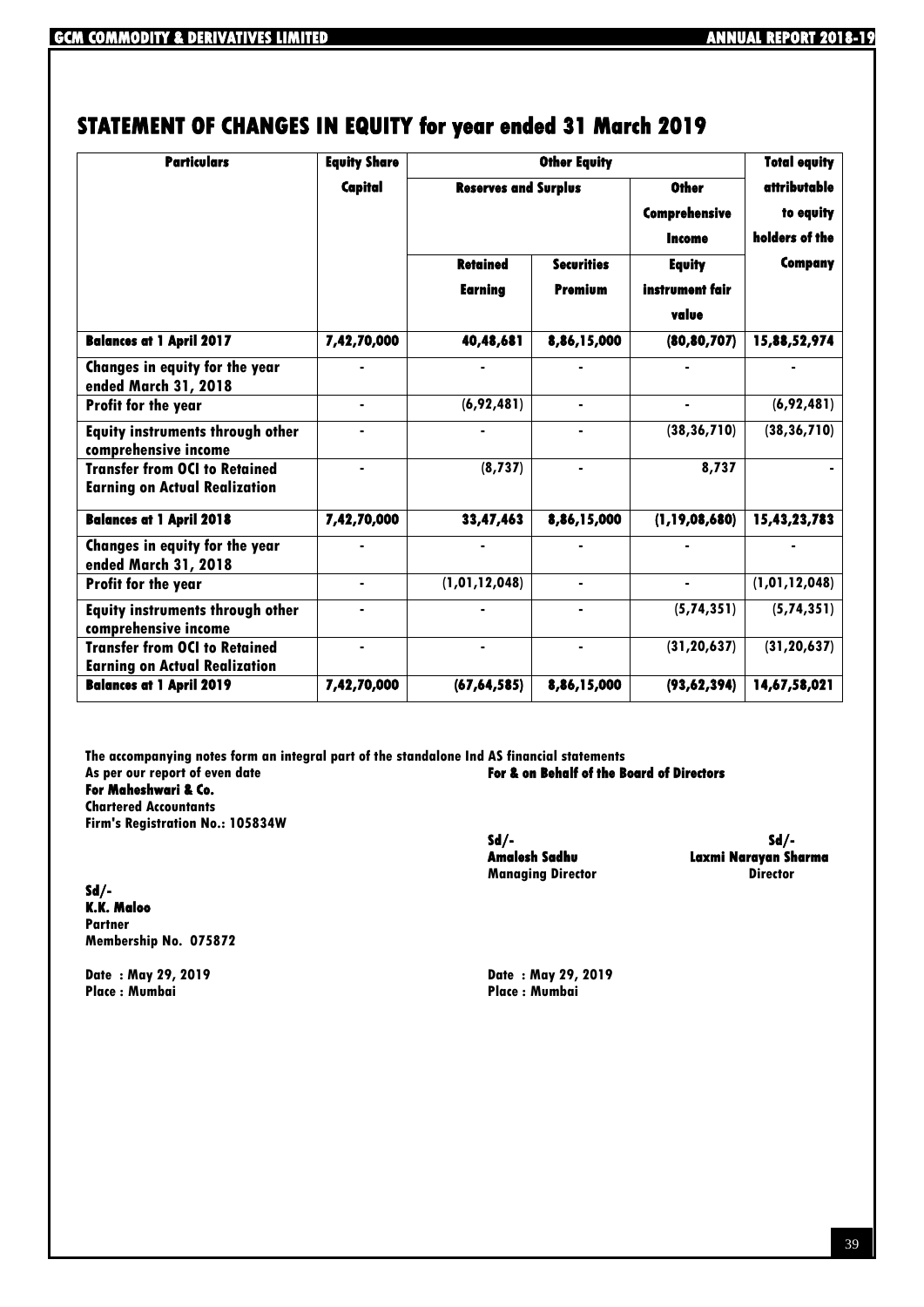# **CASH FLOW STATEMENT as at 31 March 2019**

| (Amount In Rs.)                                                                              |                        |                        |  |
|----------------------------------------------------------------------------------------------|------------------------|------------------------|--|
| <b>Particulars</b>                                                                           | As at<br>31 March 2019 | As at<br>31 March 2018 |  |
| CASH FLOW FROM (USED IN) OPERATING ACTIVITIES:                                               |                        |                        |  |
| <b>Profit Before Tax</b>                                                                     | (1,02,00,744)          | (6, 84, 494)           |  |
| <b>Adjustment for:</b>                                                                       |                        |                        |  |
| <b>Depreciation and Amortization</b>                                                         | 33,492                 | 70,155                 |  |
| (Gain)/Loss on sale of Investments (other than Trade)                                        | 27,18,581              | 23,471                 |  |
| <b>Dividend Income</b>                                                                       | (23, 435)              | (36, 735)              |  |
| <b>MTM on Investments-Current Year</b>                                                       | (5, 74, 351)           | (38, 36, 7410)         |  |
| <b>Operating Profit before Working Capital Change</b><br><b>Movement in Working Capital:</b> | (80, 46, 457)          | (44, 64, 313)          |  |
| Increase/(Decrease) in Non-Current Assets                                                    | (1, 94, 867)           | (3, 37, 438)           |  |
| <b>Increase/(Decrease) in Current Assets</b>                                                 | 75,08,356              | (1, 81, 44, 985)       |  |
| Increase/(Decrease) in Inventories                                                           | (5, 47, 901)           | 41,83,585              |  |
| Increase/(Decrease) in Non-Current Liabilities                                               | (33, 191)              | 7,987                  |  |
| Increase/(Decrease) in Current Liabilities                                                   | (34, 27, 878)          | 6,10,593               |  |
| <b>Cash Generated/(used) in Operations</b>                                                   | (47,68,938)            | (1, 81, 44, 571)       |  |
| Less: Taxes                                                                                  | (88, 696)              | 7,987                  |  |
| <b>NET CASH FLOW FROM OPERATING ACTIVITIES</b>                                               | (46, 80, 242)          | (1, 81, 52, 558)       |  |
| CASH FLOW FROM (USED IN) INVESTING ACTIVITIES:                                               |                        |                        |  |
| <b>Dividend income on Investing Activities</b>                                               | 23,435                 | 36,735                 |  |
| Change in [Sales/(Purchase)] of Investments (NET)                                            | 49,61,697              | (3, 26, 61, 047)       |  |
| <b>NET CASH FLOW FROM INVESTING ACTIVITIES</b>                                               | 49,85,130              | (3, 26, 61, 047)       |  |
| <b>CASH FLOW FROM (USED IN) FINANCING ACTIVITIES:</b><br><b>Adjustments</b>                  |                        |                        |  |
| <b>NET CASH FLOW FROM FINANCING ACTIVITIES</b>                                               |                        |                        |  |
| NET INCREASE(DECREASE) IN CASH AND CASH EQUIVALENT                                           | 3,04,888               | (5,08,13,605)          |  |
| <b>CASH AND CASH EQUIVALENT AT BEGINNING OF YEAR</b>                                         | 13,43,979              | 5,21,57,583            |  |
| <b>CASH AND CASH EQUIVALENT AT END OF YEAR</b>                                               | 16,48,867              | 13,43,979              |  |
| <b>Significant accounting policies</b>                                                       |                        |                        |  |

**The accompanying notes form an integral part of the standalone Ind AS financial statements For & on Behalf of the Board of Directors For Maheshwari & Co.** 

**Chartered Accountants Firm's Registration No.: 105834W** 

**Sd/- K.K. Maloo Partner Membership No. 075872** 

**Place : Mumbai Place : Mumbai**

**Managing Director** 

**Sd/- Sd/- Amalesh Sadhu Laxmi Narayan Sharma**

**Date : May 29, 2019 Date : May 29, 2019**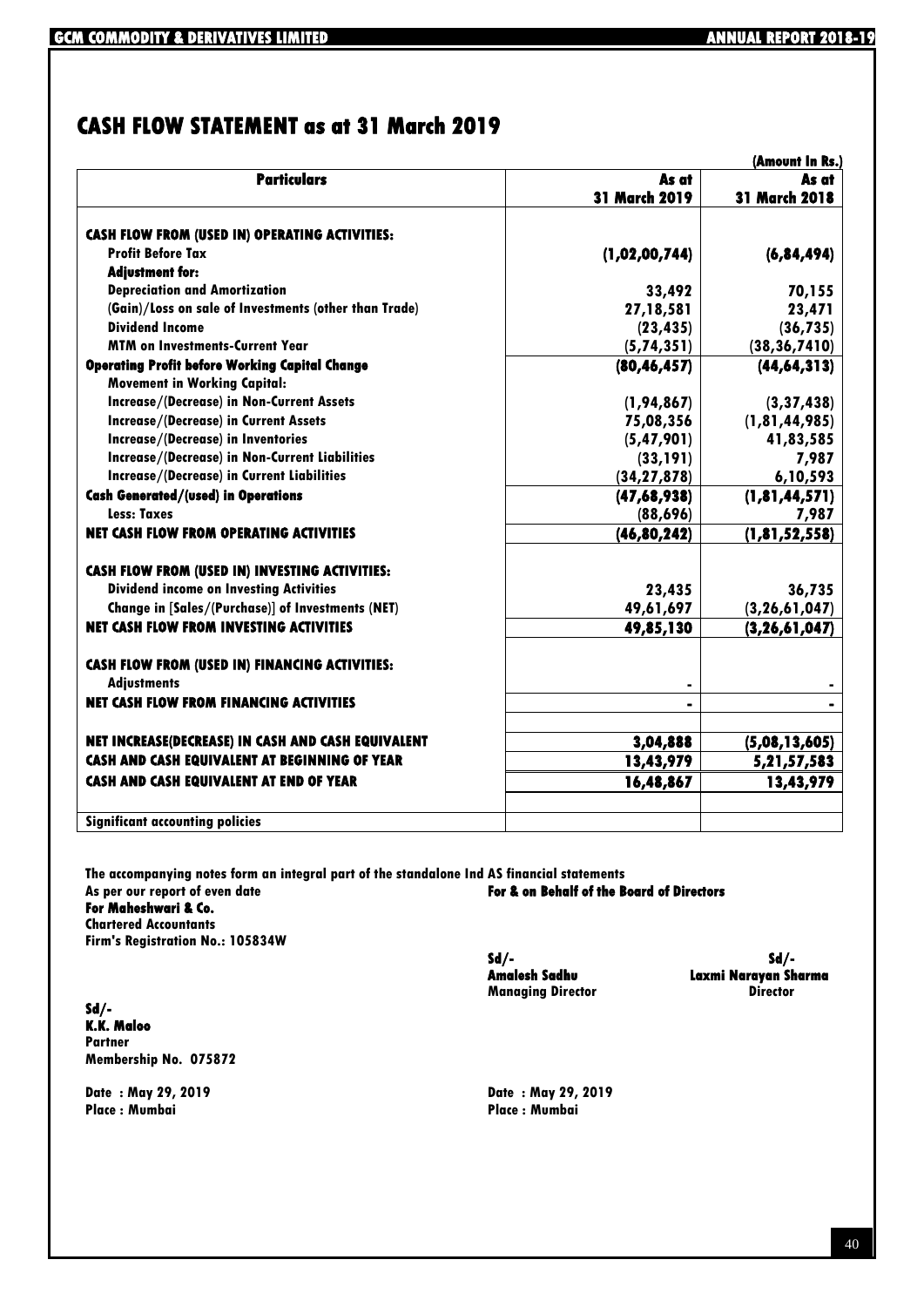#### **Notes to Standalone Financial Statements for the year ended March 31, 2019**

#### **1. CORPORATE INFORMATION**

**GCM Commodity & Derivatives Limited ("the Company") is a widely held public limited Company and incorporated on May 2, 1995 at Calcutta, West Bengal, India. It is a Public limited company by its shares and the shares of the company are listed on BSE (Bombay Stock Exchange) SME Platform. The Company is having its registered office at 3B, Lal Bazar Street, Sir RNM House, Kolkara-700001 (West Bengal).**

**The company operates in Capital Market. The activities of the company include Stock Broking, Trading, Investing in shares & other securities and other related activities of capital market.**

#### **2. Summary of basis of compliance, basis of preparation and presentation, critical accounting estimates, assumptions and judgement**

#### **2.1 BASIS OF PREPARATION OF FINANCIAL STATEMENTS**

#### **2.1.1 COMPLIANCE WITH INDIAN ACCOUNTING STANDARDS (IND SA)**

**The financial statements comply, in all material aspects, with Indian Accounting Standards ('Ind AS') notified under Section 133 of the Companies Act, 2013 ('the 2013 Act') read with Rule 3 of the Companies (Indian Accounting Standards) Rules, 2015 and other relevant provisions of the Act.**

#### **2.1.2 FUNCTIONAL AND PRESENTATION CURRENCY**

**The Items included in the financial statements of Company are measured using the currency of the primary economic environment in which the Company operates ("the functional currency"). Indian rupee is the functional currency of the Company.**

#### **2.1.3 HISTORICAL COST CONVENTION**

**The financial statements have been prepared on the historical cost basis, except for certain financial instruments which are measured at fair value at the end of each reporting period. Historical cost is generally based on the fair value of the consideration given in exchange for goods and services. Fair value is the price that would be received to sell an asset or paid to transfer a liability in an orderly transaction between market participants at the measurement date.**

#### **2.1.4 CURRENT AND NON-CURRENT CLASSIFICATION**

**All assets and liabilities have been classified as current or non-current as per the Company's normal operating cycle and other criteria set out in the Division II of Schedule III to the Companies Act, 2013. Based on the nature of products and the time between acquisition of assets for processing and their realisation in cash and cash equivalents, the Company has ascertained its operating cycle as 12 months for the purpose of current and non-current classification of assets and liabilities.**

#### **2.2 CRITICAL ACCOUNTING ESTIMATES, ASSUMPTIONS AND JUDGEMENTS**

**The preparation of the financial statements requires management to make estimates, assumptions and judgments that affect the reported balances of assets and liabilities and disclosures as at the date of the financial statements and the reported amounts of income and expense for the periods presented. Actual results may differ from these estimates. Estimates and underlying assumptions are reviewed on an ongoing basis. Revisions to accounting estimates are recognised in the period in which the estimates are revised and in future periods which are affected.**

**The estimates and assumptions that have a significant risk of causing a material adjustment to the carrying values of assets and liabilities within the next financial year are discussed below.**

#### **2.2.1 DEFERRED INCOME TAX ASSETS AND LIABILITIES**

**Significant management judgment is required to determine the amount of deferred tax assets that can be recognised, based upon the likely timing and the level of future taxable profits.**

**The amount of total deferred tax assets could change if management estimates of projected future taxable income or if tax regulations undergo a change.**

#### **2.2.2 USEFUL LIVES OF PROPERTY, PLANT AND EQUIPMENT ('PPE') AND INTANGIBLE ASSETS**

**Management reviews the estimated useful lives and residual value of PPE and Intangibles at the end of each reporting period. Factors such as changes in the expected level of usage, technological developments and product life-cycle, could significantly impact the economic useful lives and the residual values of these assets. Consequently, the future depreciation charge could be revised and may have an impact on the profit of the future years.**

#### **2.2.3 PROVISIONS AND CONTINGENCIES**

**From time to time, the Company is subject to legal proceedings, the ultimate outcome of each being subject to uncertainties inherent in litigation. A provision for litigation is made when it is considered**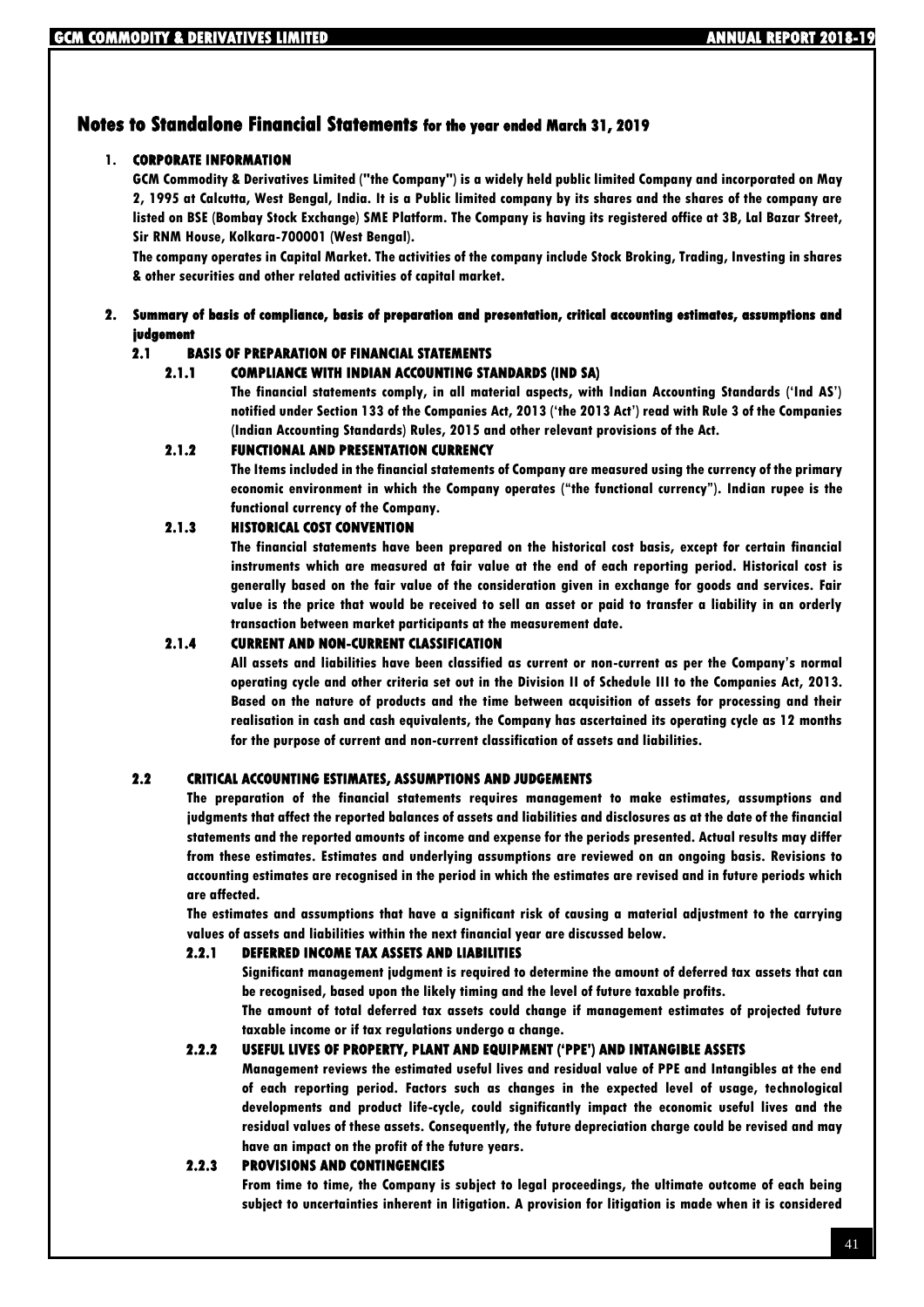**probable that a payment will be made and the amount can be reasonably estimated. Significant judgement is required when evaluating the provision including, the probability of an unfavourable outcome and the ability to make a reasonable estimate of the amount of potential loss. Litigation provisions are reviewed at each accounting period and revisions made for the changes in facts and circumstances. Contingent liabilities are disclosed in the notes forming part of the financial statements. Contingent assets are not disclosed in the financial statements unless an inflow of economic benefits is probable.**

#### **2.2.4 VALUATION OF FINANCIAL INSTRUMENTS AND DERIVATIVE FINANCIAL INSTRUMENTS**

**Significant management judgment is required to determine the method of valuation and disclosures for the Various Financial Instruments, based on the future aspect and various type of the Financial Instruments different type of methods need to be determine.**

#### **2.3 PROPERTY, PLANT AND EQUIPMENT INITIAL RECOGNITION**

#### **TANGIBLE ASSETS**

**An item of property, plant and equipment is recognized as an asset if it is probable that the future economic benefits associated with the item will flow to the Company and its cost can be measured reliably. This recognition principle is applied to the costs incurred initially to acquire an item of property, plant and equipment and also to costs incurred subsequently to add to, replace part of, or service it and subsequently carried at cost less accumulated depreciation and accumulated impairment losses, if any.**

**The cost of self-constructed assets includes the cost of materials, direct labour and any other costs directly attributable to bringing the asset to a working condition for its intended use, and the costs of dismantling and removing the items and restoring the site on which they are located. Purchased software that is integral to the functionality of the related equipment is capitalized as part of that equipment.**

#### **INTANGIBLE ASSETS**

**Intangible assets are stated at cost less accumulated amortisation and impairment loss. The system software which is expected to provide future enduring benefits is capitalised. The capitalised cost includes license fees and cost of implementation/system integration.**

#### **SUBSEQUENT COST**

**Machinery spares that meet the definition of PPE are capitalized and depreciated over the useful life of the principal item of an asset. All other repair and maintenance costs, including regular servicing, are recognized in the Statement of Profit and Loss as incurred. When a replacement occurs, the carrying value of the replaced part is de-recognised.**

**Where an item of property, plant and equipment comprises major components having different useful lives, these components are accounted for as separate items.** 

#### **DEPRECIATION METHODS, ESTIMATED USEFUL LIVES AND RESIDUAL VALUE:**

**Depreciation on PPE is calculated using the Written Down Value method to allocate their cost, net of their residual values, over their estimated useful lives. However, Freehold land is a non-depreciable asset. Schedule II to the Companies Act 2013 prescribes the useful lives for various class of assets. The residual values, useful lives and methods of depreciation of property, plant and equipment are reviewed at each financial year end and adjusted prospectively, if appropriate.**

#### **DERECOGNITION OF ASSETS**

**An item of property plant & equipment and any significant part initially recognised is derecognised upon disposal or when no future economic benefits are expected from its use or disposal.** 

**Any gain or loss arising on derecognition of the asset is included in the income statement when the asset is derecognised.**

**Gains or losses arising from the retirement or disposal of an intangible asset are determined as the difference between the net disposal proceeds and the carrying amount of the asset and recognised as income or expense in the Statement of Profit and Loss.**

#### **2.4 REVENUE RECOGNITION**

**Revenue is recognised to the extent that it is probable that the economic benefits will flow to the Company and the revenue can be reliably measured, regardless of when the payment is being made. Revenue is measured at the fair value of the consideration received or receivable, taking into account contractually defined terms of payment and excluding taxes or duties collected on behalf of the government.**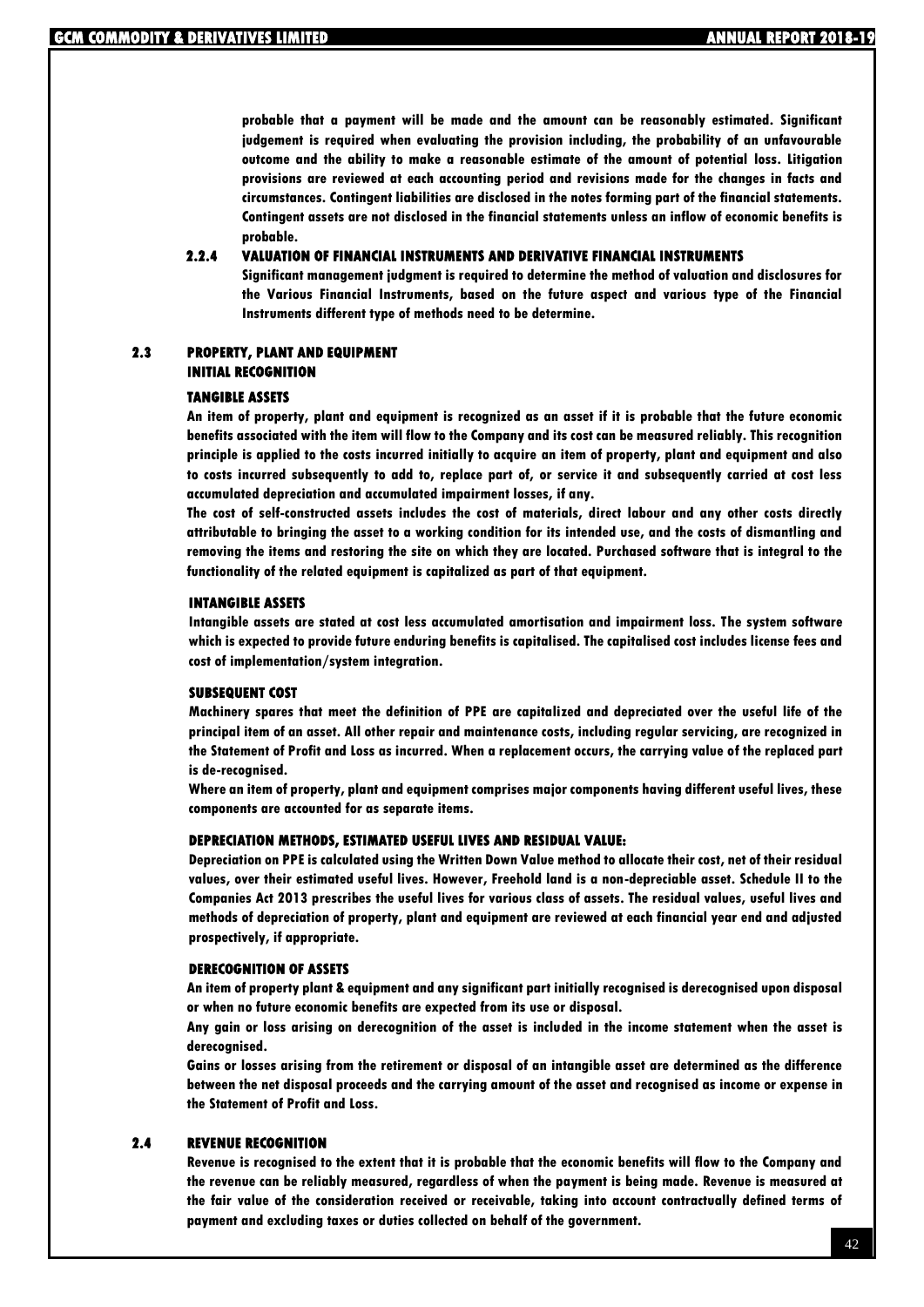#### **2.4.1REVENUE FROM SALE OF GOODS/SERVICES**

**Revenue is recognized on accrual basis from brokerage earned on secondary market operations on trade date.**

**Revenues from Operations comprises profit/loss on sale of securities held as stock-in-trade and profit/loss on equity derivative instruments is accounted as per following;**

- **I) Profit / loss on sale of securities is determined based on the FIFO cost of the securities sold.**
- **II) Profit/loss on Derivatives transactions is accounted for as explained below: ''Initial and additional margin paid over and above initial margin for entering into contracts for Equity Index / Stock Futures / Currency Futures and or Equity Index / Stock Options / Currency Options, which are released on final settlement / squaring-up of underlying contracts are disclosed under "Other current assets". Mark-to-market margin-Equity Index / Stock Futures /"Currency Futures representing the amounts paid in respect of mark to market margin is disclosed under "Other current assets". Equity Index / Stock Option / Currency Option Premium Account"" represents premium paid or received for buying or selling the Options, respectively. "On final settlement or squaring up of contracts for Equity Index / Stock Futures / Currency Future, the realized profit or loss after adjusting the unrealized loss already accounted, if any, is recognized in the Statement of Profit and Loss. On settlement or squaring up of Equity Index / Stock Options / Currency Option, before expiry, the premium prevailing in ""Equity Index / Stock Option / Currency Option Premium Account"" on that date is recognized in the Statement of Profit and Loss. "As at the Balance Sheet date, the Mark to Market / Unrealised Profit / (Loss) on all outstanding arbitrage portfolio comprising of Securities and Equity / Currency Derivatives positions is determined on scrip basis with net unrealized losses on scrip basis being recognized in the Statement of Profit and Loss and the net unrealized gains on scrip basis are ignored.**

#### **2.4.2INTEREST AND DIVIDEND INCOME**

**Interest on investments is booked on a time proportion basis taking into account the amounts invested and the rate of interest. "Dividend income" on investments is accounted for when the right to receive the payment is established."**

#### **2.4.3PURCHASE**

**Purchase is recognized on passing of ownership in share based on broker's purchase note.**

#### **2.4.4EXPENDITURE**

**Expenses are accounted for on accrual basis and provision is made for all known losses and liabilities.**

#### **2.5 TAXES**

**The income tax expense or credit for the period is the tax payable on the current period's taxable income based on the applicable income tax rate, adjusted by changes in deferred tax assets and liabilities attributable to temporary differences and to unused tax losses.**

#### **2.5.1CURRENT INCOME TAX**

**Current income tax assets and liabilities are measured at the amount expected to be recovered from or paid to the taxation authorities. The Company determines the tax as per the provisions of Income Tax Act 1961 and other rules specified thereunder.**

**Current income tax relating to items recognised outside profit or loss is recognised outside profit or loss (either in other comprehensive income or in equity). Current tax items are recognised in correlation to the underlying transaction either in OCI or directly in equity. Management periodically evaluates positions taken in the tax returns with respect to situations in which applicable tax regulations are subject to interpretation and establishes provisions where appropriate.**

#### **2.5.2Deferred tax**

**Deferred tax is provided in full using the liability method on temporary differences between the tax bases of assets and liabilities and their carrying amounts for financial reporting purposes at the reporting date.** 

**Deferred tax liabilities are recognised for all taxable temporary differences, except:**

**When the deferred tax liability arises from the initial recognition of goodwill or an asset or liability in a transaction that is not a business combination and, at the time of the transaction, affects neither the accounting profit nor taxable profit or loss.** 

**The carrying amount of deferred tax assets is reviewed at each reporting date and reduced to the extent that it is no longer probable that sufficient taxable profit will be available to allow all or part of the**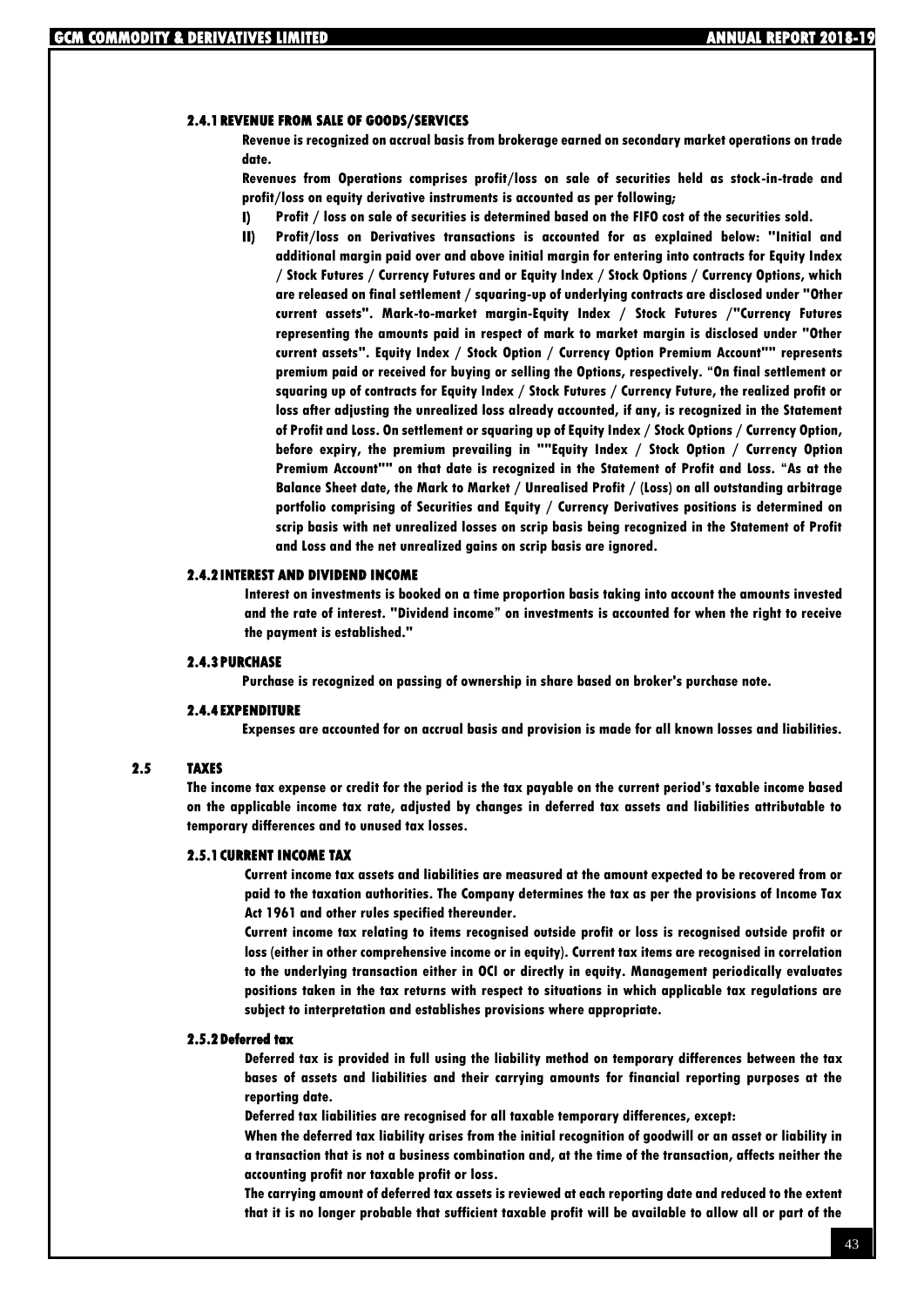**deferred tax asset to be utilised. Unrecognised deferred tax assets are re-assessed at each reporting date and are recognised to the extent that it has become probable that future taxable profits will allow the deferred tax asset to be recovered.**

**Deferred tax assets and liabilities are measured at the tax rates that are expected to apply in the year when the asset is realised or the liability is settled, based on tax rates (and tax laws) that have been enacted or substantively enacted at the reporting date.**

**Minimum Alternate Tax ('MAT') under the provisions of the Income Tax Act, 1961 is recognised as deferred tax in the Statement of Profit and Loss. The credit available under the Income Tax Act, 1961 in respect of MAT paid is recognised as an asset only when and to the extent it is probable that future taxable profit will be available against which these tax credit can be utilised. Such an asset is reviewed at each Balance Sheet date.**

**Deferred tax assets and liabilities are offset when there is a legally enforceable right to offset current tax assets and liabilities and when the deferred tax balances relate to the same taxation authority. Current tax assets and tax liabilities are offset where the entity has a legally enforceable right to offset and intends either to settle on a net basis, or to realise the asset and settle the liability simultaneously Deferred tax relating to items recognised outside profit or loss is recognised outside profit or loss {either in other comprehensive income or in equity). Deferred tax items are recognised in correlation to the underlying transaction either in OCI or directly in equity.**

#### **2.6 INVENTORIES**

**Items of inventory are valued at cost or net realizable value, whichever is lower. Cost for traded goods and stores and spares is determined on FIFO basis. Cost includes all charges in bringing the goods to their present location and condition.**

**Net realizable value is the estimated selling price in the ordinary course of business less the estimated cost of completion and the estimated costs necessary to make the sale.**

**Shares and Securities held as inventory are values at Fair Market Value/Price (See note Financial Instruments)**

#### **2.7 CASH AND CASH EQUIVALENTS**

**For the purpose of presentation in the statement of cash flows, cash and cash equivalents includes cash on hand, deposits held at call with financial institutions, other short-term, highly liquid investments with original maturities of three months or less that are readily convertible to known amounts of cash and which are subject to an insignificant risk of changes in value, and bank overdrafts.**

#### **2.8 TRADE RECEIVABLES**

**Trade Receivables are recognised initially at fair value and subsequently measured at amortised cost using the effective interest method, less provision for impairment.**

#### **2.9 EMPLOYEE BENEFITS**

**The payment of Gratuity Act, 1972 is not applicable to the company as the number of permanent employees in the company are below the requisites limit defined in the act at any point of the time during the Financial year and none of the Employee having continued service of more than 5 years.**

#### **2.10 BORROWINGS**

**Borrowings are initially recognised at fair value, net of transaction costs incurred. Borrowings are subsequently measured at amortised cost. Any difference between the proceeds (net of transaction costs) and the redemption amount is recognised in Statement of Profit and Loss over the period of the borrowings using the effective interest method. Fees paid on the establishment of loan facilities are recognised as transaction costs of the loan to the extent that it is probable that some or all of the facility will be drawn down. In this case, the fee is deferred until the draw down occurs.** 

**Borrowings are removed from the Balance Sheet when the obligation specified in the contract is discharged, cancelled or expired. The difference between the carrying amount of a financial liability that has been extinguished or transferred to another party and the consideration paid, including any non-cash assets transferred or liabilities assumed, is recognised in the Statement of Profit and Loss as other income/expense.**

**Borrowings are classified as current liabilities unless the Company has an unconditional right to defer settlement of the liability for at least 12 months after the reporting period.**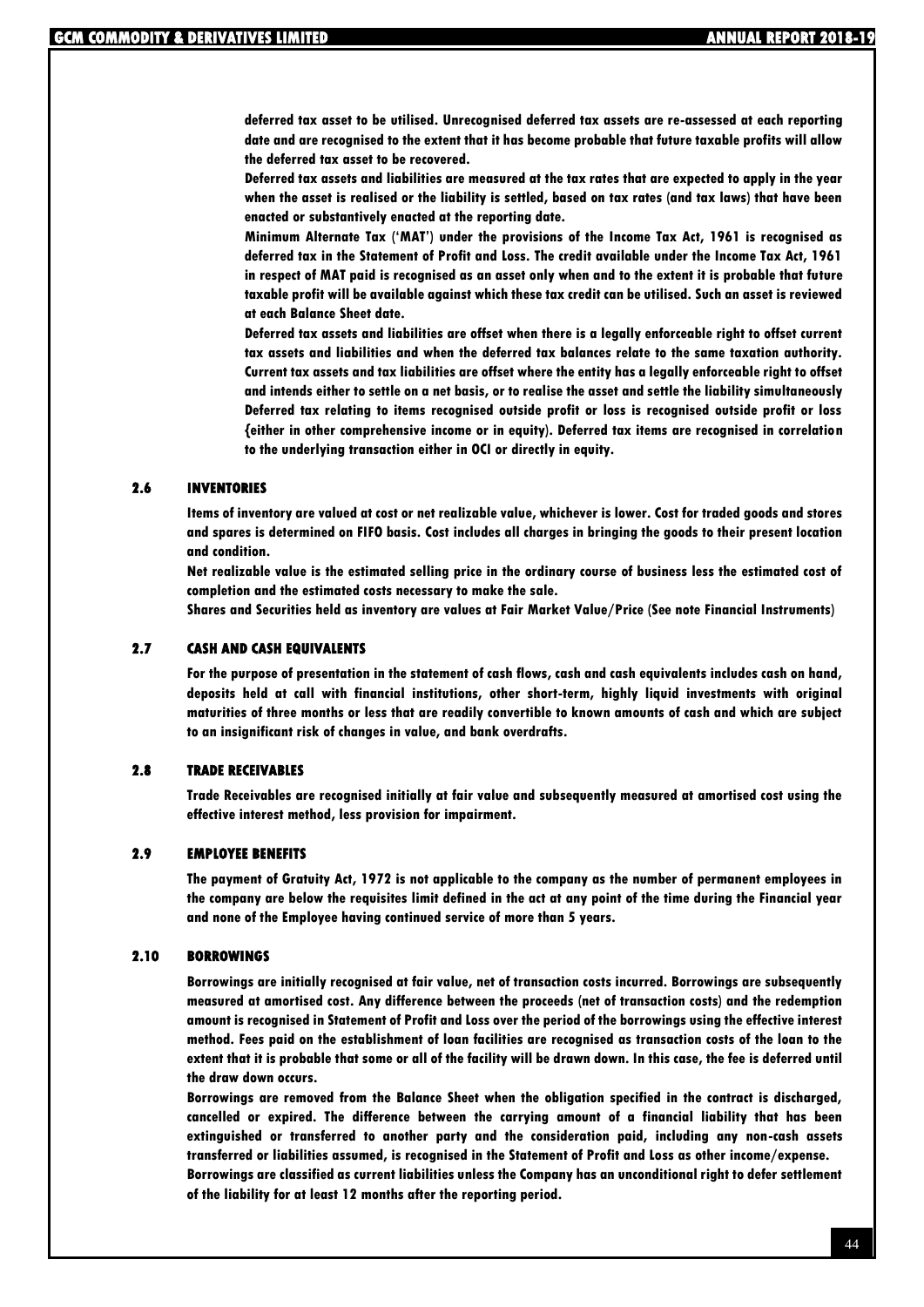#### **2.11 PROVISIONS AND CONTINGENCIES**

**Provisions are recognised when there is a present obligation (legal and constructive) as a result of a past event, it is probable that cash outflow of resources embodying economic benefits will be required to settle the obligation and there is a reliable estimate can be made of the amount of the obligation. When a provision is measured using cash flow estimated to settle the present obligation, its carrying amount is the present value of those cash flows (when the effect of the time value of money is material). The discount rate used to determine the present value is pre-tax rate that reflects current market assessments of the time value of money and the risks specific to the ability. The increase in the provision due to the passage of time is recognised as interest expense.** 

**Contingent liabilities are disclosed when there is a possible obligation arising from past events, the existence of which will be confirmed only by the occurrence or non-occurrence of one or more uncertain future events not wholly within the control of the company or a present obligation that arises from past events where it is either not probable that an outflow of resources will be required to settle the obligation or a reliable estimate of the amount cannot be made. A Contingent asset is disclosed, where an inflow of economic benefits is probable.**

#### **2.12 FINANCIAL INSTRUMENTS**

**A financial instrument is any contract that gives rise to a financial asset of one entity and a financial liability or equity instrument of another entity**

#### **2.12.1 INITIAL RECOGNITION & MEASUREMENTS**

**The Company recognizes financial assets and financial liabilities when it becomes a party to the contractual provisions of the instrument. All financial assets and liabilities are recognized at fair value on initial recognition, except for trade receivables which are initially measured at transaction price. Transaction costs that are directly attributable to the acquisition or issue of financial assets and financial liabilities, which are not at fair value through profit or loss, are added to the fair value on initial recognition. Regular way purchase and sale of financial assets are accounted for at trade date. All financial assets are recognised initially at fair value plus transaction costs that are directly attributable to the acquisition of the financial asset.**

**All financial liabilities are recognised initially at fair value, net of directly attributable transaction costs, if any. The Company's financial liabilities includes borrowings, trade and other payables including financial guarantee contracts and derivative financial instruments**

#### **2.12.2 SUBSEQUENT MEASUREMENTS**

#### **a) NON-DERIVATIVE FINANCIAL INSTRUMENTS**

#### **a. FINANCIAL ASSETS CARRIED AT AMORTIZED COST**

**A financial asset is subsequently measured at amortized cost if it is held within a business model whose objective is to hold the asset in order to collect contractual cash flows and the contractual terms of the financial asset give rise on specified dates to cash flows that are solely payments of principal and interest on the principal amount outstanding.**

#### **b. FINANCIAL ASSETS AT FAIR VALUE THROUGH OTHER COMPREHENSIVE INCOME**

**A financial asset is subsequently measured at fair value through other comprehensive income if it is held within a business model whose objective is achieved by both collecting contractual cash flows and selling financial assets and the contractual terms of the financial asset give rise on specified dates to cash flows that are solely payments of principal and interest on the principal amount outstanding. The Company has made an irrevocable election for its investments which are classified as equity instruments to present the subsequent changes in fair value in other comprehensive income based on its business model.**

#### **c. FINANCIAL ASSETS AT FAIR VALUE THROUGH PROFIT OR LOSS**

**A financial asset which is not classified in any of the above categories are subsequently fair valued through profit or loss.**

**Equity instruments which are held for trading are measured at fair value through profit or loss.**

#### **d. FINANCIAL LIABILITIES**

**Financial liabilities are subsequently carried at amortized cost using the effective interest method, except for contingent consideration recognized in a business combination which is subsequently measured at fair value through profit or loss. For trade and other payables maturing within one year from the Balance Sheet date, the carrying amounts approximate fair value due to the short maturity of these instruments.**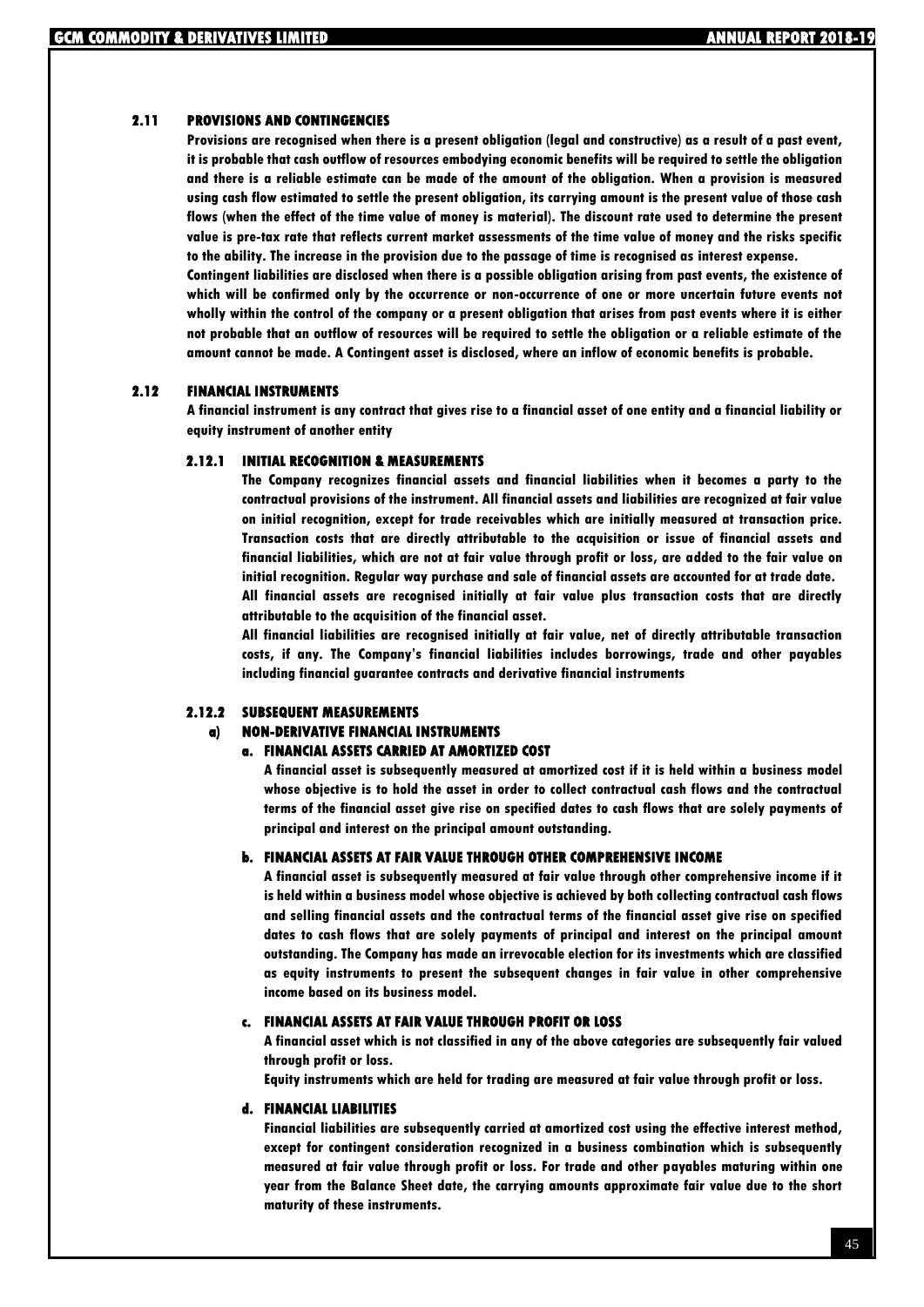#### **b) DERIVATIVE FINANCIAL INSTRUMENTS**

**The Company holds derivative financial instruments such as Equity based futures and options contracts. These derivative financial instruments are valued based on quoted prices for similar assets and liabilities in active markets or inputs that are directly or indirectly observable in the marketplace**

#### **a. FINANCIAL ASSETS OR FINANCIAL LIABILITIES, AT FAIR VALUE THROUGH PROFIT OR LOSS**

**This category includes derivative financial assets or liabilities which are not designated as hedges. Although the Company believes that these derivatives constitute hedges from an economic perspective, they may not qualify for hedge accounting under Ind AS 109, Financial Instruments. Any derivative that is either not designated as hedge, or is so designated but is ineffective as per Ind AS 109, is categorized as a financial asset or financial liability, at fair value through profit or loss.**

**Derivatives not designated as hedges are recognized initially at fair value and attributable transaction costs are recognized in net profit in the Statement of Profit and Loss when incurred. Subsequent to initial recognition, these derivatives are measured at fair value through profit or loss and the resulting exchange gains or losses are included in other income/Expenses. Assets/liabilities in this category are presented as current assets/current liabilities if they are either held for trading or are expected to be realized within 12 months after the Balance Sheet date.**

#### **2.12.3 DERECOGNITION OF FINANCIAL INSTRUMENTS**

**The Company derecognizes a financial asset when the contractual rights to the cash flows from the financial asset expire or it transfers the financial asset and the transfer qualifies for derecognition under Ind AS 109. A financial liability (or a part of a financial liability) is derecognized from the Company's Balance Sheet when the obligation specified in the contract is discharged or cancelled or expires.**

#### **2.13 Earnings per share**

**Basic and diluted earnings per share are computed by dividing the net profit attributable to equity shareholders for the year, by the weighted average number of equity shares outstanding during the year.**

#### **2.14 Fair value measurement**

**The Company measures financial instruments at fair value at each balance sheet date. Fair value is the price that would be received to sell an asset or paid to transfer a liability in an orderly transaction between market participants at the measurement date. The fair value measurement is based on the presumption that the transaction to sell the asset or transfer the liability takes place either:**

- **A) In the principal market for the asset or liability, or**
- **B) In the absence of a principal market, in the most advantageous market for the asset or liability**

**The principal or the most advantageous market must be accessible by the Company. The fair value of an asset or a liability is measured using the assumptions that market participants would use when pricing the asset or liability, assuming that market participants act in their economic best interest. A fair value measurement of a non-financial asset takes into account a market participant's ability to generate economic benefits by using the asset in its highest and best use or by selling it to another market participant that would use the asset in its highest and best use. The Company uses valuation techniques that are appropriate in the circumstances and for which sufficient data are available to measure fair value, maximizing the use of relevant observable inputs and minimizing the use of unobservable inputs. All assets and liabilities for which fair value is measured or disclosed in the financial statements are categorized within the fair value hierarchy, described as follows, based on the lowest level input that is significant to the fair value measurement as a whole:**

- **A) Level 1 - Quoted (unadjusted) market prices in active markets for identical assets or liabilities**
- **B) Level 2 - Valuation techniques for which the lowest level input that is significant to the fair value measurement is directly or indirectly observable.**
- **C) Level 3 - Valuation techniques for which the lowest level input that is significant to the fair value measurement is unobservable.**

**For assets and liabilities that are recognised in the financial statements on a recurring basis, the Company determines whether transfers have occurred between levels in the hierarchy by re-assessing categorisation (based on the lowest level input that is significant to the fair value measurement as a whole) at the end of each reporting period.**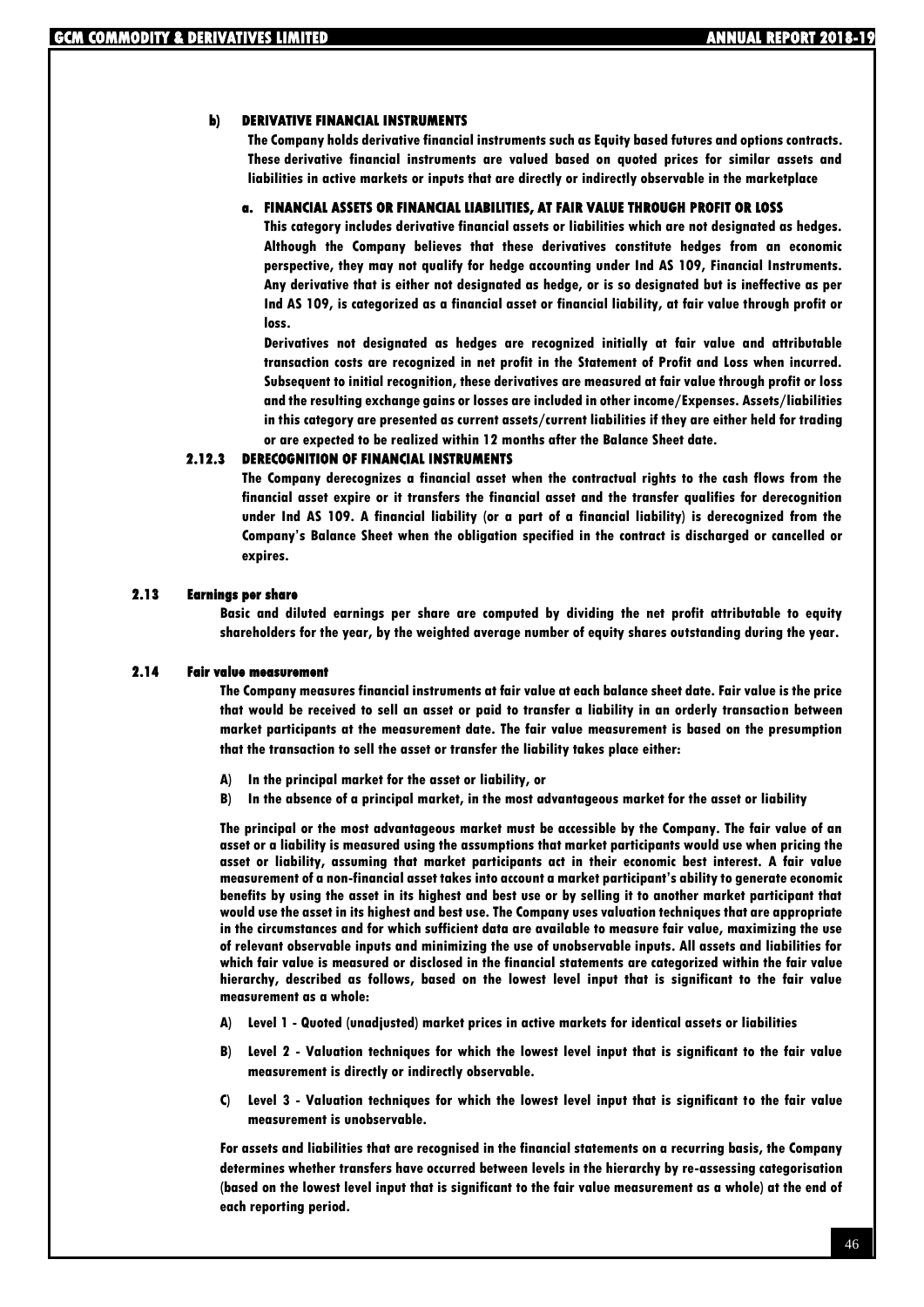#### **3. APPLICABILITY OF NEW AND REVISED IND AS/ RECENT ACCOUNTING PRONOUNCEMENTS IND AS 116, LEASES:**

**On March 30, 2019, the Ministry of Corporate Affairs has notified Ind AS 116, Leases. Ind AS 116 will replace the existing leases standard, Ind AS 17, Leases, and related interpretations. The standard sets out the principles for the recognition, measurement, presentation and disclosure of leases for both parties to a contract i.e., the lessee and the lessor. Ind AS 116 introduces a single lessee accounting model and requires the lessee to recognize assets and liabilities for all leases with a term of more than twelve months, unless the underlying asset is of low value. Currently, operating lease expenses are charged to the Statement of Profit and Loss. The standard also contains enhanced disclosure requirements for lessees. Ind AS 116 substantially carries forward the lessor accounting requirements in Ind AS 17.**

**The effective date for the adoption of Ind AS 116 is annual periods beginning on or after April 1, 2019. The standard permits two possible methods of transition: -**

- **Full retrospective – Retrospectively to each prior period presented applying Ind AS 8, Accounting Policies, Changes in Accounting Estimates and Errors**
- **Modified retrospective – Retrospectively, with the cumulative effect of initially applying the standard recognized at the date of initial application**

**Under modified retrospective approach, the lessee records the lease liability as the present value of the remaining lease payments, discounted at the incremental borrowing rate and the right of use asset either as:** 

- **It carrying amount as if the standard had been applied since the commencement date, but discounted at the lessee's incremental borrowing rate at the date of initial application, or**
- **An amount equal to the lease liability, adjusted by the amount of any prepaid or accrued lease payments related to that lease recognized under Ind AS 17 immediately before the date of initial application.**

**Certain practical expedients are available under both the methods.**

**On completion of evaluation of the effect of adoption of Ind AS 116, the Company is proposing to use the 'Modified Retrospective Approach' for transitioning to Ind AS 116, and take the cumulative adjustment to retained earnings, on the date of initial application (April 1, 2019). Accordingly, comparatives for the year ended March 31, 2019 will not be retrospectively adjusted.** 

**The effect on adoption of Ind AS 116 would be none or insignificant in the standalone financial statements as the company is not involved or having any of the such Lease.**

#### **IND AS 12, APPENDIX C, UNCERTAINTY OVER INCOME TAX**

**On March 30, 2019, the Ministry of Corporate Affairs has notified Ind AS 12, Appendix C, Uncertainty over Income Tax Treatments which is to be applied while performing the determination of taxable profit (or loss), tax bases, unused tax losses, unused tax credits and tax rates, when there is uncertainty over income tax treatments under Ind AS 12. According to the appendix, companies need to determine the probability of the relevant tax authority accepting each tax treatment, or group of tax treatments, that the companies have used or plan to use in their income tax filing which has to be considered to compute the most likely amount or the expected value of the tax treatment when determining taxable profit (tax loss), tax bases, unused tax losses, unused tax credits and tax rates.**

**The standard permits two possible methods of transition:**

- **Full retrospective approach – Under this approach, Appendix C will be applied retrospectively to each prior reporting period presented in accordance with Ind AS 8, Accounting Policies, Changes in Accounting Estimates and Errors, without using hindsight, and**
- **Retrospectively with cumulative effect of initially applying Appendix C recognized by adjusting equity on initial application, without adjusting comparatives**

**The effective date for adoption of Ind AS 12 Appendix C is annual periods beginning on or after April 1, 2019. The Company will adopt the standard on April 1, 2019 and has decided to adjust the cumulative effect in equity on the date of initial application i.e. April 1, 2019 without adjusting comparatives.**

**The effect on adoption of Ind AS 12 Appendix C would be insignificant in the standalone financial statements.**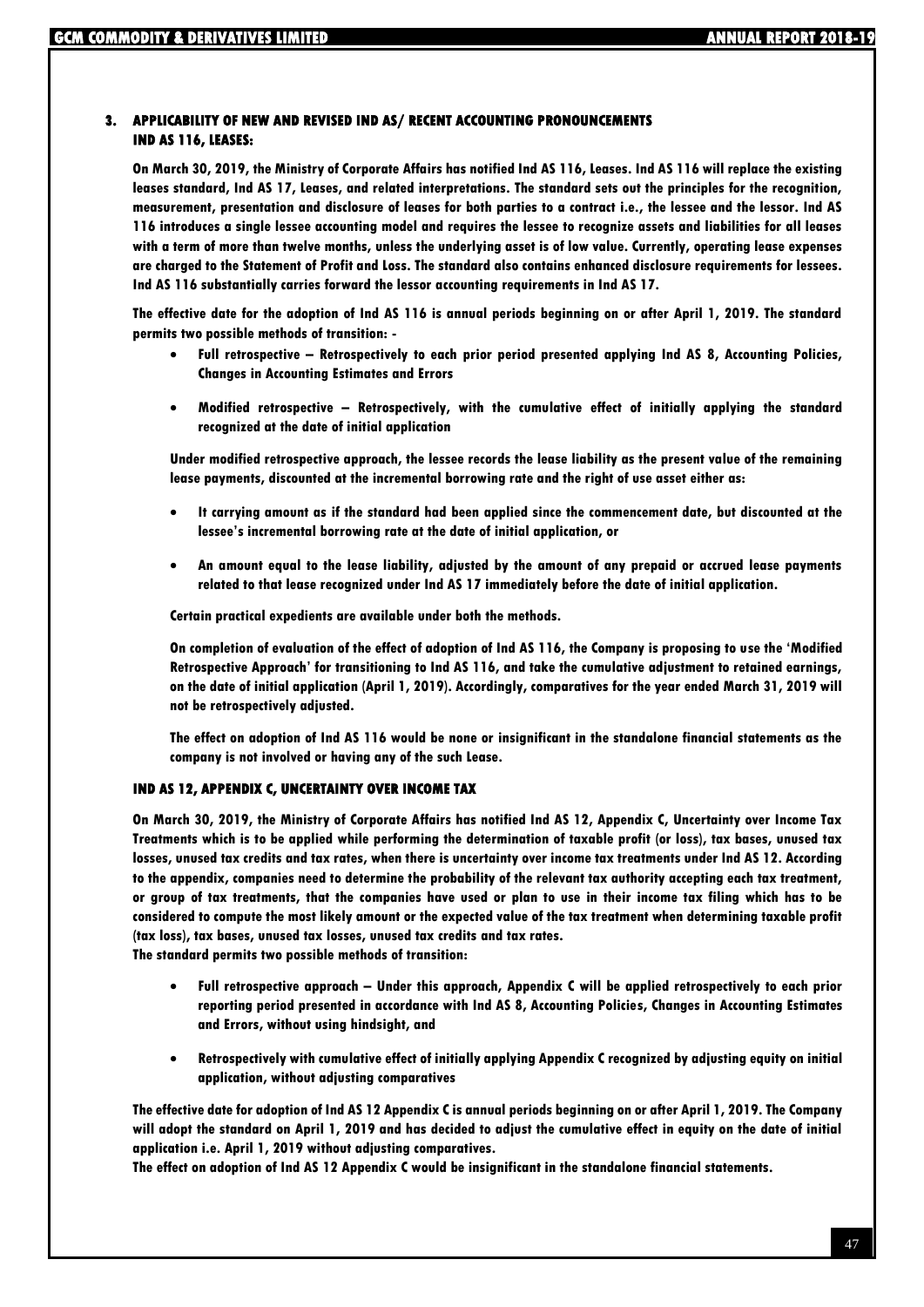#### **Amendment to Ind AS 12, Income taxes:**

**On March 30, 2019, the Ministry of Corporate Affairs issued amendments to the guidance in Ind AS 12, Income Taxes, in connection with accounting for dividend distribution taxes.**

**The amendment clarifies that an entity shall recognize the income tax consequences of dividends in profit or loss, other comprehensive income or equity according to where the entity originally recognized those past transactions or events. Effective date for application of this amendment is annual period beginning on or after April 1, 2019. The Company is** 

**Amendment to Ind AS 19, plan amendment, curtailment or settlement** 

**currently evaluating the effect of this amendment on the standalone financial statements.**

**On March 30, 2019, the Ministry of Corporate Affairs issued amendments to Ind AS 19, Employee Benefits, in connection with accounting for plan amendments, curtailments and settlements.**

**The amendments require an entity:** 

- **To use updated assumptions to determine current service cost and net interest for the remainder of the period after a plan amendment, curtailment or settlement; and**
- **To recognize in profit or loss as part of past service cost, or a gain or loss on settlement, any reduction in a surplus, even if that surplus was not previously recognized because of the impact of the asset ceiling**

**Effective date for application of this amendment is annual period beginning on or after April 1, 2019. The Company does not have any impact on account of this amendment.**

**The accompanying notes form an integral part of the standalone Ind AS financial statements As per our report of even date For & on Behalf of the Board of Directors For Maheshwari & Co. Chartered Accountants Firm's Registration No.: 105834W** 

**Managing Director Director**

**Sd/- Sd/- Amalesh Sadhu Laxmi Narayan Sharma**

**Sd/- K.K. Maloo Partner Membership No. 075872** 

**Date : May 29, 2019 Date : May 29, 2019 Place : Mumbai Place : Mumbai**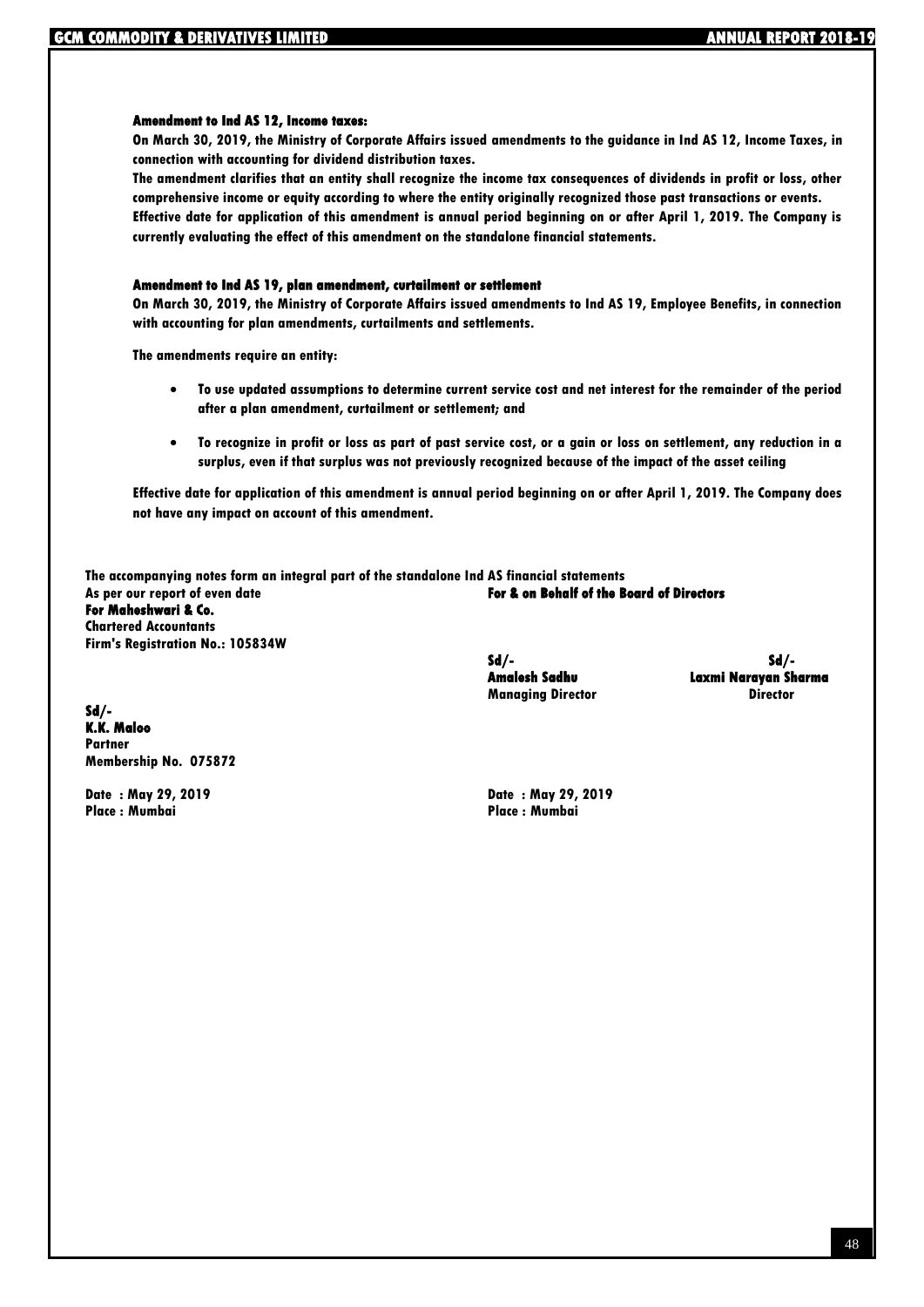#### **NOTE-4 : PROPERTY PLANT & EQUIPMENT**

| <b>Particulars</b>                                               | <b>Plant Machinery</b> |                  | <b>Office Equipment</b> | <b>Furniture &amp; Fixture</b> | <b>Total</b> |
|------------------------------------------------------------------|------------------------|------------------|-------------------------|--------------------------------|--------------|
|                                                                  | <b>Air Conditioner</b> | <b>Computers</b> |                         |                                |              |
| <b>GROSS BLOCK (at Cost)</b>                                     |                        |                  |                         |                                |              |
| <b>Carrying Value as at</b><br>March 31, 2017<br><b>Addition</b> | 35,188                 | 24,21,227        | 3,84,000                | 43,890                         | 28,84,305    |
| <b>Deletion/Adjustments</b>                                      |                        |                  |                         |                                |              |
| <b>Carrying Value as at</b><br><b>March 31, 2018</b>             | 35,188                 | 24,21,227        | 3,84,000                | 43,890                         | 28,84,305    |
| <b>Addition</b>                                                  |                        |                  |                         |                                |              |
| <b>Deletion/Adjustments</b>                                      |                        |                  |                         |                                |              |
| <b>Carrying Value as at</b><br>March 31, 2019                    | 35,188                 | 24,21,227        | 3,84,000                | 43,890                         | 28,84,305    |
| DEPRECIATION/AMORTISATION                                        |                        |                  |                         |                                |              |
| <b>Up to March 31, 2017</b>                                      | 30,622                 | 23,70,632        | 3, 12, 322              | 29,069                         | 27,42,645    |
| <b>For the Year</b>                                              | 2,057                  | 31,956           | 32,305                  | 3,837                          | 70,155       |
| <b>Deduction/Adjustments</b>                                     |                        |                  |                         |                                |              |
| <b>Up to March 31, 2018</b>                                      | 32,679                 | 24,02,588        | 3,44,627                | 32,906                         | 28,12,800    |
| <b>For the Year</b>                                              | 1,130                  | 11,772           | 17,745                  | 2,844                          | 33,492       |
| <b>Deduction/Adjustments</b>                                     |                        |                  |                         |                                |              |
| <b>Up to March 31, 2019</b>                                      | 33,810                 | 24,14,360        | 3,62,372                | 35,750                         | 28,46,292    |
| <b>NET BLOCK:</b>                                                |                        |                  |                         |                                |              |
| <b>At March 31, 2017</b>                                         | 4,566                  | 50,595           | 71,678                  | 14,821                         | 1,41,660     |
| At March 31, 2018                                                | 2,509                  | 18,639           | 39,373                  | 10,984                         | 71,505       |
| At March 31, 2019                                                | 1,378                  | 6,867            | 21,628                  | 8,140                          | 38,014       |

#### **NOTE-6 : DEFERRED TAX (NET)**

| <b>Particulars</b>                | <b>March 31, 2019</b> | <b>March 31, 2018</b> |
|-----------------------------------|-----------------------|-----------------------|
|                                   |                       |                       |
| Deferred tax Assets on WDV of PPE | 55,505                | $\blacksquare$        |
| <b>Deferred tax Assets on OCI</b> | 2,01,799              | $\blacksquare$        |
|                                   |                       |                       |
| <b>TOTAL</b>                      | 2,57,304              |                       |

#### **NOTE-7 : INCOME TAX ASSETS (Net)**

| <b>Particulars</b>                             | <b>March 31, 2019</b> | <b>March 31, 2018</b> |
|------------------------------------------------|-----------------------|-----------------------|
| <b>Current Income Taxes (net of Provision)</b> | 5,03,466              | 5,65,903              |
| <b>TOTAL</b>                                   | 5,03,466              | 5,65,903              |

#### **NOTE-8 : INVENTORIES**

| <b>Particulars</b>                                     | <b>March 31, 2019</b> | <b>March 31, 2018</b> |
|--------------------------------------------------------|-----------------------|-----------------------|
| <b>Traded Goods:</b><br><b>Shares &amp; Securities</b> | 34,71,095             | 28,96,194             |
| TOTAL                                                  | 34,71,095             | 28,96,194             |

#### **NOTE-9 : TRADE RECEIVABLES**

| <b>Particulars</b>          | <b>March 31, 2019</b> | <b>March 31, 2018</b> |
|-----------------------------|-----------------------|-----------------------|
| Considered good - Unsecured | 16,02,00,542          | 16,05,49,097          |
| <b>TOTAL</b>                | 16,02,00,542          | 16,05,49,097          |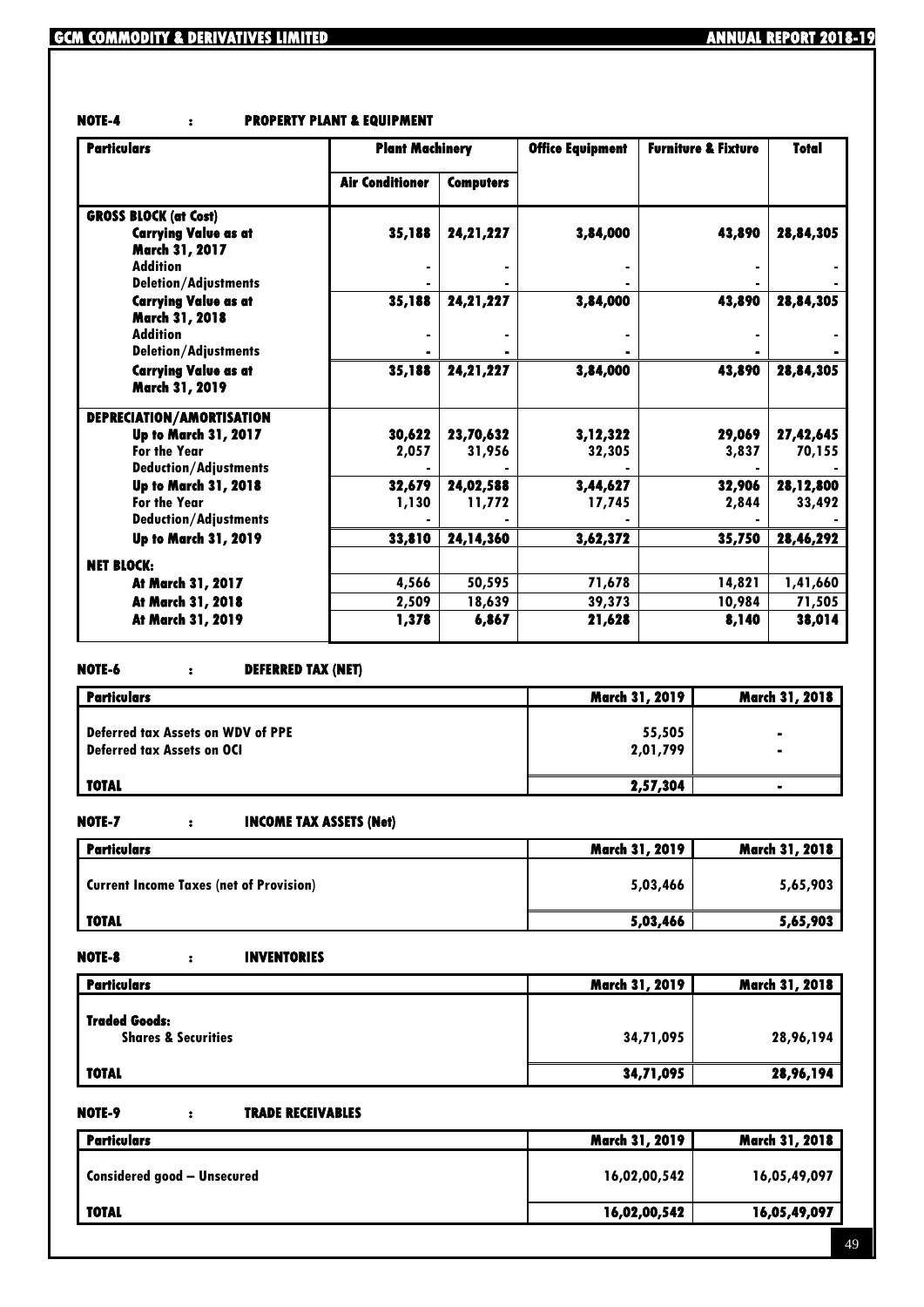#### **NOTE-5 : NON-CURRENT INVESTMENTS**

| <b>Particulars</b>                                                                                                                                                                                                                                                                                                                          | Face<br><b>Value</b>                   | March 31, 2019                                                                           | <b>March 31, 2018</b> |
|---------------------------------------------------------------------------------------------------------------------------------------------------------------------------------------------------------------------------------------------------------------------------------------------------------------------------------------------|----------------------------------------|------------------------------------------------------------------------------------------|-----------------------|
| <b>IN EQUITY INSTRUMENTS</b>                                                                                                                                                                                                                                                                                                                |                                        |                                                                                          |                       |
| Quoted: Measured at Fair Value through OCI<br>a)                                                                                                                                                                                                                                                                                            |                                        |                                                                                          |                       |
| <b>GCM Capital Advisors Limited</b><br>Va Tech Wabag Limited                                                                                                                                                                                                                                                                                | 10<br>2                                | 8,45,750<br>6,63,300                                                                     | 12,93,500<br>9,91,700 |
| Un-Quoted: Measured at Fair Value through OCI<br>Ы<br>Agradooti Vanijya Private Limited<br><b>Beau Mont Tradecom Private Limited</b><br><b>Blue Lagoon Trading Private Limited</b><br><b>Cincom Trading Private Limited</b><br>Tanaya Vincom Private Limited<br>Matarani Commotrade Private Limited<br><b>Pitti holding Private Limited</b> | 10<br>10<br>10<br>10<br>10<br>10<br>10 | 22,52,500<br>83,39,500<br>3,79,000<br>13,34,500<br>38,70,000<br>1,16,30,000<br>88,76,500 | ۰<br>۰                |
| <b>IN BONDS AND OTHER INSTRUMENTS</b><br>B.<br>Quoted: Measured at Fair Value through OCI<br>a)<br><b>State Bank of India Bond-N5</b>                                                                                                                                                                                                       | 10000                                  |                                                                                          | 4,04,65,491           |
| <b>TOTAL</b>                                                                                                                                                                                                                                                                                                                                |                                        | 3,81,91,050                                                                              | 4,27,50,691           |

| <b>Particulars</b>                                         | <b>March 31, 2019</b> | <b>March 31, 2018</b> |
|------------------------------------------------------------|-----------------------|-----------------------|
| <b>Aggregate amount of quoted investments</b>              | 15,09,050             | 4,27,50,691           |
| <b>Aggregate amount of unquoted investments</b>            | 3,66,82,000           |                       |
| <b>Market value of quoted investments</b>                  | 15,09,050             | 4,27,50,691           |
| Aggregate provision for diminution in value of investments |                       |                       |

#### **NOTE-10 : CASH & CASH EQUIVALENT**

| <b>Particulars</b>                                                                                                              | <b>March 31, 2019</b> | <b>March 31, 2018</b> |
|---------------------------------------------------------------------------------------------------------------------------------|-----------------------|-----------------------|
| <b>Cash on Hand</b><br><b>Balances with banks and financial institutions</b><br><b>Balance with Current Bank Accounts</b><br>a) | 16,36,340<br>5,126    | 12,83,610<br>59,360   |
| <b>TOTAL</b>                                                                                                                    | 16,41,466             | 13,42,970             |

#### **NOTE-11 : BANK BALANCE OTHER THAN CASH & CASH EQUIVALENT**

| Particulars                                                 | <b>March 31, 2019</b> | <b>March 31, 2018</b> |
|-------------------------------------------------------------|-----------------------|-----------------------|
| Balance with banks and financial institutions to the extent | 7,401                 | 1,009                 |
| <b>TOTAL</b>                                                | 7,401                 | 1,009                 |

#### **NOTE-12 : OTHERS FINANCIAL ASSETS**

| <b>Particulars</b>                                                                                                 | <b>March 31, 2019</b> | <b>March 31, 2018</b> |
|--------------------------------------------------------------------------------------------------------------------|-----------------------|-----------------------|
| <b>Unsecured Considered Good: Others</b><br><b>Interest Accrued on Deposits with Banks &amp; Other Receivables</b> | 3,30,720              | 40,67,940             |
| I TOTAL                                                                                                            | 3,30,720              | 40,67,940             |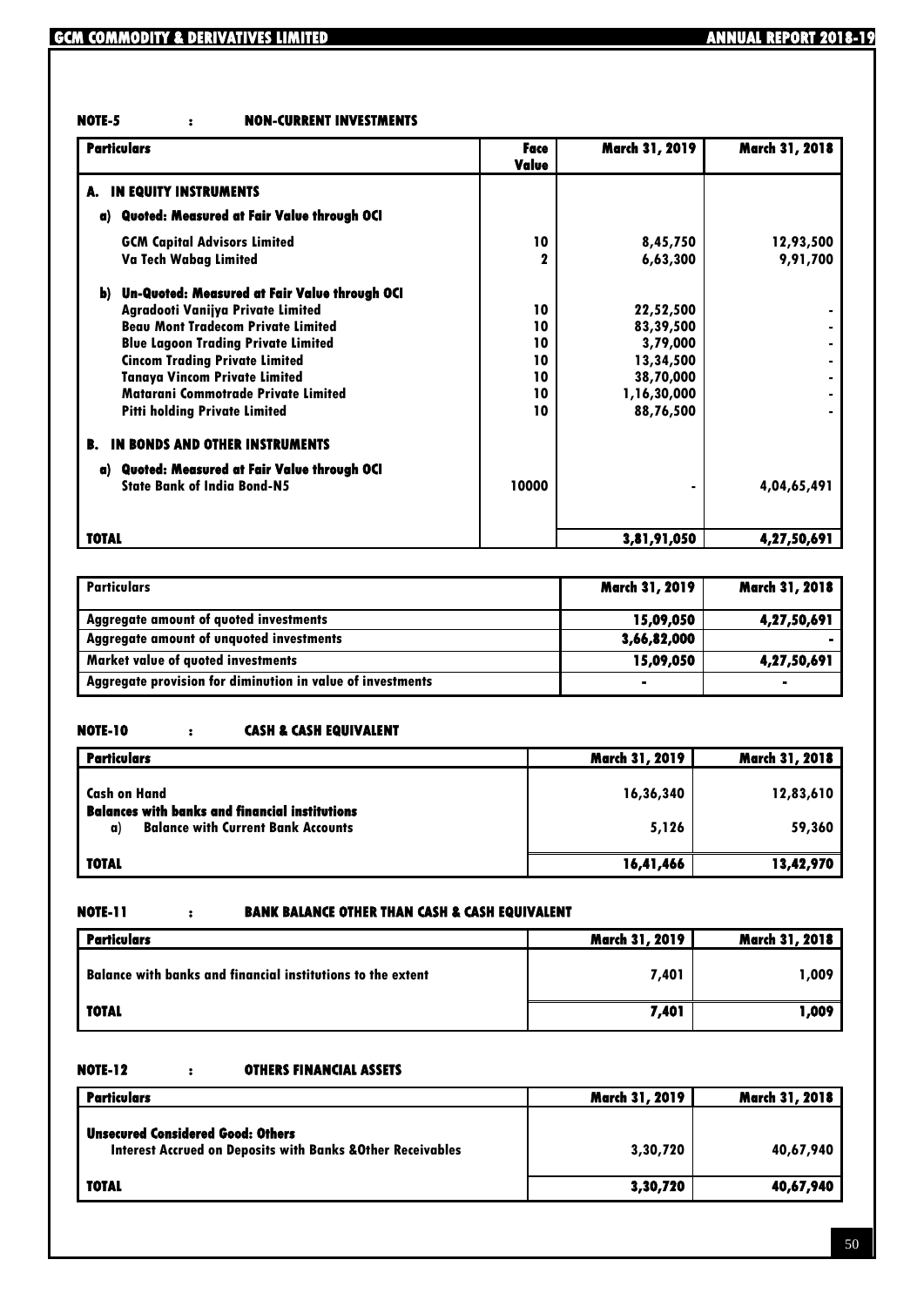#### **NOTE-13 : OTHERS CURRENT ASSETS**

| <b>Particulars</b>                                                  | <b>March 31, 2019</b> | <b>March 31, 2018</b> |
|---------------------------------------------------------------------|-----------------------|-----------------------|
|                                                                     |                       |                       |
| <b>Unsecured Considered Good:</b><br><b>Statutory Dues</b>          | 90,929                | 90,929                |
| Advances recoverable in cash or in kind or for value to be received | 1,64,96,419           | 1,99,19,000           |
| <b>Deposits</b>                                                     | 7,50,000              | 7,50,000              |
|                                                                     |                       |                       |
| <b>TOTAL</b>                                                        | 1,73,37,348           | 2,07,59,929           |

#### **NOTE-14 : EQUITY SHARE CAPITAL**

#### **A. SHARE CAPITAL**

| <b>Particulars</b>                                         | <b>March 31, 2019</b> |             | March 31, 2018 |             |
|------------------------------------------------------------|-----------------------|-------------|----------------|-------------|
|                                                            | <b>Numbers</b>        | Amount      | Number         | Amount      |
| <b>A.Authorised Equity Share Capital</b>                   |                       |             |                |             |
| <b>Equity share capital of face value of Rs. 10 each</b>   |                       |             |                |             |
| At the beginning of the year                               | 8000000               | 8,00,00,000 | 8000000        | 8,00,00,000 |
| <b>Addition during the year</b>                            |                       |             |                |             |
| At the End of the Year                                     | 8000000               | 8,00,00,000 | 8000000        | 8,00,00,000 |
| <b>B.Issued &amp; Subscribed and Fully Paid-up Capital</b> |                       |             |                |             |
| Equity share capital of face value of Rs. 10 each          |                       |             |                |             |
| At the beginning of the year                               | 7427000               | 7,42,70,000 | 7427000        | 7,42,70,000 |
| <b>Addition during the year</b>                            | ۰                     |             |                |             |
| <b>Adjustment during the year</b>                          | -                     |             |                |             |
| At the End of the Year                                     | 7427000               | 7,42,70,000 | 7427000        | 7,42,70,000 |

#### **B. Reconciliation of number of equity shares outstanding at the beginning and at the end of the year**

|                                                           | <b>March 31, 2019</b> |             | <b>March 31, 2018</b> |             | <b>March 31, 2017</b> |             |
|-----------------------------------------------------------|-----------------------|-------------|-----------------------|-------------|-----------------------|-------------|
|                                                           | <b>Numbers</b>        | Amount      | <b>Numbers</b>        | Amount      | <b>Numbers</b>        | Amount      |
| <b>EQUITY SHARE</b>                                       |                       |             |                       |             |                       |             |
| <b>Shares outstanding at the</b><br>beginning of the year | 7427000               | 7,42,70,000 | 7427000               | 7,42,70,000 | 7427000               | 7,42,70,000 |
| Add: Shares issued during the<br>year                     |                       | -           |                       |             |                       |             |
| Less: Shares cancelled on<br>consolidation                |                       |             |                       |             |                       |             |
| Shares outstanding at the end of<br>the year              | 7427000               | 7,42,70,000 | 7427000               | 7,42,70,000 | 7427000               | 7,42,70,000 |

#### **C. Terms/ rights attached to equity shares**

**The Company has only one class of equity shares. Each holder of equity shares is entitled to one vote per share. The dividend proposed, if any by the Board of Directors is subject to approval of the shareholders in ensuing Annual General Meeting. In the event of liquidation of the Company, the holders of the equity shares will be entitled to receive remaining assets of the Company, after distribution of all preferential amounts. The distribution will be in proportion to the number of equity shares held by the shareholders.**

#### **D. Details of shares in the company held by each shareholder holding more than 5% Capital:**

| <b>Name</b>                           |                | <b>March 31, 2019</b> |                | <b>March 31, 2018</b>       |                | <b>March 31, 2017</b> |
|---------------------------------------|----------------|-----------------------|----------------|-----------------------------|----------------|-----------------------|
|                                       | <b>Numbers</b> | $\%$ of Holdina       | <b>Numbers</b> | $\%$ of Holdina $\parallel$ | <b>Numbers</b> | $%$ of Holdina        |
| <b>GCM Securities Limited</b>         | 2625500        | 35.35                 | 2625500        | 35.35                       | 2625500        | 35.35                 |
| <b>Global Capital Markets Limited</b> | 600000         | 8.08                  | 600000         | 8.08                        | 600000         | 8.08                  |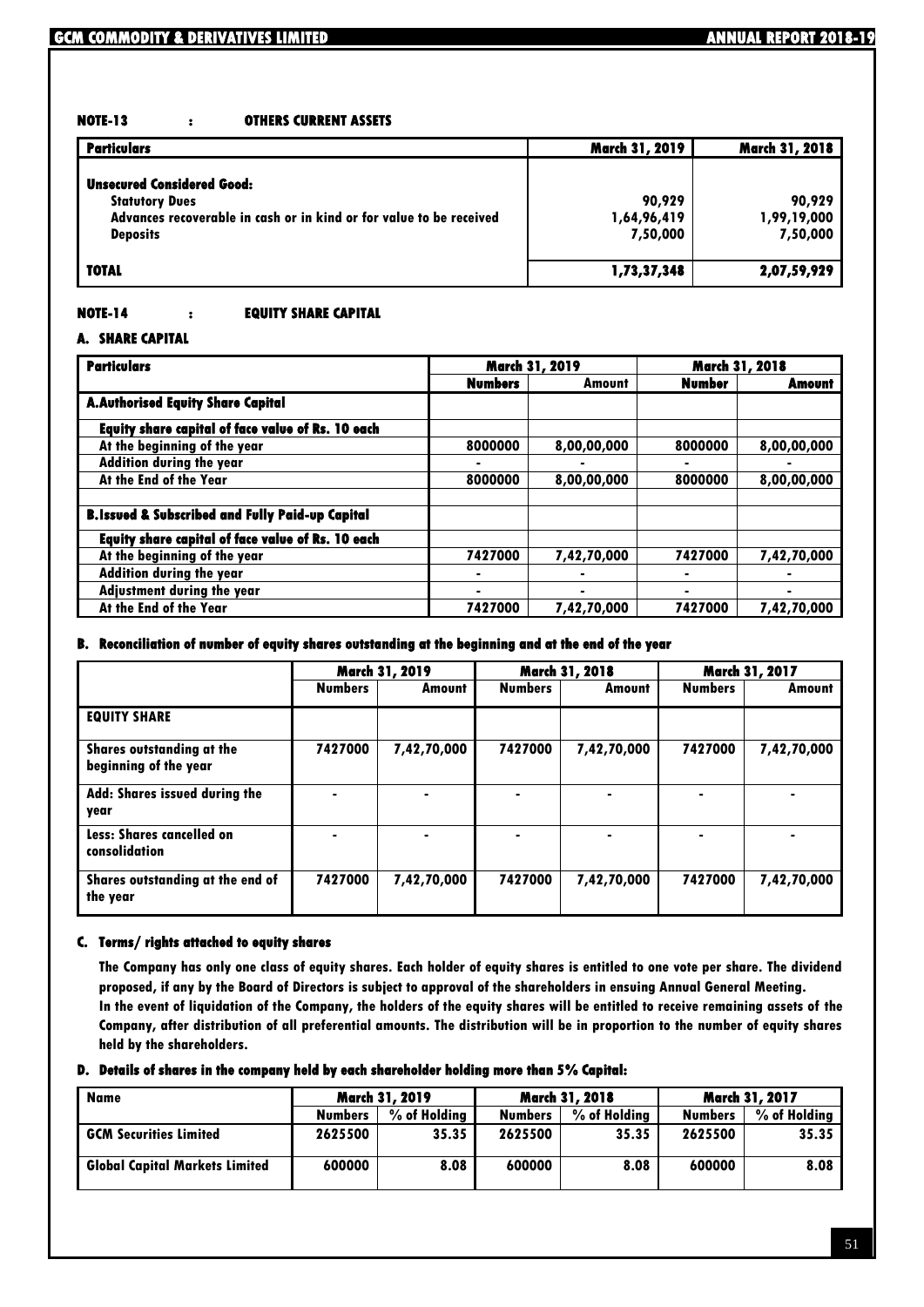#### **NOTE-15 : OTHER EQUITY**

| <b>Particulars</b>                                      | <b>March 31, 2019</b> | <b>March 31, 2018</b> |
|---------------------------------------------------------|-----------------------|-----------------------|
| <b>Securities Premium Reserve:</b>                      |                       |                       |
| At the beginning of the year                            | 8,86,15,000           | 8,86,15,000           |
| <b>Addition during the year</b>                         |                       |                       |
| <b>Prior tax Adjustments</b>                            |                       |                       |
| At the end of the year                                  | 8,86,15,000           | 8,86,15,000           |
| <b>Retained Earnings Reserve:</b>                       |                       |                       |
| At the beginning of the year                            | 33,47,463             | 40,48,681             |
| Profit/(Loss) for the Year                              | (1, 01, 12, 048)      | (6,92,481)            |
| <b>Prior tax Adjustments</b>                            |                       |                       |
| <b>Adjustment of OCI</b>                                |                       | (8,737)               |
| At the end of the year                                  | (67, 64, 585)         | 33,47,463             |
| <b>Equity Instruments through OCI:</b>                  |                       |                       |
| At the beginning of the year                            | (1, 19, 08, 680)      | (80, 80, 707)         |
| Increase/(Decrease) in Fair Value of Equity Investments | (5, 74, 351)          | (38, 36, 710)         |
| <b>Transfer to Retained Earnings</b>                    |                       |                       |
| <b>Adjustment of OCI</b>                                | 31,20,637             | 8,737                 |
| At the end of the year                                  | (93,62,394)           | (1, 19, 08, 680)      |
| <b>TOTAL OTHER EQUITY</b>                               | 7,24,88,021           | 8,00,53,783           |

#### **NOTE-6 : DEFERRED TAX (NET)**

| <b>Particulars</b>                   | March 31, 2019 | <b>March 31, 2018</b> |
|--------------------------------------|----------------|-----------------------|
| Deferred tax Liability on WDV of PPE |                | 33,191                |
| <b>TOTAL</b>                         |                | 33,191                |

#### **NOTE-16 : TRADE PAYABLES**

| <b>Particulars</b>                                                     | <b>March 31, 2019</b> | <b>March 31, 2018</b> |
|------------------------------------------------------------------------|-----------------------|-----------------------|
| <b>Financial Liabilities at amortize cost</b><br><b>Trade Payables</b> |                       | 32,91,818             |
| <b>TOTAL</b>                                                           |                       | 32,91,818             |

**The Company has not received any information from its suppliers regarding their registration under the 'Micro, Small and Medium Enterprises Development Act, 2006'. Hence, interest if, any payable as required under Act has not been provided and the information required to be given in accordance with Section 22 of the said Act, is not ascertainable and hence, not disclosed.**

#### **NOTE-17 : OTHER FINANCIAL LIABLITIES**

| Particulars                               | March 31, 2019 | <b>March 31, 2018</b> |
|-------------------------------------------|----------------|-----------------------|
| <b>Amortised at cost</b><br>l Client Dues | 11,19,50,336   | 11,23,00,336          |
| i total                                   | 11,19,50,336   | 11,23,00,336          |

#### **NOTE-18 : OTHER CURRENT LIABLITIES**

| <b>Particulars</b>                                              | <b>March 31, 2019</b> | <b>March 31, 2018</b> |
|-----------------------------------------------------------------|-----------------------|-----------------------|
| <b>Statutory Dues Payables</b><br><b>Other Payables:</b>        | 15,500                | 14,000                |
| <b>Audit Fees &amp; Director Remunerations</b><br><b>Others</b> | 70,200<br>2,04,920    | 25,000<br>37,680      |
|                                                                 |                       |                       |
| I TOTAL                                                         | 2,90,620              | 76,680                |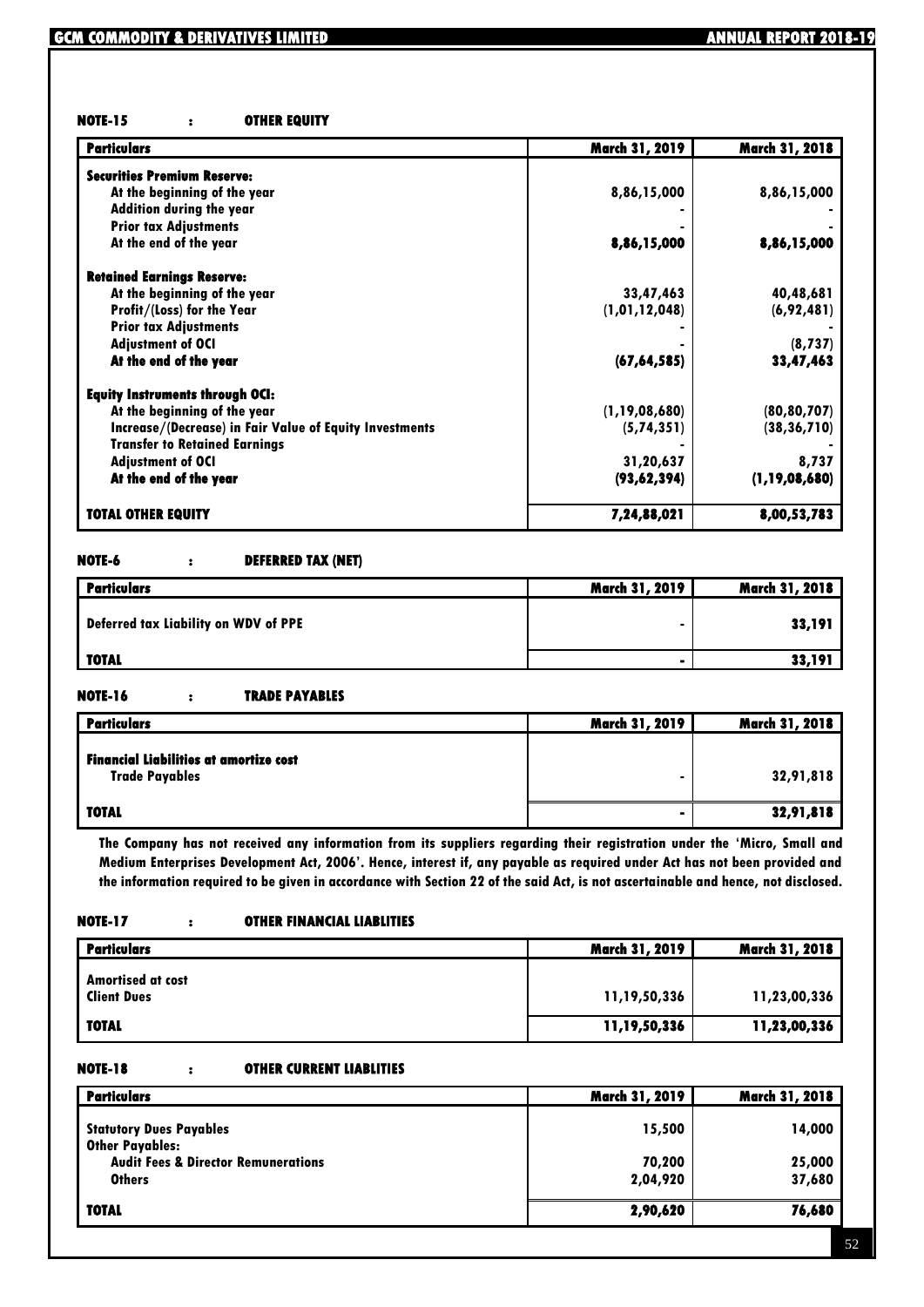#### **NOTE-19 : REVENUE FROM OPERATIONS**

| <b>Particulars</b>                                                                                    | <b>March 31, 2019</b> | <b>March 31, 2018</b>  |
|-------------------------------------------------------------------------------------------------------|-----------------------|------------------------|
| <b>Sales of Traded Goods:</b><br><b>Shares &amp; Securities held for Trade</b><br><b>Fresh Fruits</b> |                       | 46,95,000<br>53,62,063 |
| <b>TOTAL</b>                                                                                          |                       | 1,00,57,063            |

#### **NOTE-20 : OTHER INCOME/REVENUE FROM OTHER OPERATIONS**

| <b>Particulars</b>                               | <b>March 31, 2019</b> | <b>March 31, 2018</b> |
|--------------------------------------------------|-----------------------|-----------------------|
|                                                  |                       |                       |
| <b>Interest Income:</b>                          |                       |                       |
| <b>On Fixed Term Deposit with Schedule Banks</b> | 12,328                | 42,35,153             |
| <b>On SBI Bonds</b>                              |                       | 37, 37, 220           |
| <b>Dividend Income</b>                           | 23,435                | 36,735                |
| Long Term Loss on sale of Investment held        |                       | (23, 471)             |
| <b>TOTAL</b>                                     | 35,763                | 79,85,637             |

**Other income is comprised primarily of interest income, exchange gain(net) on forward and options contracts and on translation of other assets and liabilities. Interest income is recognized using the effective interest method.** 

#### **NOTE-21 : PURCHASES**

| Particulars                                                                               | <b>March 31, 2019</b> | <b>March 31, 2018</b> |
|-------------------------------------------------------------------------------------------|-----------------------|-----------------------|
| <b>Purchase of Traded Goods:</b><br><b>Shares &amp; Securities</b><br><b>Fresh Fruits</b> | -                     | 47,490<br>53,09,870   |
| <b>TOTAL</b>                                                                              |                       | 53,57,360             |

#### **NOTE-22 : CHANGES IN INVENTORIES OF TRADED GOODS**

| Particulars                                | March 31, 2019 | <b>March 31, 2018</b> |
|--------------------------------------------|----------------|-----------------------|
|                                            |                |                       |
| <b>Opening Inventories of Traded Goods</b> | 28,96,194      | 70,79,780             |
| <b>Closing Inventories of Traded Goods</b> | 34,71,095      | 28,96,194             |
| <b>TOTAL CHANGES in INVENTORIES</b>        | (5, 74, 901)   | 41,83,585             |

#### **NOTE-23 : EMPLOYEES BENEFITS**

| Particulars                                                             | March 31, 2019      | <b>March 31, 2018</b> |
|-------------------------------------------------------------------------|---------------------|-----------------------|
| <b>Salaries and Bonus to Employees</b><br><b>Staff Welfare expenses</b> | 15,36,600<br>90,530 | 17,10,137<br>1,41,982 |
| I TOTAL                                                                 | 16,27,130           | 18,52,119             |

#### **NOTE-24 : FAIR VALUE MEASUREMENT OF FVPTL ASSETS**

| Particulars                                              | March 31, 2019 | <b>March 31, 2018</b> |
|----------------------------------------------------------|----------------|-----------------------|
| l Fair Value Measurement Loss of Derivatives Instruments | 55,74,741      | 56,49,181             |
| I TOTAL                                                  | 55,74,741      | 56,49,181             |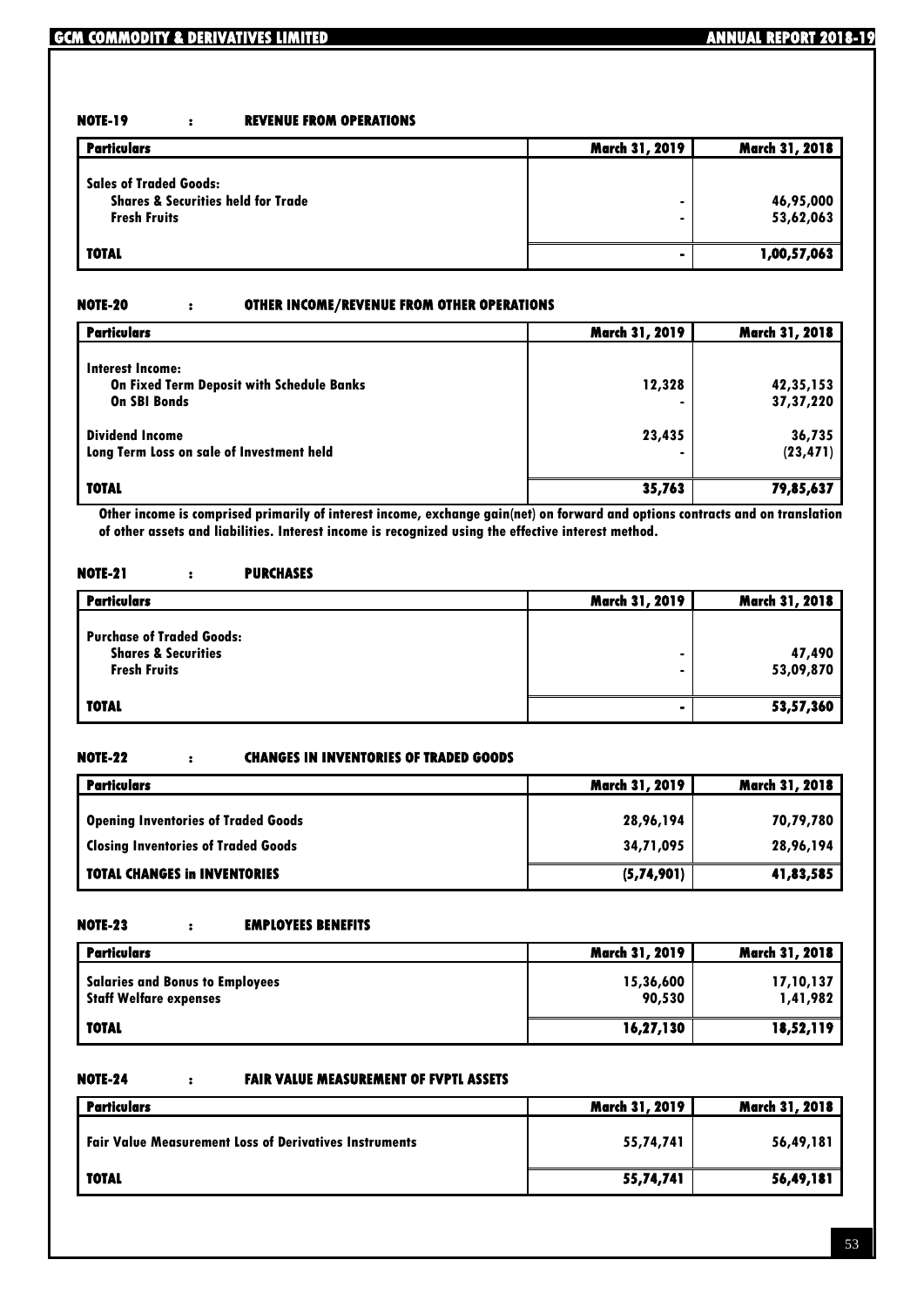**GCM COMMODITY & DERIVATIVES LIMITED ANNUAL REPORT 2018-19** 

#### **NOTE-25 : OTHER OPERATING and ADMINISTRATIVE EXPENSES**

| <b>Particulars</b>                        | March 31, 2019 | <b>March 31, 2018</b> |
|-------------------------------------------|----------------|-----------------------|
|                                           |                |                       |
| <b>Advertisement expenses</b>             | 12,312         | 18,517                |
| <b>Auditor's remuneration:</b>            | 76,700         | 25,000                |
| <b>Bank charges &amp; Bank Commission</b> | 32,638         | 25,471                |
| <b>Books &amp; Periodicals</b>            |                | 2,900                 |
| <b>Certification expenses</b>             |                | 4,875                 |
| <b>Communication expenses</b>             | 18,817         | 38,145                |
| Depository, Listing & Exchange Fees:      | 1,19,766       | 89,293                |
| <b>Electricity charges</b>                | 1,38,560       | 1,23,561              |
| <b>Filing Fees, rates and taxes</b>       |                | 16,400                |
| <b>General Office expenses</b>            | 58,725         | 66,868                |
| <b>Internet &amp; Website Expenses</b>    | 7,080          |                       |
| Legal and professional fees               | 42,300         | 1,16,740              |
| <b>Postal &amp; Courier Charges</b>       |                | 14,547                |
| <b>Printing and stationery</b>            |                | 29,671                |
| <b>Registrar Fees</b>                     | 35,400         | 41,075                |
| <b>Repairs and maintenance:</b>           |                |                       |
| - of Computers                            | 4,048          | 10,180                |
| - of Others                               | 2,07,119       | 1,31,109              |
| <b>Travelling and conveyance expenses</b> | 1,04,000       | 7,45,434              |
| Net Gain/(Loss) on Sale of Investments:   |                |                       |
|                                           |                |                       |
| <b>Long Term Loss</b>                     | 4,89,037       |                       |
| <b>Short Term Loss</b>                    | 22,29,544      |                       |
| <b>TOTAL</b>                              | 35,76,045      | 16,14,794             |

- **Note-26 In the opinion of the Board, the Current Assets, Loans & Advances have a value on realisation in the ordinary course of business at least equal to the amount at which they are stated in the Financial Statements. The balances thereof are as per Books of Accounts only.**
- **Note-27 The balances of Trade Receivable and Trade Payable are subject to confirmation, reconciliation and consequential adjustments, if any.**
- **Note-28 The company has provided net deferred tax Assets/liability in the books of accounts according to the Accounting Standard issued by the ICAI**
- **Note-29 The previous year's figures have been reworked, regrouped, rearranged and reclassified wherever necessary. Amounts and other disclosures for the preceding year are included as an integral part of the current year financial statements and are to be in relation to the amounts and other disclosures relating to the current year.**

#### **NOTE-30 : FINANCIAL INSTRUMENTS**

**Financial instrument by category follows**

**The carrying value and fair value of financial instrument by categories as of 31 March 2019 were as follows:**

| <b>Particulars</b>                    | At amortise<br>cost | At fair value<br>through OCI | At fair value through<br><b>Profit &amp; Loss</b> | <b>Total Carrying</b><br><b>Value</b> | <b>Total Fair</b><br>Value |
|---------------------------------------|---------------------|------------------------------|---------------------------------------------------|---------------------------------------|----------------------------|
| <b>ASSETS</b>                         |                     |                              |                                                   |                                       |                            |
| <b>Trade receivables</b>              | 16,02,00,542        | ۰.                           | $\blacksquare$                                    | 16,02,00,542                          | 16,02,00,542               |
| <b>Cash &amp; Cash Equivalent</b>     | 16,41,466           | ۰                            | ٠                                                 | 16,41,466                             | 16,41,466                  |
| <b>Bank Balances other than above</b> | 7,401               | ۰.                           | ٠                                                 | 7,401                                 | 7,401                      |
| <b>Other Financial Assets</b>         | 3,30,720            | ۰.                           | ۰                                                 | 3,30,720                              | 3,30,720                   |
| <b>Investments</b>                    | ۰                   | 3,81,91,050                  | ٠                                                 | 3,81,91,050                           | 3,81,91,050                |
| <b>Total Financial Assets</b>         | 16,21,80,129        | 3,81,91,050                  | ٠                                                 | 20,03,71,179                          | 20,03,71,179               |
| <b>LIABLITIES</b>                     |                     |                              |                                                   |                                       |                            |
| <b>Other Financial Liabilities</b>    | 11,19,50,336        | -                            | ٠                                                 | 11,19,50,336                          | 11,19,50,336               |
| <b>Trade Payables</b>                 | ۰                   | ٠                            | ٠                                                 |                                       |                            |
| <b>Total Financials Liabilities</b>   | 11,19,50,336        |                              | $\blacksquare$                                    | 11,19,50,336                          | 11,19,50,336               |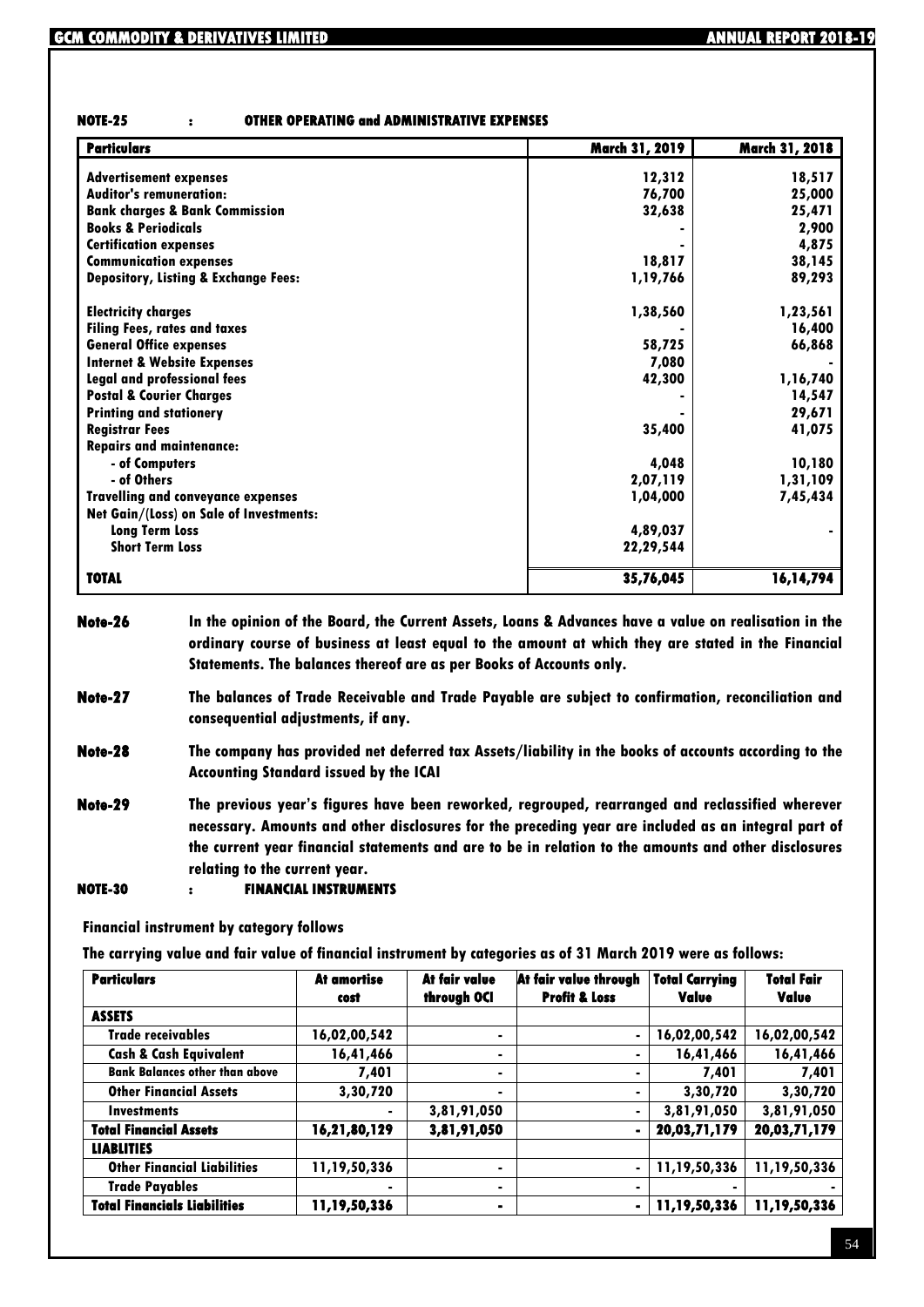#### **NOTE-33 : FAIR VALUE HIERARCHY**

**Level 1 - Quoted prices (unadjusted) in active markets for identical assets or liabilities**

**Level 2 - Inputs other than quoted prices included within Level 1 that are observable for the assetor liability, either directly (i.e. as prices) or indirectly (i.e. derived from prices).**

**Level 3 - Inputs for the assets or liabilities that are not based on observable market data (unobservable inputs).**

**The following table presents fair value hierarchy of assets and liabilities measured at fair value on a recurring basis as of 31 March 2019:**

| <b>Particulars</b>                         | As at                 | <b>Fair Value Measurements at the end</b> |         |         |
|--------------------------------------------|-----------------------|-------------------------------------------|---------|---------|
|                                            | <b>March 31, 2019</b> | Level-1                                   | Level-2 | Level-3 |
| Assets /Liabilities measured at fair value |                       |                                           |         |         |
| <b>Financial Assets:</b>                   |                       |                                           |         |         |
| <b>Non-Current Investments</b>             | 3,81,91,050           | 3,81,91,050                               | ۰       |         |

**There have been no transfers among Level 1, Level 2 and Level 3 during the period.**

**The management assessed that cash and cash equivalents, Trade receivable and other financial asset, trade payables and other financial liabilities approximate their carrying amount largely due to short term maturity of these instruments.**

#### **NOTE-34 : FINANCIAL RISK MANAGEMENT OBJECTIVES AND POLICIES**

**The risk management policies of the Company are established to identify and analyse the risks faced by the Company, to set appropriate risk limits and controls, and to monitor risks and adherence to limits. Risk management policies and systems are reviewed regularly to reflect changes in market conditions and the Company's activities.**

**The Management has overall responsibility for the establishment and oversight of the Company's risk management framework**

**In performing its operating, investing and financing activities, the Company is exposed to the Credit risk, Liquidity risk and Market risk.**

#### **Carrying amount of financial assets and liabilities:**

**The following table summarises the carrying amount of financial assets and liabilities recorded at the end of the period by categories:**

|                                       | As at          | As at          |
|---------------------------------------|----------------|----------------|
|                                       | March 31, 2019 | March 31, 2018 |
| <b>Financial assets:</b>              |                |                |
| <b>Non-current investment</b>         | 3,81,91,050    | 4,27,50,691    |
| <b>Cash and Cash Equivalent</b>       | 16,41,466      | 13,42,970      |
| <b>Bank Balances other than Above</b> | 7,401          | 1,009          |
| <b>Trade Receivables</b>              | 16,02,00,542   | 16,05,49,097   |
| <b>Other Financial Assets</b>         | 3,30,720       | 40,67,940      |
| <b>Total Financial Assets</b>         | 20,03,71,179   | 20,87,11,707   |
| <b>Financial Liabilities:</b>         |                |                |
| <b>Trade Payables</b>                 | ۰              | 32,91,818      |
| <b>Other Financial Liabilities</b>    | 11,19,50,336   | 11,23,00,336   |
| <b>Total Financial Liabilities</b>    | 11,19,50,336   | 11,55,92,154   |

#### **Market risk**

**Market risk is the risk that the fair value of future cash flows of a financial instrument will fluctuate because of changes in market prices. Market risk comprises three types of risk: interest rate risk, currency risk and**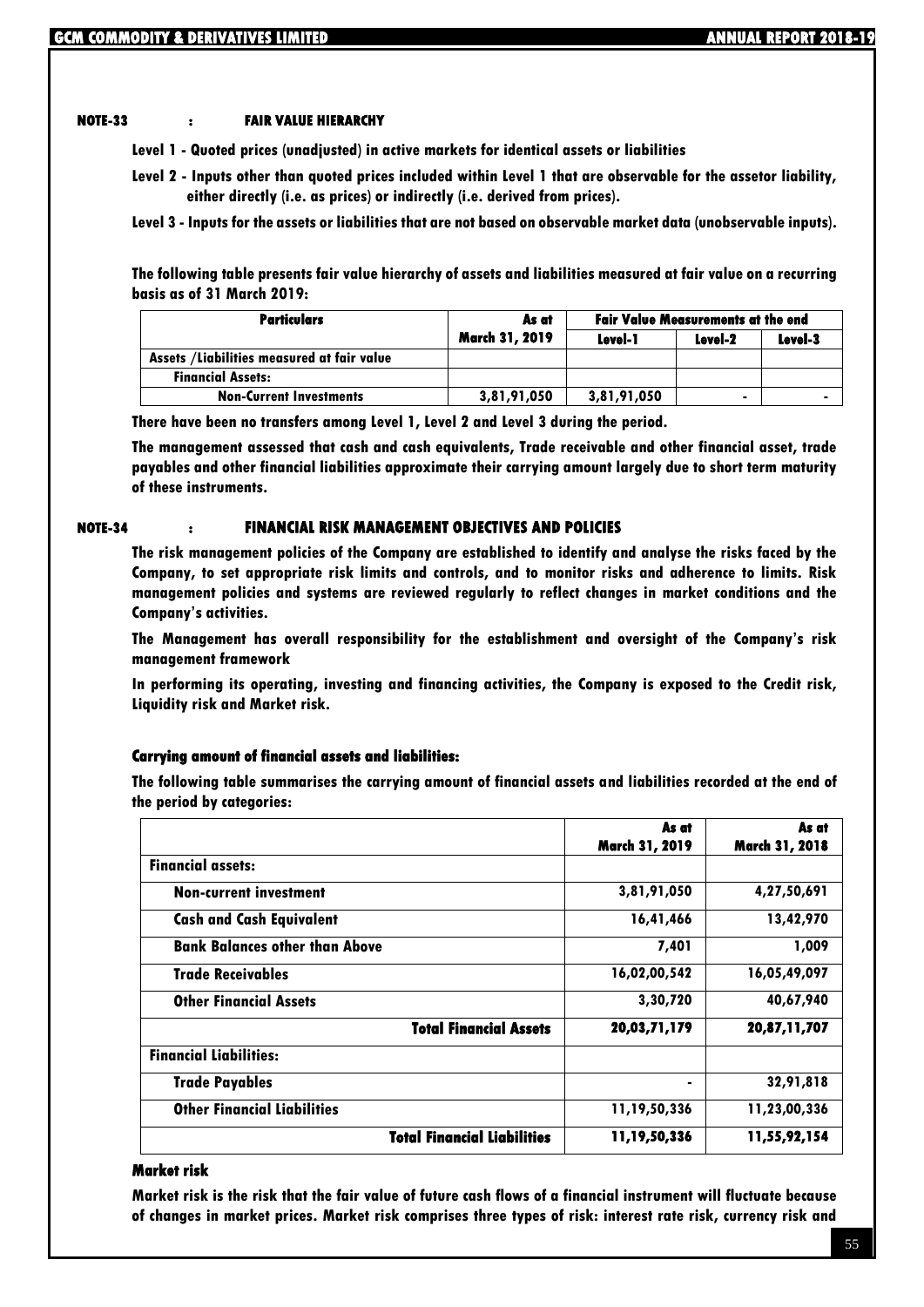**other price risk, such as equity price risk and commodity risk. Financial instruments affected by market risk include loans and borrowings, deposits and derivative financial instruments.**

**Ageing analysis of the age of trade receivable amounts that are past due as at the end of reporting year but not impaired**

| <b>Particulars</b>       | As at                 |                       |
|--------------------------|-----------------------|-----------------------|
|                          | <b>March 31, 2019</b> | <b>March 31, 2018</b> |
| <b>Trade Receivables</b> |                       |                       |
| Less than 90 days        |                       |                       |
| <b>90 to 180 days</b>    |                       |                       |
| Over 180 days            | 16,02,00,542          | 16,05,49,097          |

**In the opinion of management, trade receivable, Financial assets, Cash and cash equivalent, Balance with Bank, Loans and other financial assets have a value on realisation in the ordinary course pf business at least equal to the amount at which they are stated in the balance sheet.**

**The Company has not recognised any loss allowance as the Company expect that there is no credit loss on trade receivables.**

#### **NOTE-35 : EARNING PER SHARES**

| <b>Particulars</b>                                                                                                                            | <b>Year ended</b><br>March 31, 2019 | <b>Year ended</b><br>March 31, 2018 |
|-----------------------------------------------------------------------------------------------------------------------------------------------|-------------------------------------|-------------------------------------|
| Profit attributable to the equity holders of the Company used<br>in calculating basic earnings per share and diluted earnings<br>per share    | (1, 01, 12, 048)                    | (6, 92, 481)                        |
| Weighted average number of equity shares for the purpose of<br>calculating basic earnings per shares and diluted earnings per<br>share (nos.) | 7427000                             | 7427000                             |
| <b>Basic and Diluted Earnings per share</b>                                                                                                   | (1.36)                              | (0.09)                              |

#### **Note-36 : RELATED PARTY TRANSACTIONS**

#### **A) Details of RELATED PARTY and their RELATIONSHIP:**

| <b>Name of Related Parties:</b>         | <b>Nature</b>                                                             |
|-----------------------------------------|---------------------------------------------------------------------------|
| <b>Key Management Personals (KMPs):</b> |                                                                           |
| Amalesh Sadhu                           | <b>Executive Chairman and Managing Director</b>                           |
| Laxmi Narayan Sharma                    | <b>Independent Directors</b>                                              |
| <b>Inder Chand Baid</b>                 | <b>Executive Director</b>                                                 |
| <b>Samir Baid</b>                       | <b>Executive Director</b>                                                 |
| Amrita Baid                             | <b>Non-Executive Director</b>                                             |
| Sawagata Dasgupta                       | <b>Independent Directors (Appointed August 31, 2018)</b>                  |
| Ranjit Kumar Modi                       | Independent Directors (Resigned July 16, 2018)                            |
| <b>Mahavir Prasad Saraswat</b>          | Independent Directors (Appointed July 16, 2018)                           |
| Amitabh Shukla                          | Independent Directors (Resigned April 24, 2018)                           |
| <b>Uma Chatterjee</b>                   | Independent Directors (Resigned August 31,2 018)                          |
| Garima Kakarania                        | <b>Executive Officers - Company Secretary (Resigned March</b><br>15,2019) |
| Ajay Kumar Sharma                       | <b>Executive Officers – Chief Financial Officer</b>                       |

#### **Enterprise in which Key Managerial Personnel and their relatives have significant Influence:**

**GCM Securities Limited**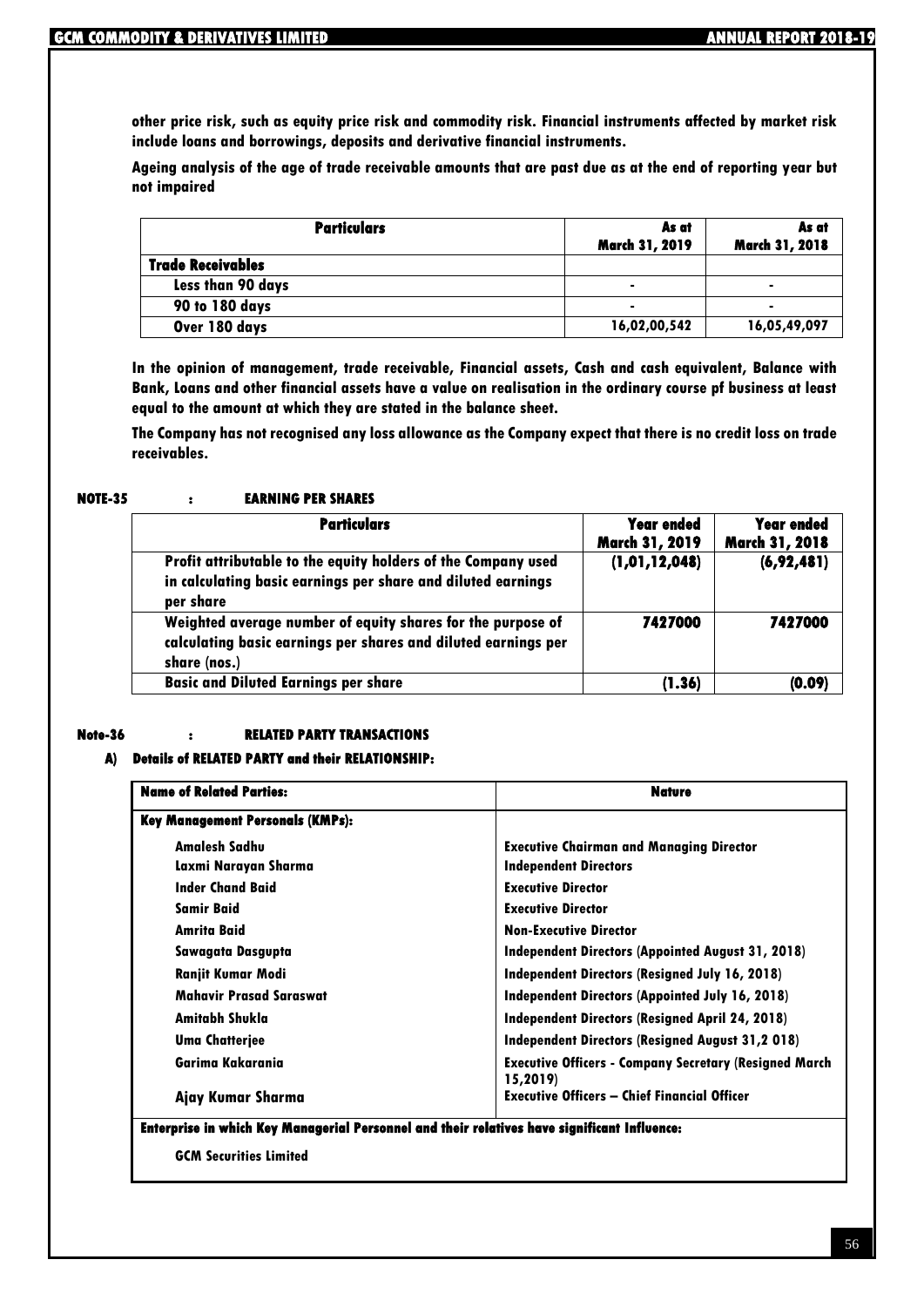#### **B) Details of Related parties' transactions as on March 31, 2019:**

|    | <b>Name of Related Parties:</b>                                                              | <b>Amount</b><br>Receipt/(Payment) |
|----|----------------------------------------------------------------------------------------------|------------------------------------|
| A. | <b>Key Management Personals (KMPs):</b>                                                      |                                    |
|    | Managerial Remunerations Salary and Allowances to MD                                         | $4,05,000/-$                       |
|    | <b>Remuneration, Salary and Allowances to CFO</b>                                            | $2,35,000/-$                       |
|    | <b>Remuneration, Salary and Allowances to CS</b>                                             | $2,05,000/-$                       |
|    | <b>Director Sitting Fees to Independent Directors</b>                                        | $35,000/-$                         |
| B. | Enterprise in which Key Managerial Personnel and their relatives have significant Influence: |                                    |
|    | <b>Nature of Transactions</b>                                                                | <b>GCM Securities Limited</b>      |

**Net Receipt/(Payment) of Advances 1,52,04,500/-**

#### **C) Status of Outstanding Balances as on March 31, 2019:**

|     |                                                                                             | Receivable/(Payable)<br><b>Amount (in Rs.)</b> |
|-----|---------------------------------------------------------------------------------------------|------------------------------------------------|
|     | A. Key Management Personals (KMPs):                                                         |                                                |
| IB. | Enterprise in which Key Managerial Personnel and their relatives have significant Influence |                                                |
|     | <b>GCM Securities</b>                                                                       |                                                |

The accompanying notes form an integral part of the standalone Ind AS financial statements<br>As per our report of even date<br>**For & on Behalf of the B For & on Behalf of the Board of Directors For Maheshwari & Co. Chartered Accountants Firm's Registration No.: 105834W** 

**Sd/- K.K. Maloo Partner Membership No. 075872** 

**Date : May 29, 2019 Date : May 29, 2019**

**Sd/- Sd/- Managing Director Director**

**Amalesh Sadhu Laxmi Narayan Sharma**

**Place : Mumbai Place : Mumbai**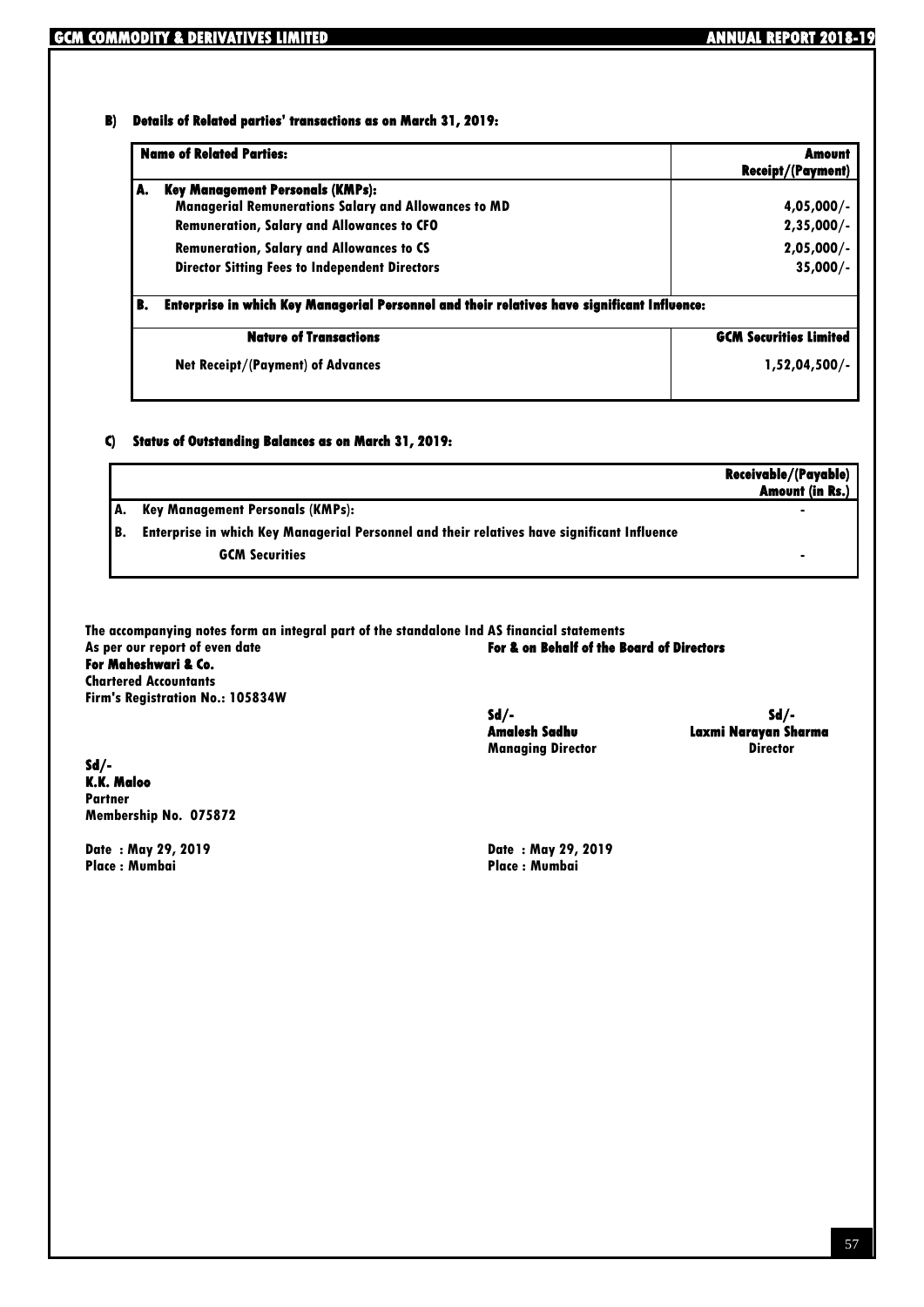**GCM COMMODITY & DERIVATIVES LIMITED ANNUAL REPORT 2018-19** 

Affix Rs. 1/- Revenue Stamp

# **GCM COMMODITY & DERIVATIVES LIMITED**

**CIN: L74999WB2005PLC102819**

**Registered Office: 3B, Lal Bazar Street, Sir RNM House, 5th Floor, Kolkata-700001 West Bengal Tel: +91 33 3028 5807, Email:** gcmcomm.kolkata@gmail.com, **URL:** [www.gcmcommo.com](http://www.gcmcommo.com/)

#### **Form No. MGT – 11, PROXY FORM / BALLOT FORM**

**(Pursuant to the section 105(6) of the Companies Act, 2013 and rule 19(3) of the Companies (Management and Administration), 2014)**

Name of the Member

**Registered Address \_\_\_\_\_\_\_\_\_\_\_\_\_\_\_\_\_\_\_\_\_\_\_\_\_\_\_\_\_\_\_\_\_\_\_\_\_\_\_\_\_\_\_\_\_\_\_\_\_\_\_\_\_\_\_\_\_\_\_\_\_\_\_\_\_\_\_\_\_\_\_\_\_\_\_\_\_\_\_\_\_\_\_**

**Folio No. / DP/Client ID\_\_\_\_\_\_\_\_\_\_\_\_\_\_\_\_\_\_\_\_\_\_\_\_\_\_\_\_\_\_\_\_\_ Email ID \_\_\_\_\_\_\_\_\_\_\_\_\_\_\_\_\_\_\_\_\_\_\_\_\_\_\_\_\_\_\_\_\_\_\_\_\_\_\_\_**

**I/We, members of(s), holding \_\_\_\_\_\_\_\_\_\_\_\_\_\_\_\_\_Shares of GCM Commodity & Derivatives Limited, hereby appoint -**

|    | _having email Id _ | or failing him<br>Signature        |  |
|----|--------------------|------------------------------------|--|
|    | having email Id    | or failing him<br><b>Signature</b> |  |
| 3. | having email Id    | <b>Signature</b>                   |  |

**as my/our proxy to attend and vote for me/us on my/our behalf at the 14th Annual General Meeting of the Company to be held on Monday, 30th September, 2019 at 11:00 AM and any adjournment thereof.**

| <b>Ordinary Business</b> |                                                                                                                                                                                              | For | <b>Agginst</b> |
|--------------------------|----------------------------------------------------------------------------------------------------------------------------------------------------------------------------------------------|-----|----------------|
|                          | Adoption of the Audited Standalone Financial Statements along with reports thereon of the<br>Company for the FY ended March 31, 2019.                                                        |     |                |
|                          | Re-Appointment of Samir Baid as Director who retires by rotation and being eligible offers himself<br>for re-appointment.                                                                    |     |                |
|                          | To consider the re-appointment of the auditor, M/S. Maheshwari & Co. Chartered Accountants (Firm<br>Reg. No.105834W) as the Statutory Auditors of the Company and to fix their remuneration. |     |                |

Signed this **Signed this Signed this Signed this Signed the set of**  $\frac{2019}{2019}$ 

**Signature of Shareholder(s) \_\_\_\_\_\_\_\_\_\_\_\_\_\_\_\_\_\_\_\_\_\_\_\_\_\_\_\_\_\_\_\_**

**Signature of Proxy holder(s)\_\_\_\_\_\_\_\_\_\_\_\_\_\_\_\_\_\_\_\_\_\_\_\_\_\_\_\_\_\_\_\_**

**Notes:**

- **1. This Form of Proxy in order to be effective should be duly completed and deposited at the Registered Office of the Company, not less than 48 hours before the commencement of the Annual General Meeting.**
- **2. For the Resolutions, Explanatory Statement and Notes, please refer to the Notice of the 14th Annual General Meeting.**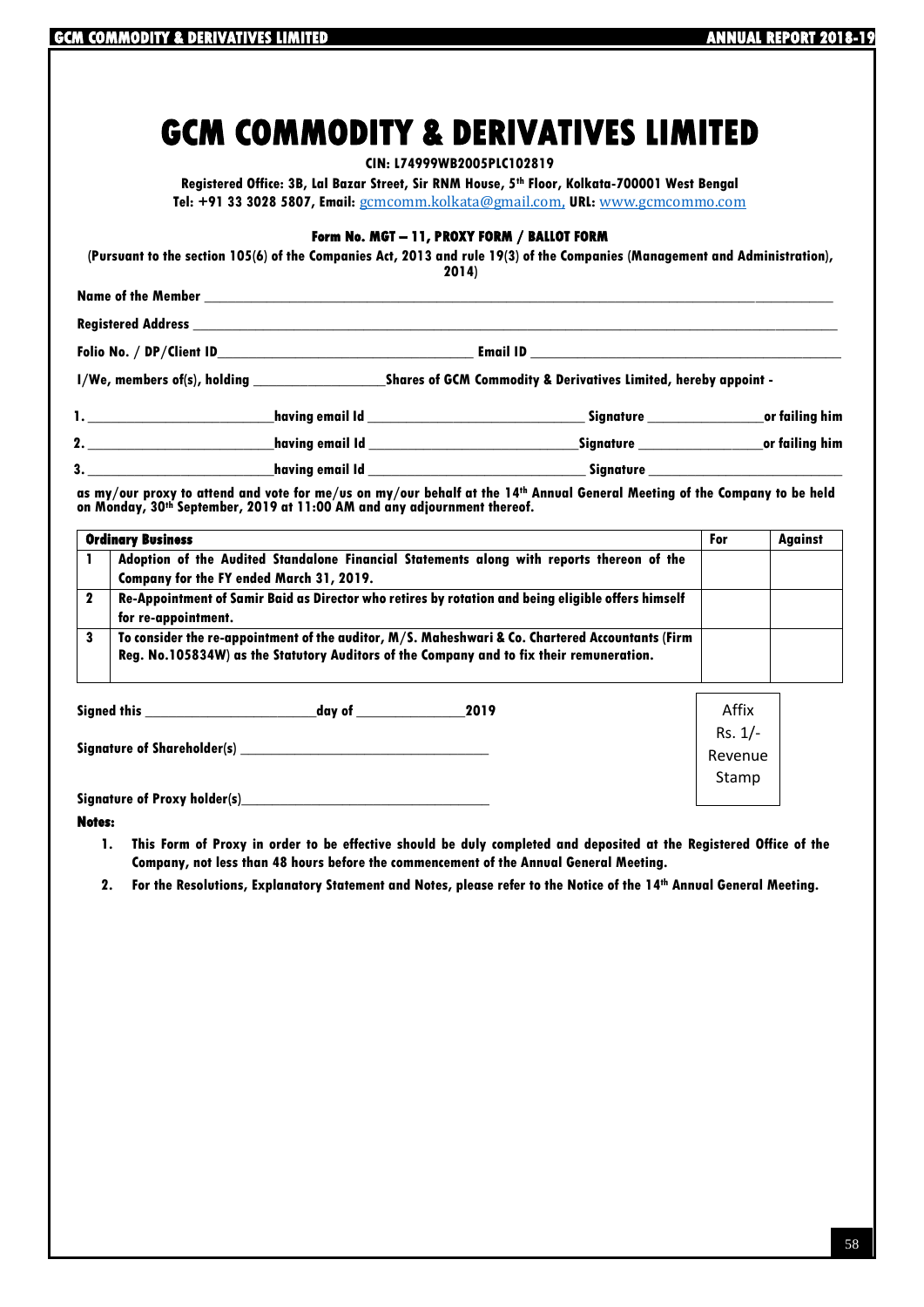# **GCM COMMODITY & DERIVATIVES LIMITED**

**CIN: L74999WB2005PLC102819**

**Registered Office: 3B, Lal Bazar Street, Sir RNM House, 5th Floor, Kolkata-700001 West Bengal Tel: +91 33 3028 5807, Email:** gcmcomm.kolkata@gmail.com, **URL:** [www.gcmcommo.com](http://www.gcmcommo.com/)

#### **Attendance Slip**

| Folio no. | DP ID | <b>Client ID</b> | <b>No. of Shares</b> |
|-----------|-------|------------------|----------------------|
|           |       |                  |                      |
|           |       |                  |                      |

**\* Applicable to Members holding shares in Electronic Form**

**I................................................................................(name of the Shareholder/Proxy) hereby record my presence at the 14 th Annual General Meeting of the company held on Monday, 30th September, 2019 at 11:00 AM at Registered Office of the Company at 3B, Lal Bazar Street, Sir RNM House, 5th Floor, Kolkata-700001 West Bengal.**

**Note:**

**Signature of Shareholders/Proxy**

- **1. Please complete this attendance slip and hand it over at the entrance of the meeting hall.**
- **2. Only shareholders of the company or their Proxies will be allowed to attend the meeting on production of the attendance slip dully completed and signed.**

# **Route map to the Venue of the Annual General Meeting**

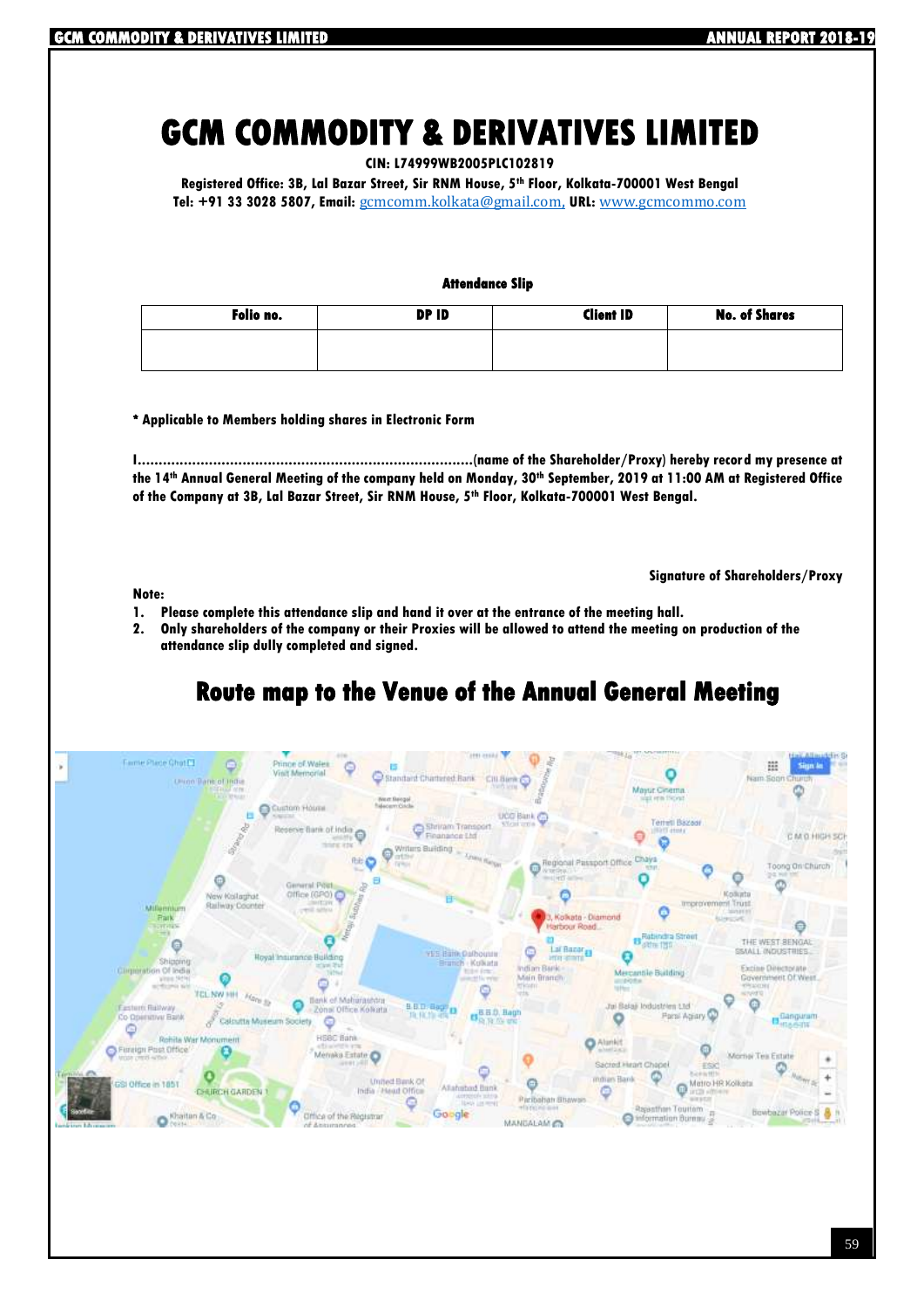# **GCM COMMODITY & DERIVATIVES LIMITED**

**CIN: L74999WB2005PLC102819**

**Registered Office: 3B, Lal Bazar Street, Sir RNM House, 5th Floor, Kolkata-700001 West Bengal Tel: +91 33 3028 5807, Email:** gcmcomm.kolkata@gmail.com, **URL:** [www.gcmcommo.com](http://www.gcmcommo.com/)

**Dear Shareholder(s),**

**This is to inform you that the company is in process of updation of records of the shareholders in order to reduce the physical documentation as far as possible.** 

**With new BSE listing agreement, it is mandatory for all the investors including transferors to complete their KYC information. Hence, we have to update your PAN No., Phone no. and E-mail id in our records. We would also like to update your current signature records in our system to have better services in future.**

**To achieve this, we solicit your co-operation in providing the following details to us:**

- **a. If you are holding the shares in dematerialized form you may update all your records with your Depository Participant (DP).**
- **b. If you are holding shares in physical form, you may provide the following:**

| Folio no.                     |  |
|-------------------------------|--|
| Pan No.                       |  |
| <b>E-Mail ID</b>              |  |
| Telephone No. (With STD Code) |  |
| <b>Name and Signatures</b>    |  |
|                               |  |
|                               |  |
|                               |  |

**Thanking You For GCM COMMODITY & DERIVATIVES LIMITED** 

**Sd/- Amalesh Sadhu Managing Director**